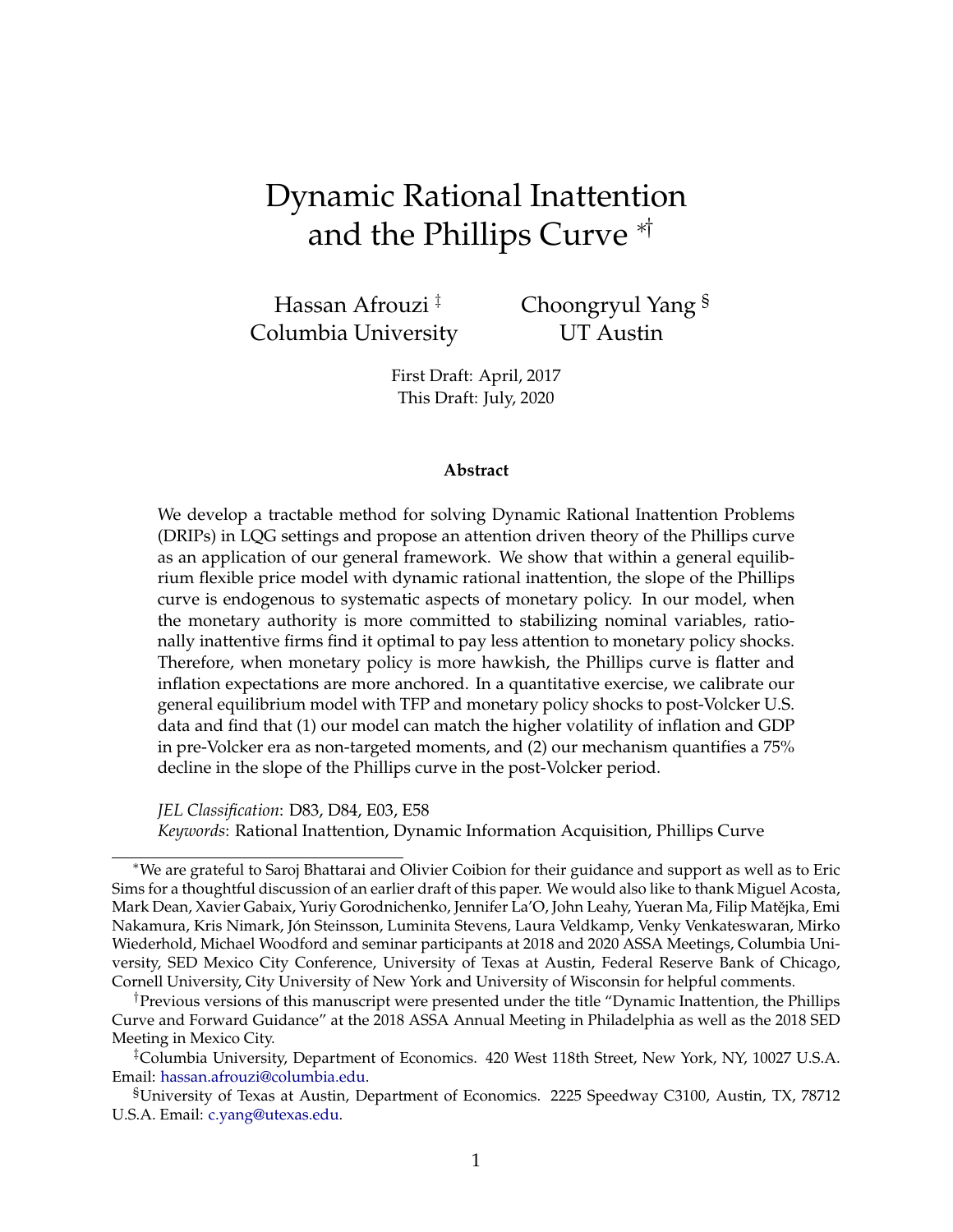*"The relationship between the slack in the economy or unemployment and inflation was a strong one 50 years ago...and has gone away"* [–Jerome Powell \(2019\)](#page-39-0)

## **1 Introduction**

A recent growing literature documents that the slope of the Phillips curve has flattened during the last few decades.<sup>[1](#page-0-0)</sup> Since the trade-off between inflation and unemployment is at the core of monetary theory, understanding the sources of this change is important for studying the impact of monetary policy.

While the existing New Keynesian models would suggest that such a shift in the slope of the Phillips curve is due to changes in the structural parameters of the model, we propose an attention driven theory of the Phillips curve in which the slope of the Phillips curve is endogenous to how monetary policy is conducted. In economies where the monetary authority puts a larger weight on stabilizing the nominal variables – in other words, when monetary policy is more hawkish – firms endogenously choose to pay less attention to monetary policy shocks. More specifically, our theory suggests that the change in the slope of the Phillips curve can be explained, at least partially, by the more *hawkish* monetary policy that was adopted in the beginning of the Great Moderation.[2](#page-0-0) Since the onset of the Great Moderation, firms' nominal marginal costs are more stable relative to before that period, and accordingly they have lower incentives to track the shocks that affect this process. Therefore, prices react to nominal shocks to a lesser degree compared to the period before the Great Moderation, which in turn translates to an endogenously flatter Phillips curve.

Moreover, we show that an unexpectedly more dovish monetary policy can lead to a completely flat Phillips curve in the short-run while resulting in a steeper slope of the Phillips curve in the long-run. The intuition for this result is that in our model, a more dovish policy increases the cost of information acquisition by making nominal variables more volatile. Consequently, firms temporarily opt-out of paying attention to shocks as they find the marginal benefit of information acquisition far less than its new marginal cost. However, as time passes and firms' uncertainty accrues with the introduction of new shocks to the economy, the marginal benefit of information acquisition grows larger, and once it is as large as the new marginal cost firms restart paying attention to shocks.

<sup>&</sup>lt;sup>1</sup>See, for instance, [Coibion and Gorodnichenko](#page-36-0) [\(2015b\)](#page-36-0); [Blanchard](#page-36-1) [\(2016\)](#page-36-1); [Bullard](#page-36-2) [\(2018\)](#page-36-2); [Hooper et al.](#page-37-0) [\(2019\)](#page-37-0); [Del Negro et al.](#page-37-1) [\(2020\)](#page-37-1).

<sup>&</sup>lt;sup>2</sup>See [Clarida et al.](#page-36-3) [\(2000\)](#page-36-3); [Coibion and Gorodnichenko](#page-36-4) [\(2011\)](#page-36-4) for evidence on more hawkishness of monetary policy in the post-Volcker period.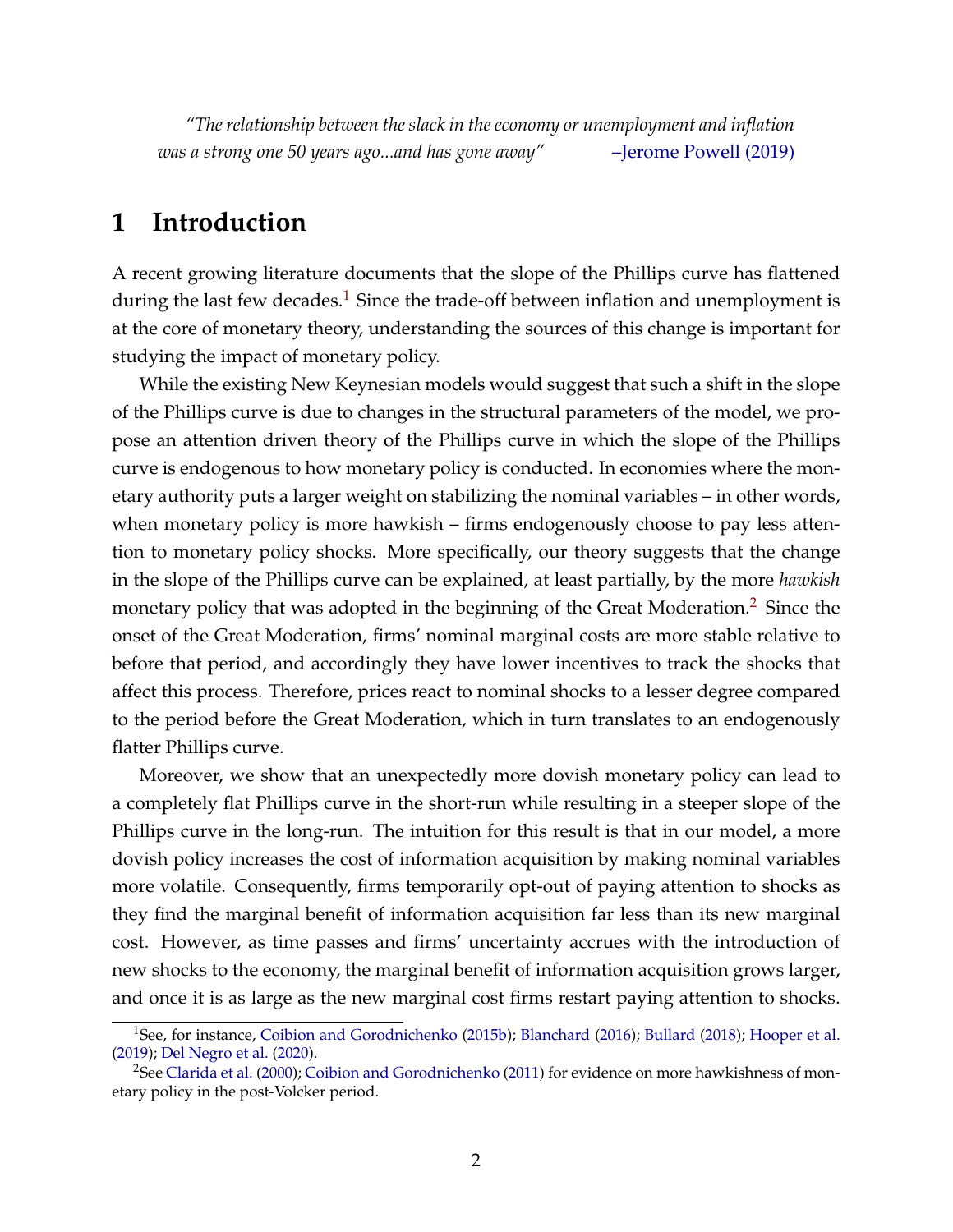However, in this new regime, due to higher volatility of the shocks, firms have to acquire information at a higher rate once they start doing so. This higher rate of information acquisition translates to a higher Kalman gain on firms' signals and increases the slope of the Phillips curve.

Furthermore, our model provides an endogenous explanation for how the conduct of monetary policy affects the anchoring of inflation expectations. Since attention is endogenous, firms' expectations of inflation is less sensitive to short-run fluctuations and co-move less with the output gap when monetary policy is more hawkish.

Our model of the Phillips curve is an application of a tractable method that we develop for solving dynamic rational inattention problems (DRIPs) with multiple shocks and actions in linear quadratic Gaussian settings. Our contribution in this area is to formulate and to characterize the full transition dynamics of DRIPs where the relevant state variable for a decision maker is his *stock of uncertainty* about the vector of shocks that they face. Specifically, we show that the transition dynamics in DRIPs is characterized by inaction regions for the decision maker's uncertainty in different dimensions of the state. Specifically, given that information is costly, a decision maker would only acquire information in a particular dimension if their uncertainty is at least as large as a reservation level. Moreover, we use our theoretical characterization of these problems to develop a computational toolbox that decreases solution times by several orders of magnitude. $3$ 

Our final contribution is to test the quantitative relevance of our proposed mechanism for the change in the slope of the Phillips curve. In our quantitative section, we take advantage of the efficiency of our computational toolbox and calibrate a dynamic general equilibrium version of our rational inattention model with monetary policy and TFP shocks. We use this calibrated model to perform two quantitative exercises.

The first quantitative exercise is in the spirit of [Clarida et al.](#page-36-3) [\(2000\)](#page-36-3) and is designed to check the out-of-sample fit of our calibrated model. Specifically, we replace the post-Volcker Taylor rule of monetary policy with an estimated Taylor rule for the pre-Volcker period and show that our model can quantitatively match the higher variance of inflation and GDP in the pre-Volcker era as non-targeted moments.

The second exercise directly assesses whether our proposed mechanism can explain

 $3$ We use our toolbox to replicate two seminal papers in the rational inattention literature and compare computational efficiency of our package to existing benchmarks. Our first replication is Maćkowiak and [Wiederholt](#page-38-0) [\(2009a\)](#page-38-0). While the original replication code takes around 280 seconds, our method allows us to find the solution in less than a second. Our second replication is the example from [Sims](#page-40-0) [\(2010\)](#page-40-0). There are no publicly available codes for this example; however, in a recent paper, [Miao et al.](#page-39-1) [\(2020\)](#page-39-1) propose a method that they report solves that example in 3 seconds. Our package allows to solve this example in 90 microseconds. All of our replication codes are publicly available at [http://github.com/afrouzi/DRIPs.](http://github.com/afrouzi/DRIPs.jl) [jl](http://github.com/afrouzi/DRIPs.jl).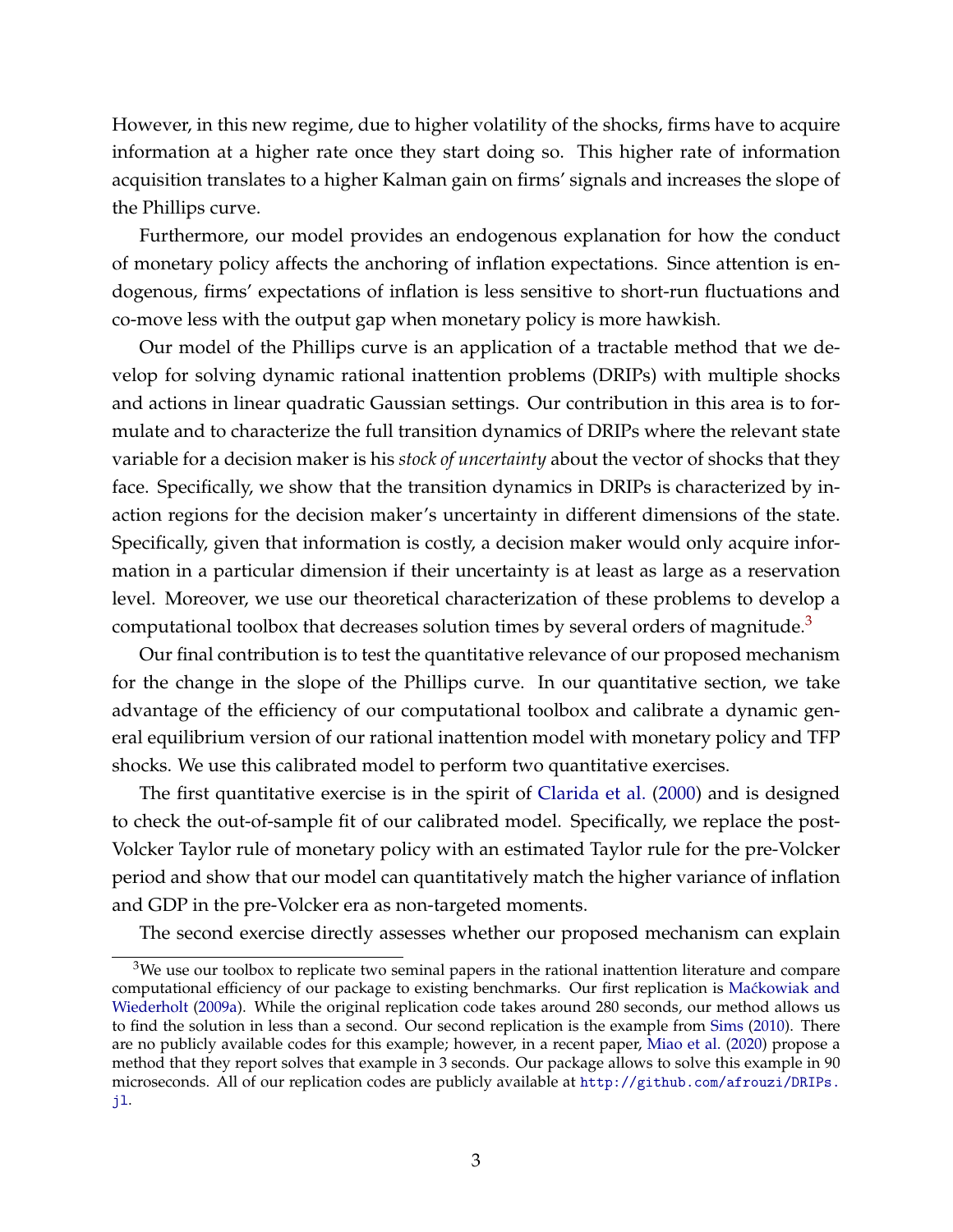the decline in the slope of the Phillips curve. To do so, we simulate data from our calibrated model using our pre- and post-Volcker monetary policy rule estimates and estimate the implied slope of the Phillips curve in both samples. We find that our model can explain up to a 75% decline in the slope of the Phillips curve in the post-Volcker period.

In regards to policy, the theory proposed in this paper offers a new point of view for the conduct of monetary policy relative to the New Keynesian models. While the slope of the Phillips curve in standard New Keynesian models is mainly pinned down by the frequency of price changes and is exogenous to how committed the monetary policy is to stabilizing the nominal variables, our model suggests a direct link between the two. Therefore, policy regimes that might seem optimal under an exogenously flat Phillips curve have completely different outlooks from the perspective of our model. For instance, from the perspective of a model where the slope of the Phillips curve is exogenous and flat, a more dovish monetary policy, or *running the economy hotter*, might seem appealing in order to reduce unemployment. Nonetheless, our model provides a different remedy: such policies would work in the short-run by pushing firms temporarily into their inaction region and paralyzing inflation. After this temporary period, however, firms would start paying more attention to monetary policy which would lead to a steeper Phillips curve and a larger sensitivity of inflation to monetary policy shocks.

#### **Related Literature.**

Dynamic rational inattention models have been applied to different settings for years.<sup>[4](#page-0-0)</sup> Most of this literature, however, relies on simplifying assumptions – such as independence of signals – and computational methods in characterizing the solution. We provide a tractable solution method by building on a subset of this literature that has laid the ground for solving dynamic rational inattention models in LQG settings [\(Sims,](#page-40-1) [2003;](#page-40-1) Maćkowiak, Matějka and Wiederholt, [2018a;](#page-38-1) [Fulton,](#page-37-2) [2018;](#page-37-2) [Miao, Wu and Young,](#page-39-1) [2020\)](#page-39-1). This literature makes two simplifying assumptions that we depart from: (1) they abstract away from transition dynamics by assuming that the cost of information is not discounted, and (2) they solve for the long-run steady-state information structure that is independent of time and state.

<sup>&</sup>lt;sup>4</sup>See, for instance, Mackowiak and Wiederholt [\(2009a\)](#page-38-0); [Paciello](#page-39-2) [\(2012\)](#page-39-2); [Melosi](#page-39-3) [\(2014\)](#page-39-3); [Pasten and](#page-39-4) [Schoenle](#page-39-4) [\(2016\)](#page-35-0); Matějka [\(2015\)](#page-38-2); [Afrouzi](#page-35-0) (2016); [Yang](#page-40-2) [\(2019\)](#page-40-2) for applications to pricing; [Sims](#page-40-1) [\(2003\)](#page-40-1); [Luo](#page-38-3) [\(2008\)](#page-38-3); [Tutino](#page-40-3) [\(2013\)](#page-40-3) for consumption; [Luo et al.](#page-38-4) [\(2012\)](#page-38-4) for current account; [Zorn](#page-40-4) [\(2016\)](#page-40-4) for investment; [Woodford](#page-40-5) [\(2009\)](#page-40-5); [Stevens](#page-40-6) [\(2019\)](#page-40-6); [Khaw and Zorrilla](#page-37-3) [\(2018\)](#page-37-3) for infrequent adjustments in decisions; Maćkowiak and Wiederholt [\(2015\)](#page-38-5) for business cycles; [Paciello and Wiederholt](#page-39-5) [\(2014\)](#page-39-5) for optimal policy; [Peng and Xiong](#page-39-6) [\(2006\)](#page-39-6); [Van Nieuwerburgh and Veldkamp](#page-39-7) [\(2010\)](#page-39-7) for asset pricing; [Mondria and Wu](#page-39-8) [\(2010\)](#page-39-8) for home bias; and [Ilut and Valchev](#page-37-4) [\(2017\)](#page-37-4) for imperfect problem solving. See also [Angeletos and Lian](#page-35-1) [\(2016\)](#page-35-1); Maćkowiak et al. [\(2018b\)](#page-38-6).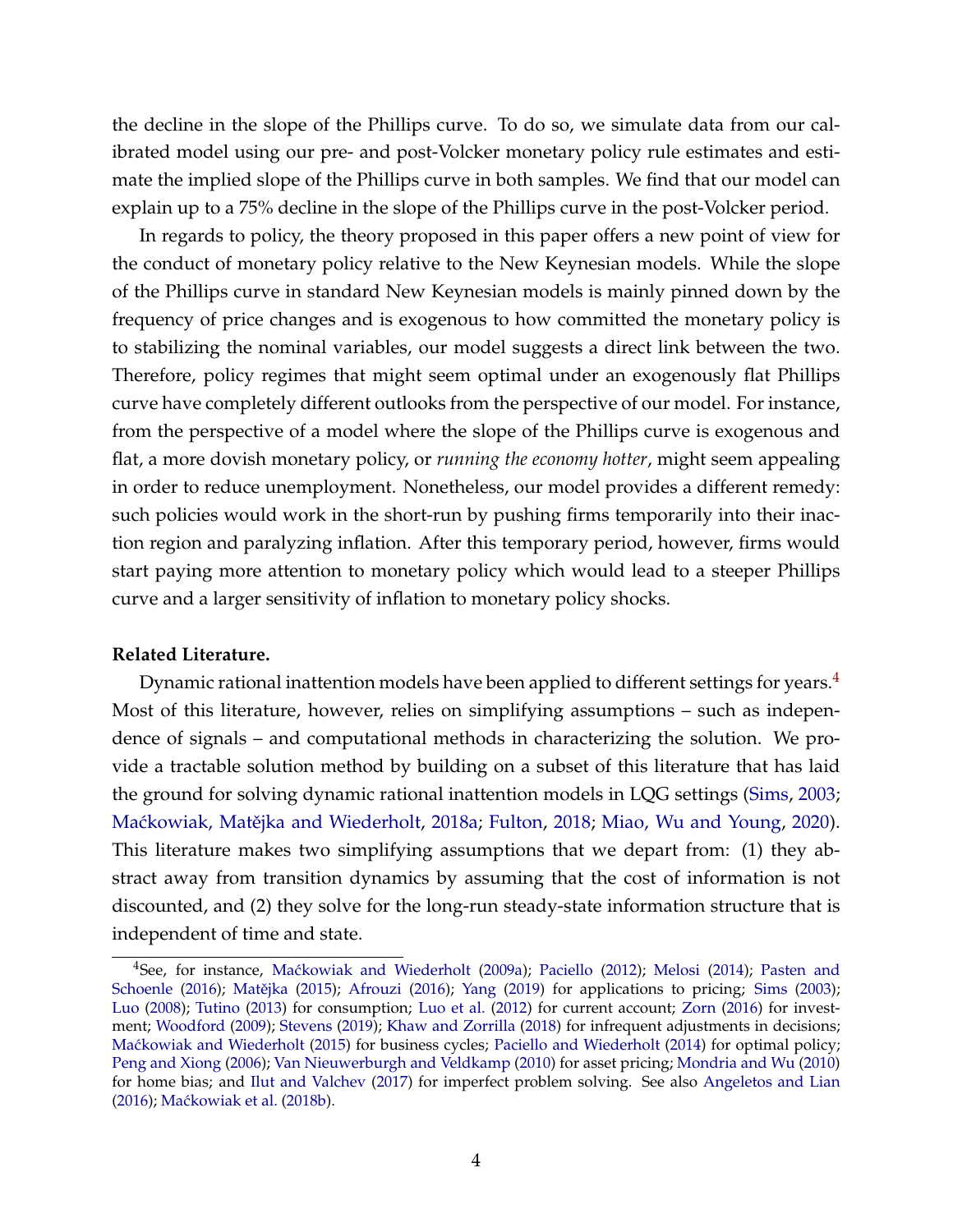Our attention driven theory of the Phillips curve is motivated by two separate sets of empirical evidence. The first literature estimates, $5$  and subsequently documents a flattening of the slope of the Phillips curve [\(Coibion and Gorodnichenko,](#page-36-0) [2015b;](#page-36-0) [Blanchard,](#page-36-1) [2016;](#page-36-1) [Bullard,](#page-36-2) [2018;](#page-36-2) [Hooper, Mishkin and Sufi,](#page-37-0) [2019;](#page-37-0) [Del Negro, Lenza, Primiceri and](#page-37-1) [Tambalotti,](#page-37-1)  $2020$ <sup>[6](#page-0-0)</sup>. The second literature documents the information rigidities that eco-nomic agents exhibit in forming their expectations.<sup>[7](#page-0-0)</sup>

Finally, we relate to the literature that considers how imperfect information affects the Phillips curve [\(Lucas,](#page-38-7) [1972;](#page-38-7) [Mankiw and Reis,](#page-38-8) [2002;](#page-38-8) [Woodford,](#page-40-7) [2003;](#page-40-7) [Reis,](#page-39-9) [2006;](#page-39-9) [Nimark,](#page-39-10) [2008;](#page-39-10) [Angeletos and La'O,](#page-35-2) [2009;](#page-35-2) [Angeletos and Huo,](#page-35-3) [2018;](#page-35-3) [Angeletos and Lian,](#page-35-4) [2018\)](#page-35-4). Our main departure is to derive a Phillips curve in a model with rational inattention and study how *monetary policy* shapes and alters the incentives in information acquisition of firms.

The paper is organized as follow. In Section [2,](#page-4-0) we start by setting up the dynamic rational inattention problem and then characterize the solution for the LQG case. In Section [3,](#page-13-0) we provide a simple version of our attention driven theory of the Phillips curve with analytical solutions. In Section [4,](#page-24-0) we present our quantitative model and results. Section [5](#page-35-5) concludes. All proofs are included in the Appendix.

## <span id="page-4-0"></span>**2 Theoretical Framework**

In this section we formalize the choice problem of an agent who chooses her information structure endogenously over time. We start by setting up the general problem without making assumptions on payoffs and information structures. We then derive and solve the implied LQG problem. This approach helps us (1) identify the necessary assumptions that are required for the solution and (2) discuss how our setup relates and differs from the cases considered in the previous literature.

<sup>5</sup>See, for instance, [Roberts](#page-40-8) [\(1995\)](#page-40-8); [Gali and Gertler](#page-37-5) [\(1999\)](#page-37-5); [Rudd and Whelan](#page-40-9) [\(2005\)](#page-40-9); [Coibion](#page-36-5) [\(2010\)](#page-36-5) for estimation of Phillips curve.

<sup>&</sup>lt;sup>6</sup>While we provide an attention based theory for this phenomena, an alternative explanation is nonlinearities in the slope of the Phillips curve. See, for instance, [Kumar and Orrenius](#page-38-9) [\(2016\)](#page-38-9); [Babb and Det](#page-36-6)[meister](#page-36-6) [\(2017\)](#page-36-6); [Hooper et al.](#page-37-0) [\(2019\)](#page-37-0); [McLeay and Tenreyro](#page-39-11) [\(2020\)](#page-39-11).

<sup>7</sup>For recent progress in this literature, see for instance, [Kumar et al.](#page-38-10) [\(2015\)](#page-38-10); [Coibion and Gorodnichenko](#page-36-7) [\(2015a\)](#page-36-7); [Ryngaert](#page-40-10) [\(2017\)](#page-40-10); [Coibion et al.](#page-36-8) [\(2018\)](#page-36-8); [Roth and Wohlfart](#page-40-11) [\(2018\)](#page-40-11); [Gaglianone et al.](#page-37-6) [\(2019\)](#page-37-6); [Angeletos](#page-35-6) [et al.](#page-35-6) [\(2020\)](#page-35-6) for survey evidence, and [Khaw et al.](#page-37-7) [\(2017\)](#page-37-7); [Khaw and Zorrilla](#page-37-3) [\(2018\)](#page-37-3); [Landier et al.](#page-38-11) [\(2019\)](#page-38-11) for experimental evidence.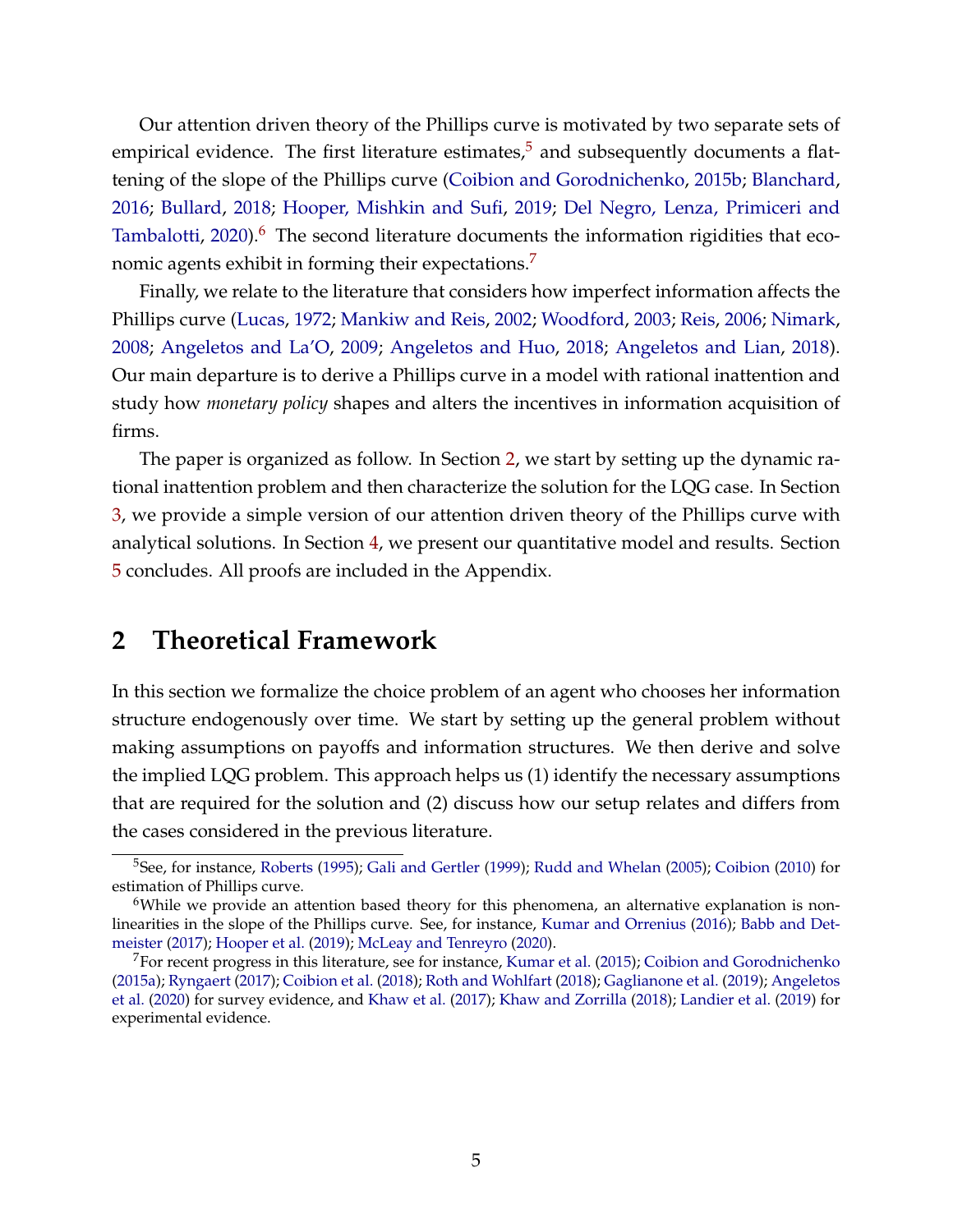### **2.1 Environment**

**Preferences.** Time is discrete and is indexed by  $t \in \{0, 1, 2, \ldots\}$ . At each time *t* the agent chooses a vector of actions  $\vec{a}_t \in \mathbb{R}^m$  and gains an instantaneous payoff of  $v(\vec{a}_t; \vec{x}_t)$  where  $\{\vec{x}_t \in \mathbb{R}^n\}_{t=0}^\infty$  is an exogenous stochastic process, and  $v(.;.) : \mathbb{R}^m \times \mathbb{R}^n \to \mathbb{R}$  is strictly concave and bounded above with respect to its first argument.

**Set of Available Signals.** We assume that at any time *t*, the agent has access to a set of available signals in the economy, which we call  $\mathcal{S}^t$ . Signals in  $\mathcal{S}^t$  are informative of  $X^t \equiv (\vec{x}_0, \ldots, \vec{x}_t).$  In particular, we assume:

- 1.  $S<sup>t</sup>$  is *rich*: for any posterior distribution on  $X<sup>t</sup>$ , there is a set of signals  $S<sup>t</sup> \subset S<sup>t</sup>$  that generate that posterior.
- 2. Available signals do not expire over time:  $\mathcal{S}^t \subset \mathcal{S}^{t+h}$ ,  $\forall h \geq 0$ .
- 3. Available signals at time *t* are not informative of future innovations to  $\vec{x}_t$ :  $\forall S_t \in$  $S^t$ ,  $\forall h \geq 1$ ,  $S_t \perp \vec{x}_{t+h} | X^t$ .

**Information Sets and Dynamics of Beliefs.** Our main assumption here is that the agent does not forget information over time, which is commonly referred to as the "no-forgetting constraint". The agent understands that any choice of information will affect their priors in the future and that information has a continuation value.<sup>[8](#page-0-0)</sup> Formally, a sequence of information sets  $\{S^t \subseteq S^t\}_{t\geq 0}$  satisfy the *no-forgetting* constraint for the agent if  $S^t \subseteq$  $S^{t+\tau}$ ,  $\forall t \geq 0$ ,  $\tau \geq 0$ .

**Cost of Information and the Attention Problem.** We assume cost of information is linear in Shannon's mutual information function. $^9$  $^9$  Formally, let  $\{S^t\}_{t\geq 0}$  denote a set of information sets for the agent which satisfies the no-forgetting constraint. Then, the agent's flow cost of information at time *t* is  $\omega \mathbb{I}(X^t; S^t | S^{t-1})$ , where

$$
\mathbb{I}(X^t; S^t | S^{t-1}) \equiv h(X^t | S^{t-1}) - \mathbb{E}[h(X^t | S^t) | S^{t-1}]
$$

<sup>&</sup>lt;sup>8</sup>Although we assume perfect memory in our benchmark, these dynamic incentives exist as long as the agent can carry a part of her memory with her over time. For a model with fading memory with exogenous information, see [Nagel and Xu](#page-39-12) [\(2019\)](#page-39-12). Furthermore, [da Silveira et al.](#page-37-8) [\(2019\)](#page-37-8) endogenize noisy memory in a setting where carrying information over time is costly.

 $9$ For a discussion of Shannon's mutual information function and generalizations see [Caplin et al.](#page-36-9) [\(2017\)](#page-36-9). See also [Hébert and Woodford](#page-37-9) [\(2018\)](#page-37-9) for an alternative cost function.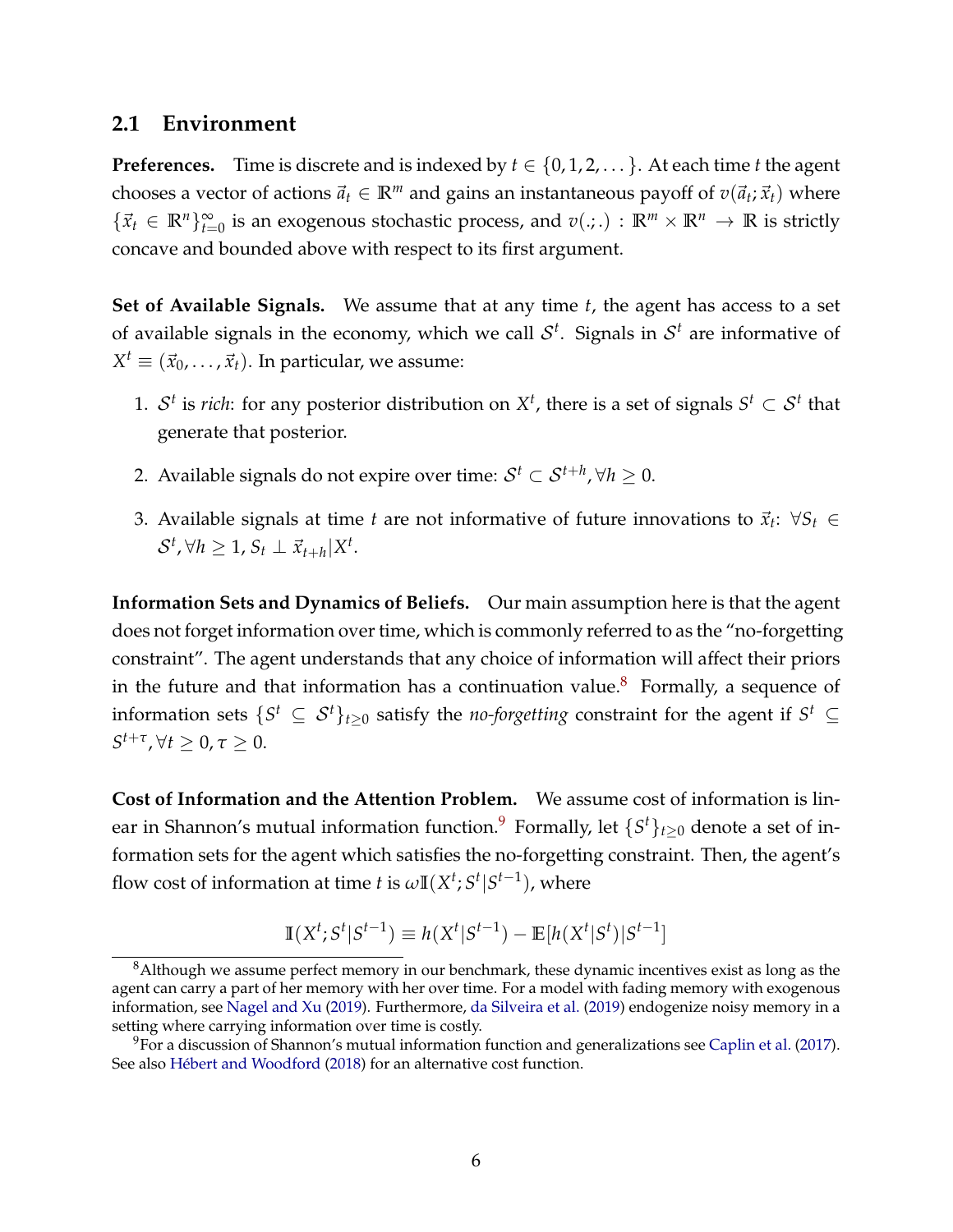is the reduction in the entropy of  $X<sup>t</sup>$  that the agent experiences by expanding her knowledge from  $S^{t-1}$  to  $S^t$ , and  $\omega$  is the marginal cost of a nat of information.

We can now formalize the inattention problem of the agent in our setup:

<span id="page-6-0"></span>
$$
V_0(S^{-1}) \equiv \sup_{\{S_t \subset S^t, \vec{a}_t : S^t \to \mathbb{R}^m\}_{t \ge 0}} \sum_{t=0}^{\infty} \beta^t \mathbb{E}[v(\vec{a}_t; \vec{x}_t) - \omega \mathbb{I}(X^t; S^t | S^{t-1}) | S^{-1}] \qquad \text{(RI Problem)}
$$
\n
$$
s.t. S^t = S^{t-1} \cup S_t, \forall t \ge 0, \qquad \text{(evolution of information set + no-forgetting)}
$$
\n
$$
S^{-1} \text{ given.} \qquad \text{(initial information set)}
$$

#### **2.1.1 Two General Properties of the Solution**

Solving the [RI Problem](#page-6-0) is complicated by two issues: (1) the agent can choose any subset of signals in any period and (2) the cost of information depends on the whole history of actions and states, which increases the dimensionality of the problem with time. The following two lemmas present results that simplify these complications.

**Sufficiency of Actions for Signals.** An important consequence of assuming that the cost of information is linear in Shannon's mutual information function is that it implies actions are sufficient statistics for signals over time [\(Steiner et al.,](#page-40-12) [2017;](#page-40-12) [Ravid,](#page-39-13) [2019\)](#page-39-13). The following lemma formalizes this result in our setting.

<span id="page-6-1"></span>**Lemma 2.1.** Suppose  $\{(S^t \subset S^t, \vec{a}_t : S^t \to \mathbb{R}^m\}_{t=0}^{\infty} \cup S^{-1}$  is a solution to the [RI Problem.](#page-6-0)  $\forall t \geq 0$ , define  $a^t \equiv \{\vec{a}_\tau\}_{0 \leq \tau \leq t} \cup S^{-1}$ . Then,  $X^t \to a^t \to S^t$  forms a Markov chain.

Lemma [2.1](#page-6-1) allows us to directly substitute actions for signals. In particular, we can impose that the agent directly chooses  $\{\vec{a}_t \in S^t\}_{t>0}$  without any loss of generality.

**Conditional Independence of Actions from Past Shocks.** It follows from Lemma [2.1](#page-6-1) that if an optimal information structure exists, then  $\forall t \geq 0: \mathbb{I}(X^t; S^t | S^{t-1}) = \mathbb{I}(X^t; a^t | a^{t-1}).$ Here we show this can be simplified if  $\{\vec{x}_t\}_{t>0}$  follows a Markov process.

<span id="page-6-2"></span>**Lemma 2.2.** *Suppose*  $\{\vec{x}_t\}_{t\geq 0}$  *is a Markov process and*  $\{\vec{a}_t\}_{t\geq 0}$  *is a solution to the [RI Problem](#page-6-0) given an initial information set S*−<sup>1</sup> *. Then* ∀*t* ≥ 0*:*

$$
\mathbb{I}(X^t; a^t | a^{t-1}) = \mathbb{I}(\vec{x}_t; \vec{a}_t | a^{t-1}), \quad a^{-1} \equiv S^{-1}.
$$
 (2.1)

When  $\{\vec{x}_t\}_{t\geq 0}$  is Markov, at any time *t*,  $\vec{x}_t$  is all the agent needs to know to predict the future states. Therefore, it is suboptimal to acquire information about previous realizations of the state.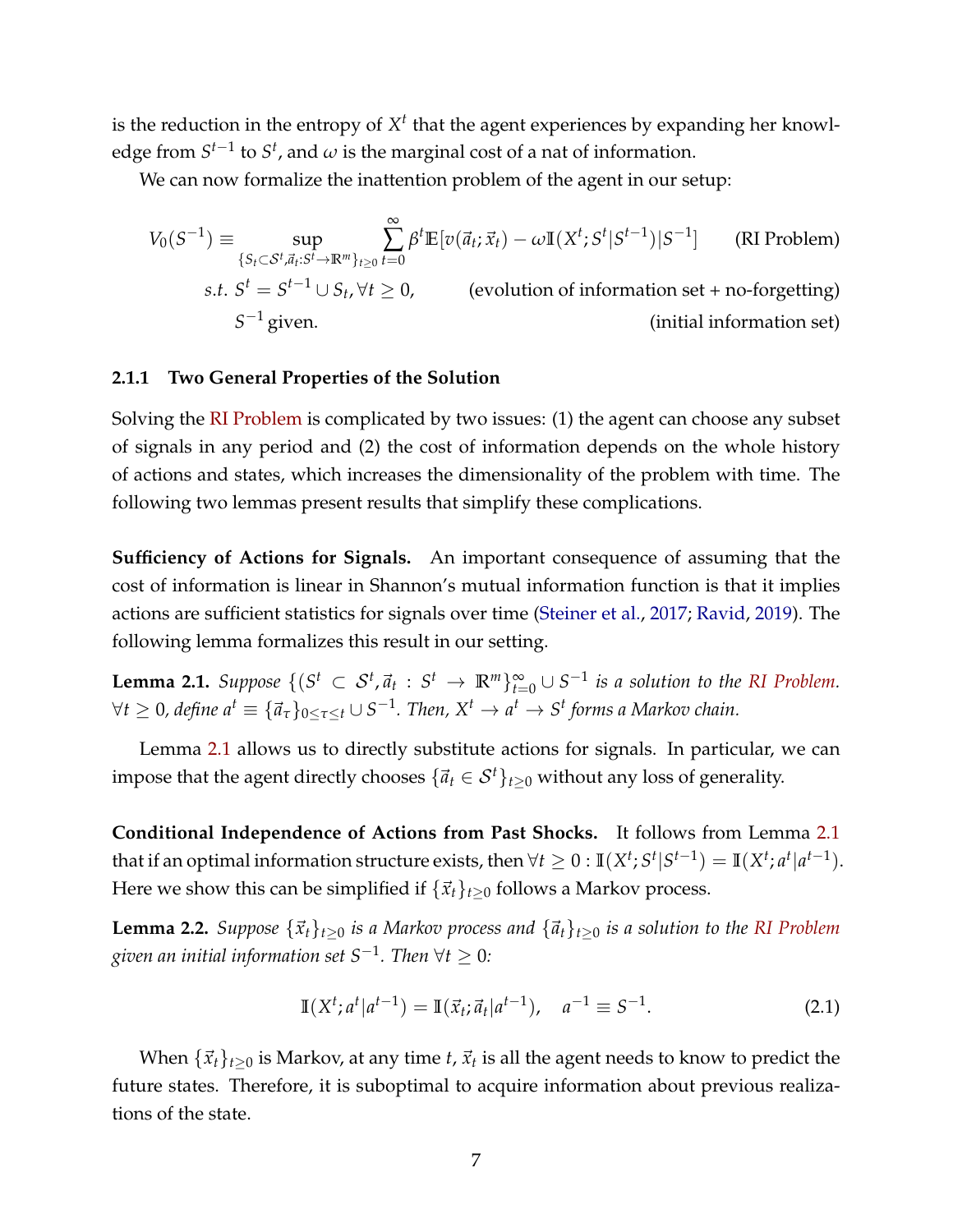### **2.2 The Linear-Quadratic-Gaussian Problem**

In this section, we characterize the necessary and sufficient conditions for the optimal information structure in a Linear-Quadratic-Gaussian (LQG) setting. In particular, we assume that  $\{\vec{x}_t \in \mathbb{R}^n : t \geq 0\}$  is a Gaussian process and the payoff function of the agent is quadratic and given by:

$$
v(\vec{a}_t; \vec{x}_t) = -\frac{1}{2}(\vec{a}'_t - \vec{x}'_t \mathbf{H})(\vec{a}_t - \mathbf{H}'\vec{x}_t)
$$
\n(2.2)

Here,  $\mathbf{H} \in \mathbb{R}^{n \times m}$  has full column rank and captures the interaction of the actions with the state.<sup>[10](#page-0-0)</sup> The assumption of *rank*( $\bf{H}$ ) = *m* is without loss of generality; in the case that any two column of **H** are linearly dependent, we can reclassify the problem so that all colinear actions are in one class.

Moreover, we have normalized the Hessian matrix of  $v$  with respect to  $\vec{a}$  to negative identity.<sup>[11](#page-0-0)</sup>

**Optimality of Gaussian Posteriors.** We start by proving that optimal actions are Gaussian under quadratic payoff with a Gaussian initial prior. Maćkowiak and Wiederholt [\(2009b\)](#page-38-12) prove a version of this result in their setup where the cost of information is given by  $\lim_{T \rightarrow \infty} \frac{1}{T}$  $\frac{1}{T}\mathbb{I}(X^T; a^T)$ . Our setup is slightly different as in our case the cost of information is discounted at rate  $\beta$  and is equal to  $(1-\beta)\sum_{t=0}^{\infty}\beta^t\mathbb{I}(X^t; a^t)$ , as derived in the proof of Lemma [2.1](#page-6-1) for the derivation.

<span id="page-7-0"></span>**Lemma 2.3.** Suppose the initial conditional prior,  $\vec{x}_0|S^{-1}$ , is Gaussian. If  $\{\vec{a}_t\}_{t\geq0}$  is a solu*tion to the [RI Problem](#page-6-0) with quadratic payoff given S*−<sup>1</sup> *, then* ∀*t* ≥ 0*, the posterior distribution*  $\vec{x}_t | {\vec{a}_\tau}_{0 \leq \tau \leq t} \cup S^{-1}$  *is also Gaussian.* 

**The Equivalent LQG Problem.** Lemma [2.3](#page-7-0) simplifies the structure of the problem in that it allows us to re-write the [RI Problem](#page-6-0) in terms of choosing a set of Gaussian joint distributions between the actions and the state.

<span id="page-7-1"></span>**Proposition 2.1.** Suppose the initial prior  $\vec{x}_0|S^{-1}$  is Gaussian and that  $\{\vec{x}_t\}_{t\geq 0}$  is a Markov

 $10$ While we take this as an assumption, this payoff function can also be derived as a second order approximation to a twice differentiable function  $v(.,.)$  around the non-stochastic optimal action.

<sup>11</sup>This is without loss of generality; for any negative definite Hessian matrix −**H***aa* ≺ 0, normalize the action vectors by  $\mathbf{H}^{-\frac{1}{2}}_{aa}$  to transform the payoff function to our original formulation.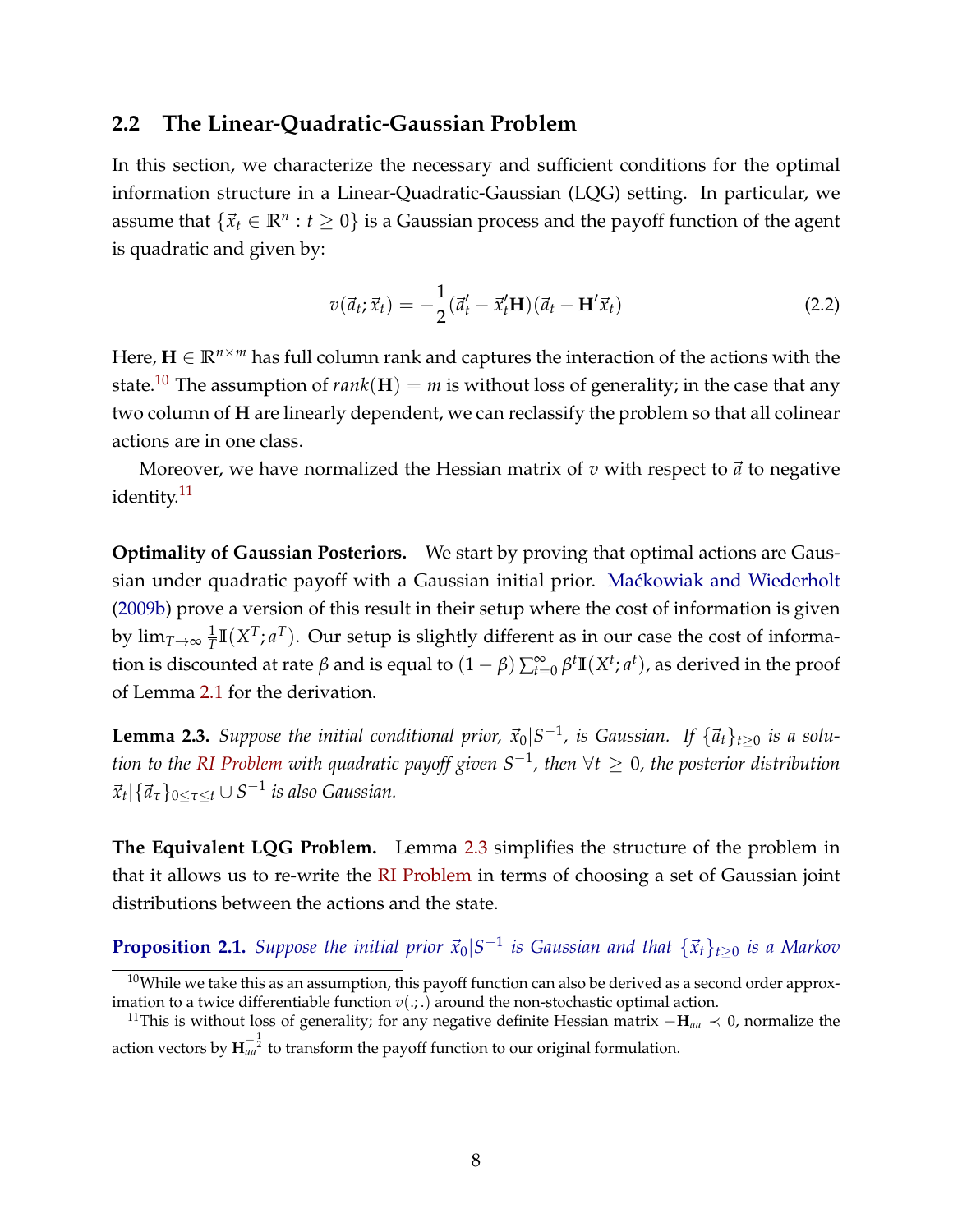*process with the following minimal state-space representation:*

<span id="page-8-2"></span><span id="page-8-0"></span>
$$
\vec{x}_t = \mathbf{A}\vec{x}_{t-1} + \mathbf{Q}\vec{u}_t, \n\vec{u}_t \perp \vec{x}_{t-1}, \quad \vec{u}_t \sim \mathcal{N}(0, \mathbf{I}^{k \times k}), k \in \mathbb{N},
$$
\n(2.3)

*Then, the [RI Problem](#page-6-0) with quadratic payoff is equivalent to choosing a set of symmetric positive semidefinite matrices*  $\{\mathbf{\Sigma}_{t|t}\}_{t>0}$ :

$$
V_0(\Sigma_{0|-1}) = \max_{\{\Sigma_{t|t} \in S_+^n\}_{t \ge 0}} -\frac{1}{2} \sum_{t=0}^{\infty} \beta^t \left[ tr(\Sigma_{t|t} \Omega) + \omega \ln \left( \frac{|\Sigma_{t|t-1}|}{|\Sigma_{t|t}|} \right) \right]
$$
(LQG Problem)  
s.t.  $\Sigma_{t+1|t} = A\Sigma_{t|t}A' + QQ', \quad \forall t \ge 0,$  (law of motion for priors)  
 $\Sigma_{t|t-1} - \Sigma_{t|t} \succeq 0, \quad \forall t \ge 0$   
 $0 \prec \Sigma_{0|-1} \prec \infty$  given. (initial prior)

Here,  $\Sigma_{t|t} \equiv var(\vec{x}_t|a^t)$ ,  $\Sigma_{t|t-1} \equiv var(\vec{x}_t|a^{t-1})$ ,  $\mathbf{\Omega} \equiv \mathbf{HH}'$  and  $\mathbf{S}^n_+$  is the n-dimensional sym*metric positive semidefinite cone.*

This characterization of the problem matches the formulation in [Sims](#page-40-0) [\(2010\)](#page-40-0) but differs from the one in [Sims](#page-40-1) [\(2003\)](#page-40-1) and [Miao, Wu and Young](#page-39-1) [\(2020\)](#page-39-1) which solve the problem by optimizing at the steady-state.<sup>[12](#page-0-0)</sup>

**Solution.** [Sims](#page-40-0) [\(2010\)](#page-40-0) derives a first order condition for the solution to this problem when the no-forgetting constraint does not bind. Nonetheless, this constraint plays a key role in the solution of the [LQG Problem.](#page-8-0) We extensively discuss the significance of this constraint for the economics of inattention in sub-section [2.3](#page-11-0) as well as in the context of our application to Phillips curve.

<span id="page-8-1"></span>**Proposition 2.2.**  $Suppose \Sigma_{0|-1}$  is strictly positive definite, and  $AA' + QQ'$  is of full rank. Then, *all the future priors*  $\{\mathbf{\Sigma}_{t+1|t}\}_{t\geq0}$  *are invertible under the optimal solution to the [LQG Problem,](#page-8-0)* 

$$
\max_{\Sigma \succeq 0} -tr(\Sigma \Omega) - \omega \ln \left( \frac{|\Sigma_{-1}|}{|\Sigma|} \right) \, s.t. \, \Sigma_{-1} = A \Sigma A' + QQ', \, \Sigma_{-1} \succeq \Sigma.
$$

 $12$ The implied problem under the second approach is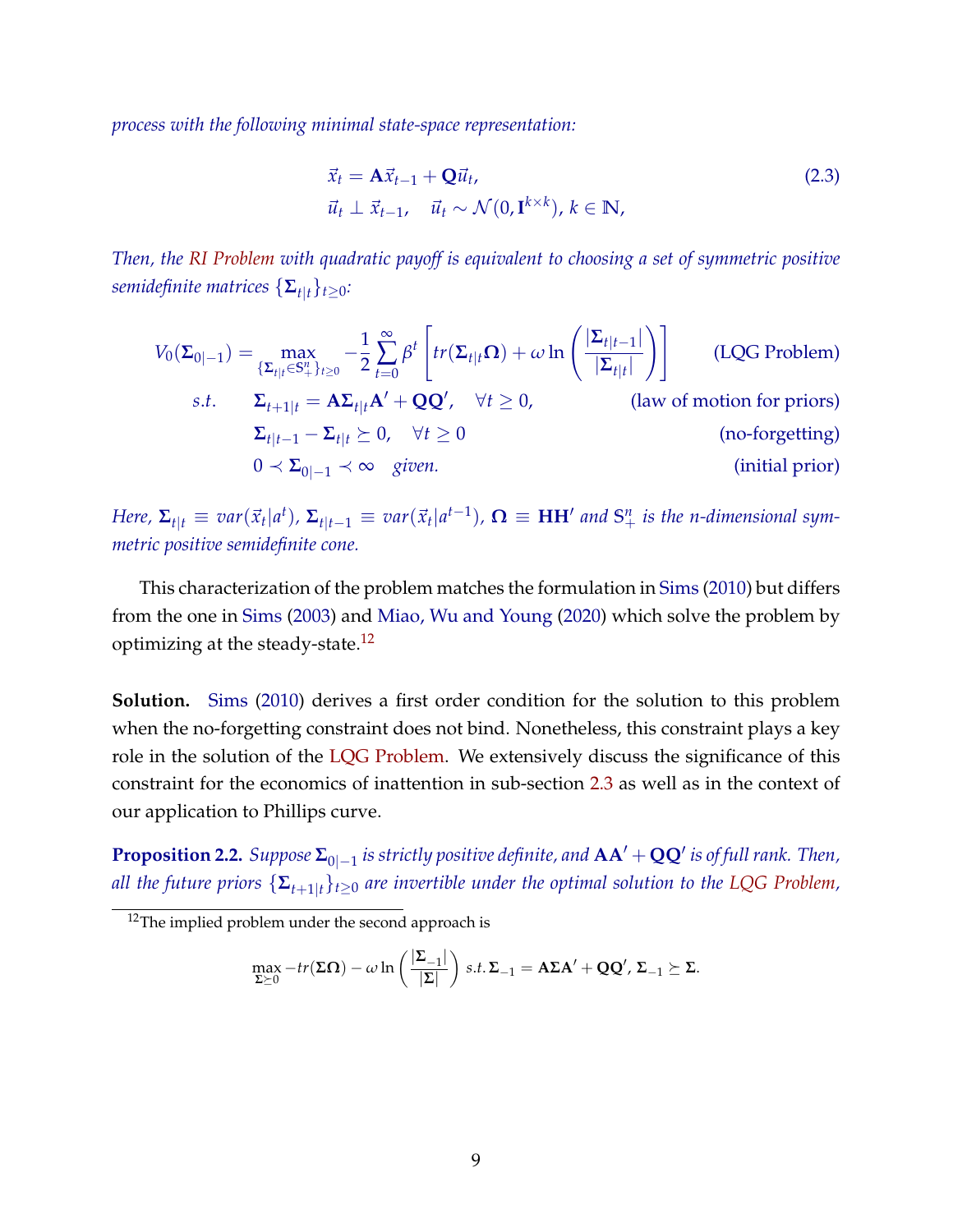*which is characterized by*

$$
\omega \Sigma_{t|t}^{-1} - \Lambda_t = \Omega + \beta \mathbf{A}'(\omega \Sigma_{t+1|t}^{-1} - \Lambda_{t+1}) \mathbf{A}, \qquad \forall t \ge 0,
$$
 (FOC)

<span id="page-9-2"></span>
$$
\Lambda_t(\Sigma_{t|t-1} - \Sigma_{t|t}) = \mathbf{0}, \Lambda_t \succeq \mathbf{0}, \Sigma_{t|t-1} - \Sigma_{t|t} \succeq \mathbf{0}, \quad \forall t \ge 0, \quad \text{(complementary slackness)}
$$
\n
$$
\Sigma_{t+1|t} = \mathbf{A}\Sigma_{t|t}\mathbf{A}' + \mathbf{Q}\mathbf{Q}', \qquad \forall t \ge 0, \quad \text{(law of motion for priors)}
$$
\n
$$
\lim_{T \to \infty} \beta^{T+1} \text{tr}(\Lambda_{T+1}\Sigma_{T+1|T}) = \mathbf{0} \qquad \qquad \text{(transversality condition)}
$$

 $\bm{x}$  *where*  $\bm{\Lambda}_t$  *and*  $\bm{\Sigma}_{t|t-1} - \bm{\Sigma}_{t|t}$  are simultaneously diagonalizable.

The eigenvalues of **Λ***<sup>t</sup>* are in fact the shadow costs of the no-forgetting constraint. Therefore, when the no-forgetting constraint is not binding,  $\Lambda_t = 0$  and the FOC is equivalent to the one derived in [Sims](#page-40-0) [\(2010\)](#page-40-0).

For the remainder of this section we rely on two matrix operators that are defined as following.

**Definition 2.1.** For a diagonal matrix  $\mathbf{D} = \text{diag}(d_1, \ldots, d_n)$  let

<span id="page-9-3"></span>
$$
Max(D, \omega) \equiv diag(max(d_1, \omega), ..., max(d_n, \omega))
$$
\n(2.4)

<span id="page-9-1"></span><span id="page-9-0"></span>
$$
Min(D, \omega) \equiv diag(min(d_1, \omega), ..., min(d_n, \omega))
$$
\n(2.5)

*Moreover, for a symmetric matrix* **X** *with spectral decomposition*  $X = U'DU$ *, we define* 

$$
Max(\mathbf{X}, \omega) \equiv \mathbf{U}' Max(\mathbf{D}, \omega) \mathbf{U}, \qquad Min(\mathbf{X}, \omega) \equiv \mathbf{U}' Min(\mathbf{D}, \omega) \mathbf{U}.
$$
 (2.6)

<span id="page-9-4"></span>**Theorem 2.1.** Let  $\mathbf{\Omega}_t \equiv \mathbf{\Omega} + \beta \mathbf{A}'(\omega \mathbf{\Sigma}_{t+1|t}^{-1} - \mathbf{\Lambda}_{t+1})\mathbf{A}$  denote the forward-looking component of *the FOC in Proposition [2.2,](#page-8-1) which represents the marginal benefit of information. Then,*

$$
\Sigma_{t|t} = \omega \Sigma_{t|t-1}^{\frac{1}{2}} \left[ \text{Max} \left( \Sigma_{t|t-1}^{\frac{1}{2}} \Omega_t \Sigma_{t|t-1}^{\frac{1}{2}}, \omega \right) \right]^{-1} \Sigma_{t|t-1}^{\frac{1}{2}} \qquad \text{(policy function)}
$$
\n
$$
\Omega_t = \Omega + \beta \mathbf{A}' \Sigma^{-\frac{1}{2}} \quad \text{Min} \left( \Sigma^{\frac{1}{2}} \quad \Omega_t \Sigma^{\frac{1}{2}} \quad \omega \right) \Sigma^{-\frac{1}{2}} \mathbf{A} \qquad \text{(Euler equation)}
$$

$$
\mathbf{\Omega}_{t} = \mathbf{\Omega} + \beta \mathbf{A}^{\prime} \mathbf{\Sigma}_{t+1|t}^{-\frac{1}{2}} \text{Min}\left(\mathbf{\Sigma}_{t+1|t}^{\frac{1}{2}} \mathbf{\Omega}_{t+1} \mathbf{\Sigma}_{t+1|t}^{\frac{1}{2}} \omega\right) \mathbf{\Sigma}_{t+1|t}^{-\frac{1}{2}} \mathbf{A}
$$
 (Euler equation)

The [policy function](#page-9-0) characterizes the optimal posterior given the state **Σ***t*|*t*−<sup>1</sup> and the benefit matrix **Ω***<sup>t</sup>* . The [Euler equation](#page-9-1) then characterizes **Ω***<sup>t</sup>* through a forward-looking difference equation that captures the dynamics of attention. Together with the [law of](#page-9-2) [motion for priors](#page-9-2) and [transversality condition,](#page-9-3) these equations characterize the solution to the dynamic rational inattention problem.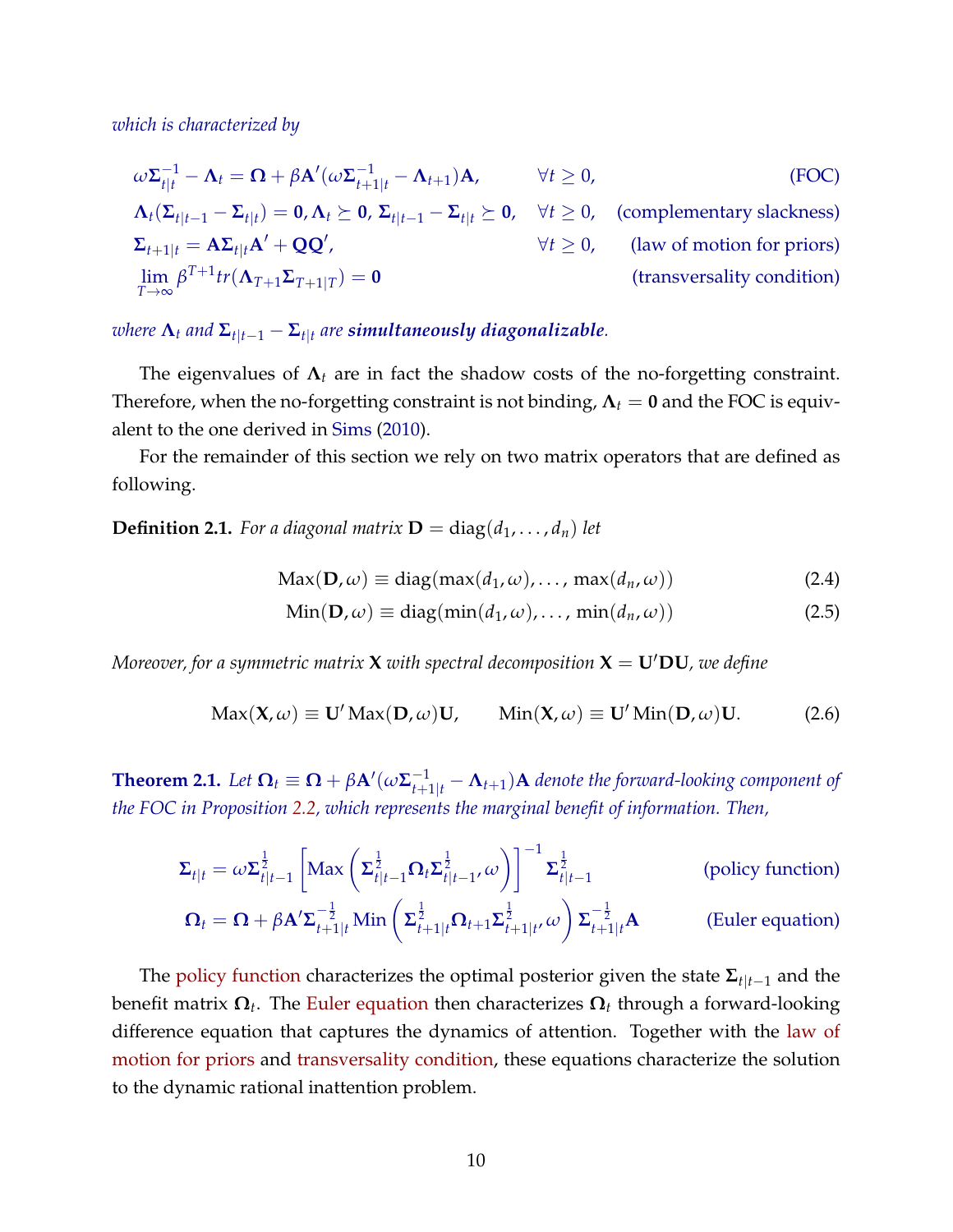While we have characterized the optimal posterior as a function of the agent's prior, the underlying assumption is that this posterior is generated by a vector of signals about  $\vec{x}_t$ . Both the number of these signals as well as how they load on different elements of the vector  $\vec{x}_t$  are endogenous. Our next result characterizes these signals.

<span id="page-10-0"></span>**Theorem 2.2.**  $\forall t \geq 0$ , let  $\{d_{i,t}\}_{1\leq i\leq n}$  be the set of eigenvalues of the matrix  $\mathbf{\Sigma}_{t|t-1}^{\frac{1}{2}} \mathbf{\Omega}_t \mathbf{\Sigma}_{t|t-1}^{\frac{1}{2}}$  in*dexed in descending order. Moreover, let* {**u***i*,*t*}1≤*i*≤*<sup>n</sup> be orthonormal eigenvectors that correspond to those eigenvalues. Then, the agent's posterior belief at t is spanned by the following*  $0 \leq k_t \leq m$ *signals*

$$
s_{i,t} = \mathbf{y}'_{i,t}\vec{x}_t + z_{i,t}, \quad 1 \le i \le k_t,
$$
\n(2.7)

*where*

- *1. k<sub>t</sub>* is the number of the eigenvalues that are at least as large as  $\omega$ :  $k_t = \max\{i | d_{i,t} \geq \omega\}$ .
- 2.  $\forall i \in \{1, \ldots, k_t\}, \mathbf{y}_{i,t} \equiv \mathbf{\Sigma}_{t|t-1}^{-\frac{1}{2}} \mathbf{u}_{i,t}.$
- 3.  $\forall i \in \{1, ..., k_t\}, z_{i,t} \sim \mathcal{N}(0, \frac{\omega}{d_{i,t}-\omega}), z_{i,t} \perp (\vec{x}_t, z_{j,t})_{j \neq i}.$

**Evolution of Optimal Beliefs and Actions.** While Theorems [2.1](#page-9-4) and [2.2](#page-10-0) provide a representation for the optimal posteriors, we are often interested in the evolution of the agents' beliefs and actions. Our next theorem characterizes how beliefs and actions evolve over time.

<span id="page-10-1"></span>**Proposition 2.3.** Let  $\{(\mathbf{y}_{i,t}, d_{i,t}, z_{i,t})_{1\leq i\leq k_t}\}_{t\geq 0}$  be defined as in Theorem [2.2,](#page-10-0) and let  $\hat{x}_t\equiv\mathbb{E}[\vec{x}_t|a^t]$ *be the mean of agent's posterior about*  $\vec{x}_t$  *at time t. Then,*  $\hat{x}_t$  *and optimal actions evolve according to:*

$$
\hat{x}_t = \mathbf{A}\hat{x}_{t-1} + \sum_{i=1}^{k_t} (1 - \frac{\omega}{d_{i,t}}) \Sigma_{t|t-1} \mathbf{y}_{i,t} \left[ \mathbf{y}'_{i,t} (\vec{x}_t - \mathbf{A}\hat{x}_{t-1}) + z_{i,t} \right]
$$
 (evolution of beliefs)  
\n
$$
\vec{a}_t = \mathbf{H}' \hat{x}_t
$$
 (optimal actions)

**Transition Dynamics and the Steady State.** A key property of the [LQG Problem](#page-8-0) is that it is deterministic. Additionally, as it is evident from the FOC in Proposition [2.2,](#page-8-1) eigenvectors of **Σ***t*|*<sup>t</sup>* are jump variables except for when the no-forgetting constraint binds. Thus, on the transition path, the agent has the desire to move on to their "steady state" posterior in each orthogonalized dimension unless the no-forgetting constraint binds, in which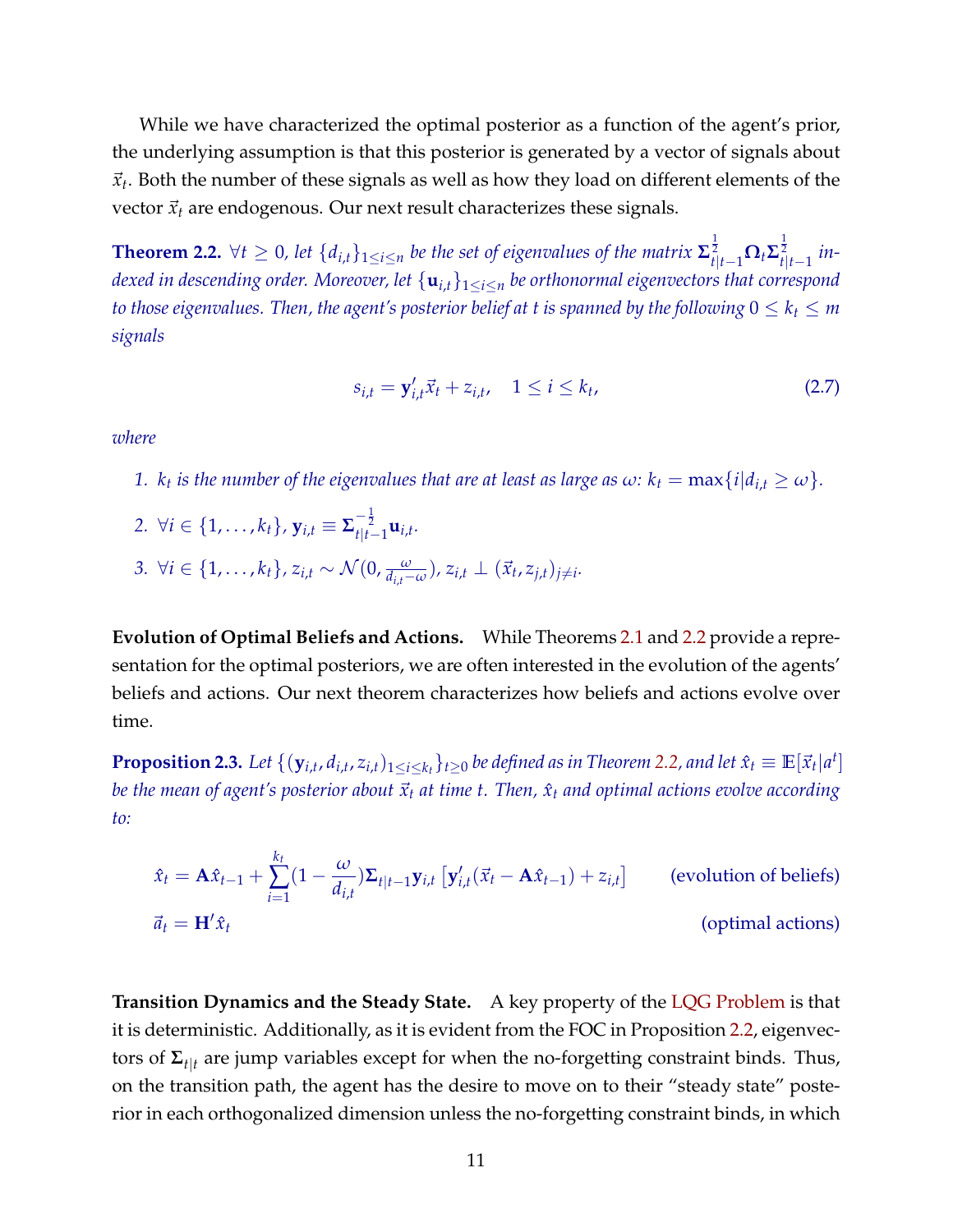case they have to wait until their uncertainty stabilizes, either by climbing out of the inaction region or by reaching a steady state level within that region. Using the results of Proposition [2.2](#page-8-1) and Theorem [2.1](#page-9-4) we can represent the steady state of the problem with three equations that characterize a triple  $(\Sigma_{-1}, \Sigma, \Omega)$ :

$$
\bar{\Sigma} = \omega \bar{\Sigma}_{-1}^{\frac{1}{2}} \left[ \text{Max} \left( \bar{\Sigma}_{-1}^{\frac{1}{2}} \bar{\Omega} \bar{\Sigma}_{-1}^{\frac{1}{2}}, \omega \right) \right]^{-1} \bar{\Sigma}_{-1}^{\frac{1}{2}}
$$
\n(policy function in steady state)

\n
$$
\bar{\Omega} = \Omega + \beta A' \bar{\Sigma}_{-1}^{-\frac{1}{2}} \text{Min} \left( \bar{\Sigma}_{-1}^{\frac{1}{2}} \bar{\Omega} \bar{\Sigma}_{-1}^{\frac{1}{2}}, \omega \right) \bar{\Sigma}_{-1}^{-\frac{1}{2}} A
$$
\n(Euler equation in steady state)

\n
$$
\bar{\Sigma}_{-1} = A \bar{\Sigma} A' + Q Q'
$$
\n(prior variance in steady state)

The reduction of the problem to these three equations makes the problem computationally trivial. A toolbox to solve this system is available online. Once a solution is obtained, the impulse response functions for actions can be constructed using classic tools for solving Kalman filters.

### <span id="page-11-0"></span>**2.3 Discussion and the Economics of Dynamic Rational Inattention**

In this section we discuss the economic properties of the solution to the dynamic rational inattention problem.

**Incentives.** An important property of the [RI Problem](#page-6-0) is that the marginal benefit of a bit of information is increasing in the prior uncertainty of the agent, while marginal cost of a bit is assumed to be a constant *ω*. Accordingly, for a large enough *ω*, the marginal benefit of acquiring a bit of information in different dimensions (eigenspaces) of the state might fall below its marginal cost, in which case the agent will decide not to pay attention to that dimension at all. This is clear from Theorem [2.1](#page-9-4) which shows that the optimal [policy](#page-9-0) [function](#page-9-0) ignores eigenvalues that are less than *ω*.

Underneath its technical representation, Theorem [2.1](#page-9-4) encodes an intuitive economic result. It shows that in acquiring information, the agent first decomposes the matrix  $\sum_{t|t-1}^{\frac{1}{2}} \Omega_t \Sigma_{t|t-1}^{\frac{1}{2}}$ , which captures the marginal benefit of information, into its orthogonal eigenspaces. At the *extensive margin*, the agent ignores eigenspaces whose eigenvalues are less than  $\omega$ : the marginal benefit of acquiring information in these dimensions is outweighed by its marginal cost. On the *intensive margin*, the agent acquires signals for eigenspaces whose eigenvalues are larger than *ω*. Moreover, Theorem [2.2](#page-10-0) shows that the loading of each of these signals on the state  $\vec{x}_t$  is given by the eigenvector associated with the signal's eigenspace.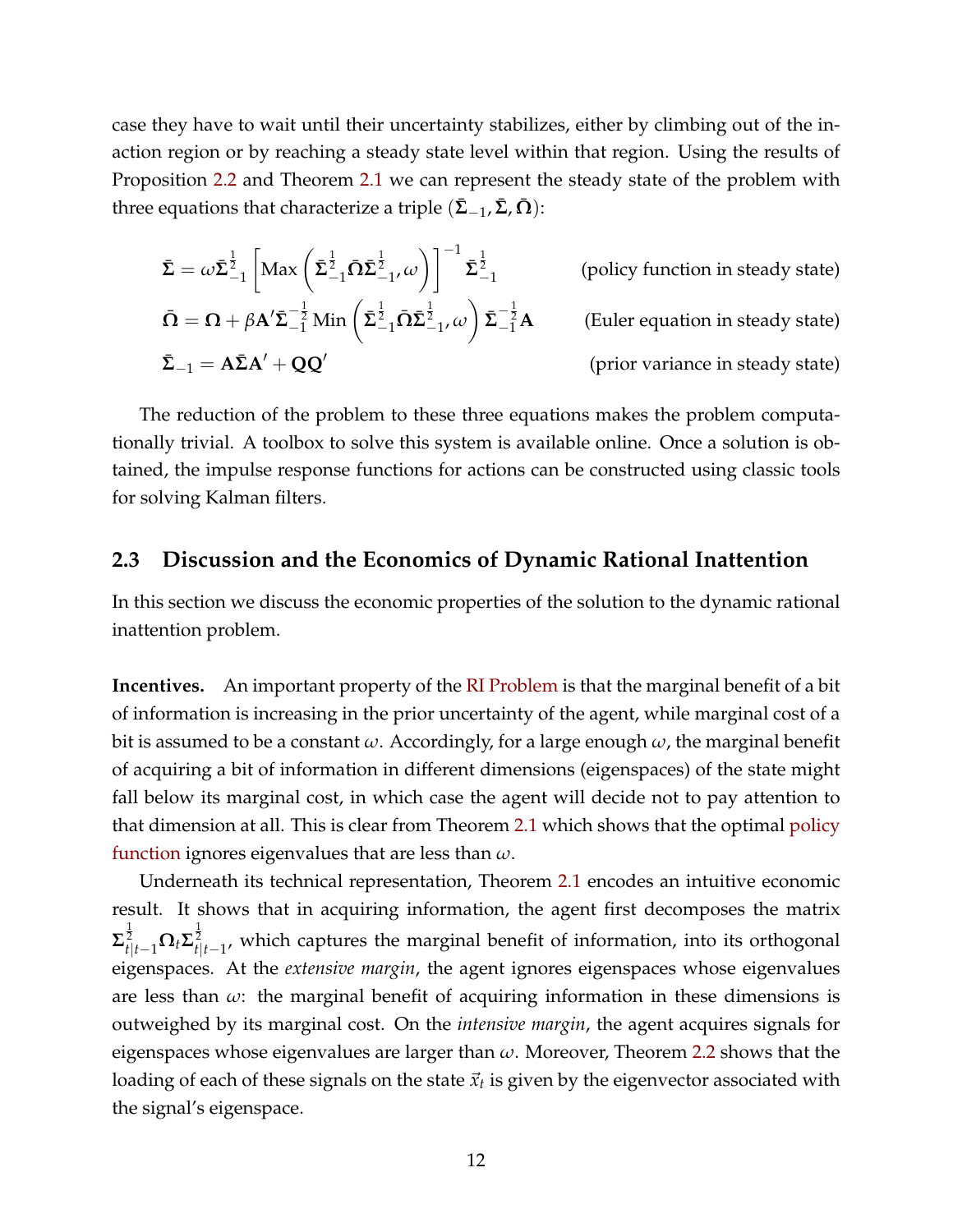**Endogenous Sparsity.** The extensive margin of information acquisition under dynamic rational inattention provides a microfoundation for why an agent might decide to *completely* ignore certain shocks or dimensions of the state in acquiring information and constitutes a microfoundation for sparsity of attention as in [Gabaix](#page-37-10) [\(2014\)](#page-37-10). This microfoundation endogenizes two objects relative to previous models of sparsity: (1) the dimensions of sparsity – which are pinned down by the eigenvectors of **Σ** 1 2 *<sup>t</sup>*|*t*−1**Ω***t***Σ** 1 2 *<sup>t</sup>*|*t*−<sup>1</sup> with eigenvalues *less* than *ω*, and (2) the size of the information inaction region that is generated by the extensive margin as a function of the marginal benefit of information.

In our framework, sparsity is governed by the [no-forgetting](#page-8-2) constraints. The most obvious and likely case for a binding [no-forgetting](#page-8-2) constraint is when the number of actions *m* is strictly less than the dimension of the state *n*. This follows directly from Lemma [2.1](#page-6-1) which states that the agent's actions at any given period are sufficient statistics for the underlying signals that she receives under the optimal solution.<sup>[13](#page-0-0)</sup>

In static environments, the fact that actions are sufficient statistics for the underlying signals follows directly from optimality (Matějka and McKay, [2015\)](#page-39-14). If the agent's action does not reveal the underlying signal, then he must have received information that was not used in choosing the action. Nonetheless, such a strategy is suboptimal given that information is costly. In dynamic settings, however, this is not necessarily true due to smoothing incentives. The agent might find it optimal to acquire signals about future actions before-hand in which case the history of actions at a given time is no longer sufficient for the information set of the agent. Lemma [2.1](#page-6-1) rules this out by showing that if the chain-rule of mutual information holds, then the agent has no smoothing incentives. Thus, upon acquiring signals for every given action, the discounting of the cost induces the agent to postpone acquiring information to the period in which that action is taken.<sup>[14](#page-0-0)</sup>

The economic consequence of this result is that rationally inattentive agents are not concerned about identification: independent of how many shocks they face, they are only interested in how those shocks affect their actions. An important reference for why this matters in an economic sense is [Hellwig and Venkateswaran](#page-37-11) [\(2009\)](#page-37-11) which shows that when firms receive signals about a sufficient statistic for their prices, they charge the right prices even though they cannot tell aggregate and idiosyncratic shocks apart.<sup>[15](#page-0-0)</sup>

$$
\mathbb{I}(X; (Y, Z)) = \mathbb{I}(X; Y) + \mathbb{I}(X; Z|Y).
$$

 $^{13}$ Therefore*,*  $rank(\Sigma_{t|t-1}-\Sigma_{t|t})\leq m < n$  and the constraint binds as its nullity is at least  $n-m>0.$  $14$ The chain-rule of mutual information implies that for every three random variables:

Intuitively, it imposes a certain type of linearity: mutual information is independent of whether information is measured altogether or part by part.

<sup>&</sup>lt;sup>15</sup>[Hellwig and Venkateswaran](#page-37-11) [\(2009\)](#page-37-11) do not endogenize information choice, but the exogenous signal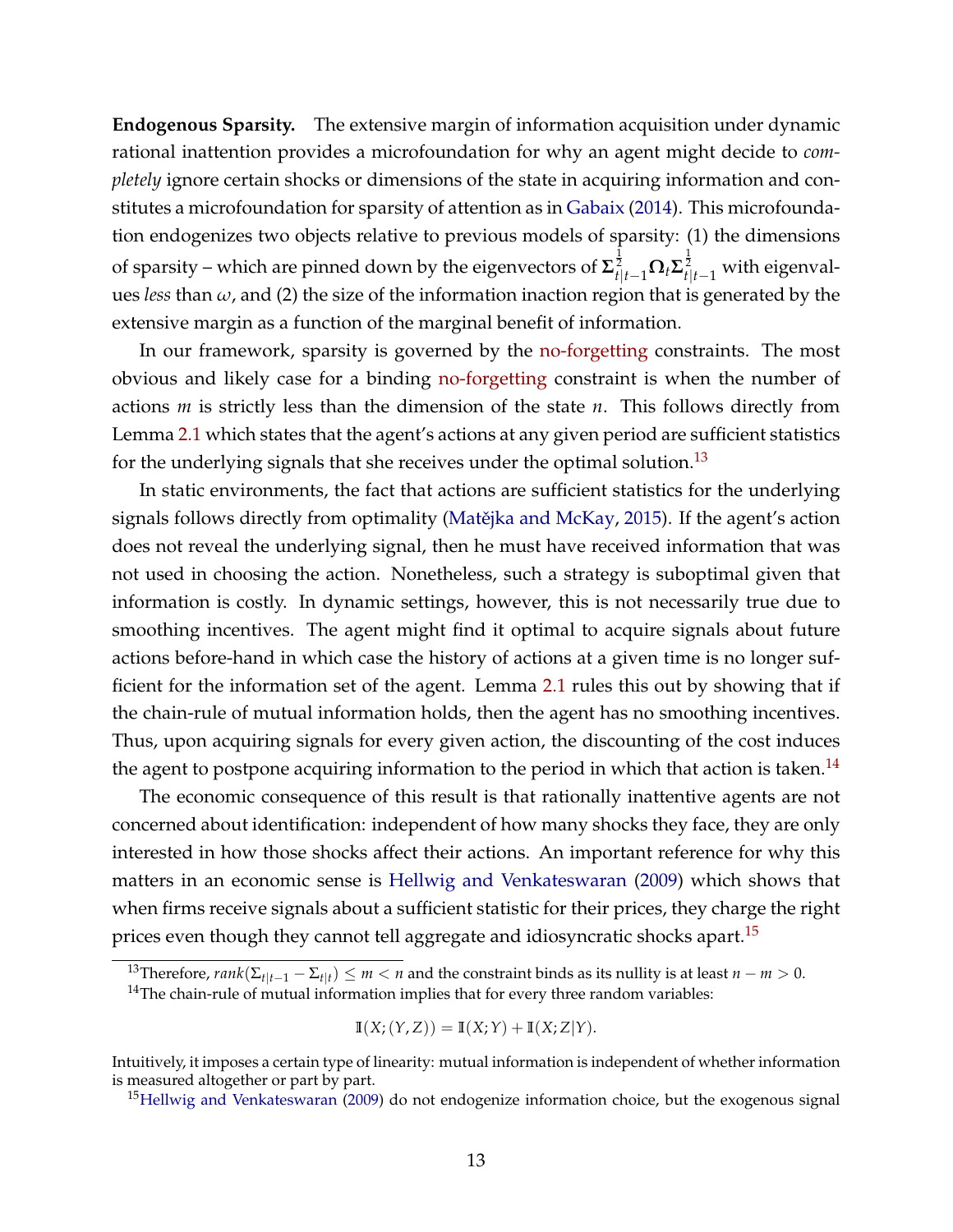**Information Spillovers.** The intensive margin of information acquisition under dynamic rational inattention provides a microfoundation for *information spillovers* across different actions. These spillover effects are uniquely identified by the eigenvectors of  $\mathbf{\Sigma}_{t|t-1}^{\frac{1}{2}}\mathbf{\Omega}_t\mathbf{\Sigma}_{t|t-1}^{\frac{1}{2}}$ with eigenvalues *larger* than *ω*. Therefore, information about an action can effect other actions either through a subjective correlated posterior (**Σ***t*|*t*−<sup>1</sup> ) or through complementarities or substitutabilies in actions captured by **Ω***<sup>t</sup>* . [16](#page-0-0)

## <span id="page-13-0"></span>**3 An Attention Driven Phillips Curve**

In this section we introduce a tractable general equilibrium model with rationally inattentive firms and provide an attention driven theory of the Phillips curve.

### **3.1 Environment**

**Households.** Consider a fully attentive representative household who supplies labor *N<sup>t</sup>* in a competitive labor market with nominal wage *W<sup>t</sup>* , trades nominal bonds with net interest rate of  $i_t$ , and forms demand over a continuum of varieties indexed by  $i \in [0,1]$ . Furthermore, the household's flow utility is  $u(C_t, N_t) = \log(C_t) - N_t$ . Formally, the representative household's problem is

$$
\max_{\{(C_{i,t})_{i\in[0,1]},N_t\}_{t=0}^{\infty}} \mathbb{E}_{0}^{f} \left[\sum_{t=0}^{\infty} \beta^t (\log(C_t) - N_t)\right]
$$
  
s.t. 
$$
\int_{0}^{1} P_{i,t} C_{i,t} dt + B_t \le W_t N_t + (1 + i_{t-1}) B_{t-1} + T_t
$$

$$
C_t = \left[\int_{0}^{1} C_{i,t}^{\frac{\theta-1}{\theta}} dt\right]^{\frac{\theta}{\theta-1}}
$$

where  $\mathbb{E}_t^f$  $T_t^f$  [.] is the expectation operator of this fully informed agent at time *t*, and  $T_t$  is the net lump-sum transfers to the household at *t*.

For ease of notation, let  $P_t \equiv \left[\int_0^1 P_{i,t}^{1-\theta} \right]$ *i*,*t*  $\int_0^{\frac{1}{1-\theta}}$  denote the aggregate price index and  $Q_t$   $\equiv$ 

structure that they consider is optimal under our model with a particular parametrization.

<sup>&</sup>lt;sup>16</sup>For instance, [Kamdar](#page-37-12) [\(2018\)](#page-37-12) documents that households have countercyclical inflation expectations  $$ an observation that is contradictory to the negative comovement of inflation and unemployment in the data but is consistent of optimal information acquisition of households under substitutability of leisure and consumption. Similarly, Kőszegi and Matějka [\(2019\)](#page-38-13) show that complementarities or substitutabilities in actions give rise to mental accounting in consumption behavior through optimal information acquisition. While these two papers use static information acquisition, our framework allows for dynamic spillovers through information acquisition.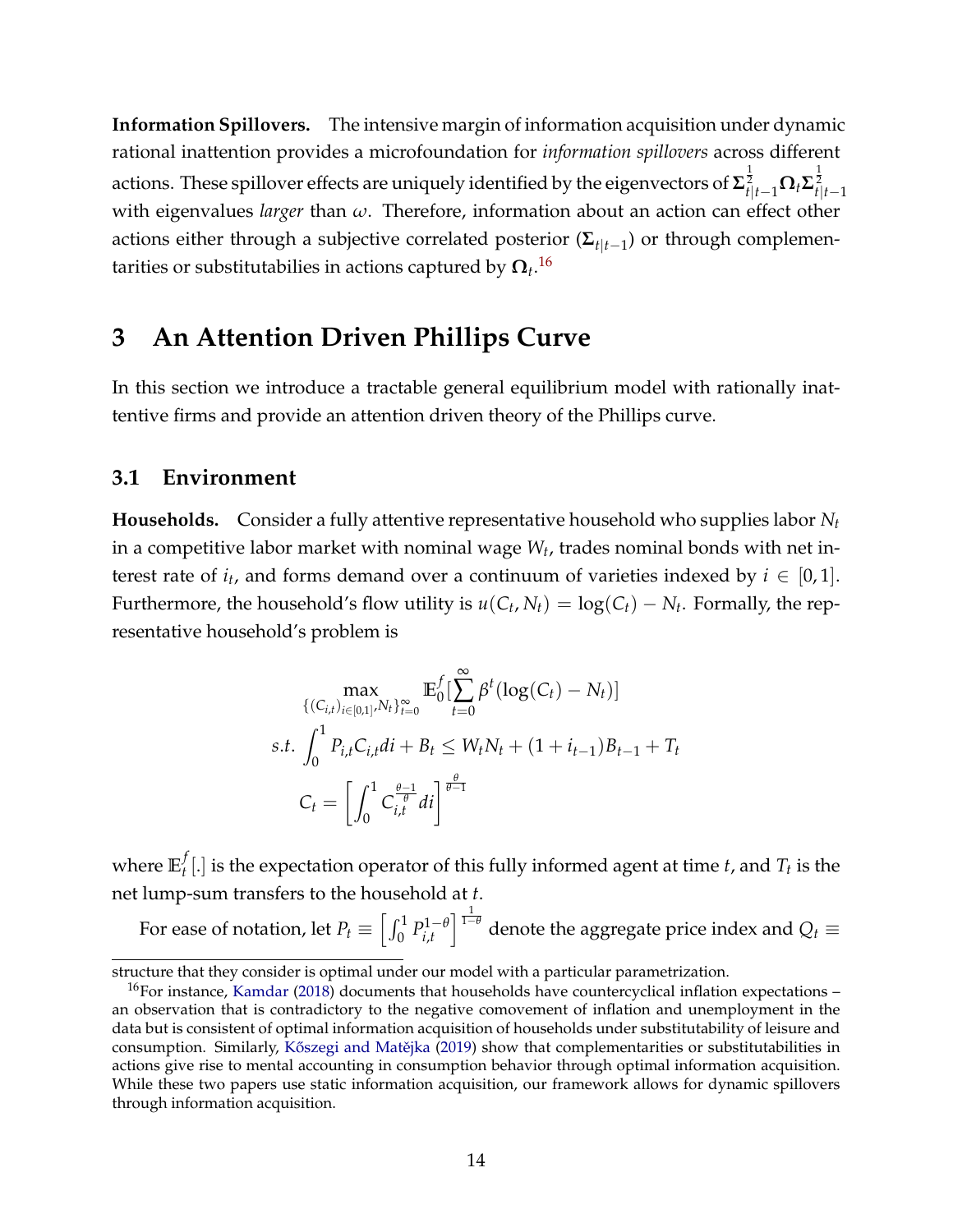*PtC<sup>t</sup>* be the nominal aggregate demand in this economy. The solution to the household's problem is summarized by:

$$
C_{i,t} = C_t P_t^{\theta} P_{i,t}^{-\theta}, \qquad \forall i \in [0,1], \forall t \ge 0,
$$
\n(3.1)

$$
1 = \beta(1 + i_t)\mathbb{E}_t^f\left[\frac{Q_t}{Q_{t+1}}\right], \qquad \forall t \ge 0,
$$
\n(3.2)

$$
W_t = Q_t, \qquad \forall t \geq 0. \qquad (3.3)
$$

**Monetary Policy.** We assume that the monetary authority targets the growth of the nominal aggregate demand. This can be interpreted as targeting inflation and output growth similarly:

$$
i_t = \rho + \phi \Delta q_t - \sigma_u u_t, \ u_t \sim \mathcal{N}(0, 1)
$$

where *ρ* ≡ − log(*β*) is the natural rate of interest,  $q_t$  ≡ log(*P*<sup>*t*</sup>*C*<sup>*t*</sup>) is the log of the nominal aggregate demand, and *u<sup>t</sup>* is an exogenous shock to monetary policy that affects the nominal interest rates with a standard deviation of *σu*.

<span id="page-14-0"></span>**Lemma 3.1.** *Suppose*  $\phi > 1$ *. Then, in the log-linearized version of this economy, the aggregate demand is uniquely determined by the history of monetary policy shocks, and is characterized by the following random walk process:*

$$
q_t = q_{t-1} + \frac{\sigma_u}{\phi} u_t. \tag{3.4}
$$

Assuming that the monetary authority directly controls the nominal aggregate demand is a popular framework in the literature to study the effects of monetary policy on pricing.<sup>[17](#page-0-0)</sup> We derive this as an equilibrium outcome in Lemma [3.1](#page-14-0) in order to relate the variance of the innovations to the nominal demand to the *strength* with which the monetary authority targets its growth: a larger *φ* stabilizes the nominal demand while a larger  $\sigma_u$  increases its variance.

**Firms.** Every variety  $i \in [0,1]$  is produced by a price-setting firm. Firm *i* hires labor *N*<sub>*i*,*t*</sub> from a competitive labor market at a subsidized wage  $W_t = (1 - \theta^{-1})Q_t$  where the subsidy  $\theta^{-1}$  is paid per unit of worker to eliminate steady state distortions introduced by monopolistic competition. Firms produce their product with a linear technology in labor,

<sup>&</sup>lt;sup>17</sup>See, for instance, [Mankiw and Reis](#page-38-8) [\(2002\)](#page-38-8), [Woodford](#page-40-7) [\(2003\)](#page-40-7), [Golosov and Lucas Jr](#page-37-13) [\(2007\)](#page-37-13), Maćkowiak [and Wiederholt](#page-38-0) [\(2009a\)](#page-38-0) and [Nakamura and Steinsson](#page-39-15) [\(2010\)](#page-39-15). This is also analogous to formulating monetary policy in terms of an exogenous rule for money supply as in, for instance, [Caplin and Spulber](#page-36-10) [\(1987\)](#page-36-10) or [Gertler and Leahy](#page-37-14) [\(2008\)](#page-37-14).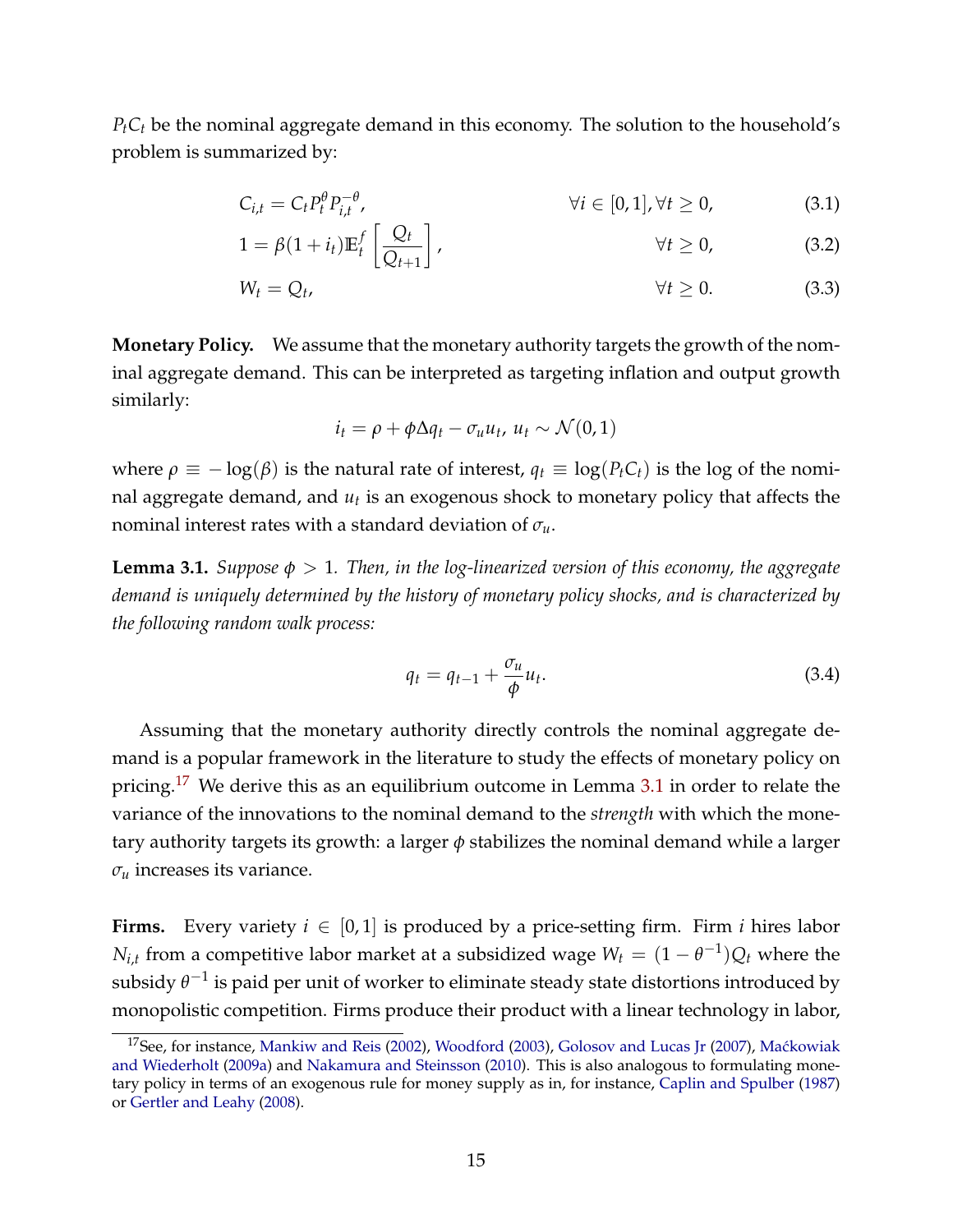$Y_{i,t} = N_{i,t}$ . Therefore, for a particular history  $\{(P_t, Q_t)\}_{t\geq 0}$  and set of prices  $\{P_{i,t}\}_{t\geq 0}$ , the net present value of the firms' profits, discounted by the marginal utility of the household is given by

$$
\sum_{t=0}^{\infty} \beta^{t} \frac{1}{P_{t}C_{t}} (P_{i,t} - (1 - \theta^{-1})Q_{t})C_{t} P_{t}^{\theta} P_{i,t}^{-\theta}
$$
\n
$$
= -(\theta - 1) \sum_{t=0}^{\infty} \beta^{t} (p_{i,t} - q_{t})^{2} + \mathcal{O}(\|(p_{i,t}, q_{t})_{t \ge 0}\|^{3}) + \text{terms independent of } \{p_{i,t}\}_{t \ge 0} \tag{3.5}
$$

where the second line is a second order approximation with small letters denoting the logs of corresponding variables.<sup>[18](#page-0-0)</sup> This approximation states that for a monopolistic competitive firms, their loss from not matching their marginal cost in pricing, which is this setting is the nominal demand, is quadratic and proportional to  $\theta$  − 1, with  $\theta$  denoting the elasticity of demand.

We assume prices are perfectly flexible but firms are rationally inattentive and set their prices based on imperfect information about the underlying shocks in the economy. The rational inattention problem of firm *i* in the notation of the previous section is then given by

$$
V(p_i^{-1}) = \max_{\{p_{i,t} \in \mathcal{S}^t\}_{t \ge 0}} \sum_{t=0}^{\infty} \beta^t \mathbb{E}[-(\theta - 1)(p_{i,t} - q_t)^2 - \omega \mathbb{I}(p_i^t, q^t) | p_i^{-1}]
$$
(3.6)

where  $p_i^t \equiv (p_{i,\tau})_{\tau\leq t}$  denotes the history of firm's prices over up to time *t*. It is important to note that  $\{p_{i,t}\}_{t\geq 0}$  is a stochastic process that proxies for the underlying signals that the firm receives over time – a result that follows from Lemma [2.2.](#page-6-2)

Assuming that the distribution of  $q_0$  conditional on  $p_i^{-1}$  $i^{-1}$  is a Gaussian process, and noting that  $\{q_t\}_{t\geq0}$  is itself a Markov Gaussian process, this problem satisfies the assump-tions of Proposition [2.1.](#page-7-1) Formally, let  $\sigma_{i,t|t-1} \equiv \sqrt{var(q_t|p_i^{t-1})}$  $\overline{a_{i}^{t-1}}$ ,  $\sigma_{i,t|t} \equiv \sqrt{var(q_t|p_i^t)}$ *i* ) denote the prior and posterior standard deviations of firm  $i$  belief about  $q_t$  at time  $t$ . Then, the corresponding LQG problem to the one in Proposition [2.1](#page-7-1) is

 $18$ For a detailed derivation of this second order approximation see, for instance, Maćkowiak and Wieder[holt](#page-38-0) [\(2009a\)](#page-38-0) or [Afrouzi](#page-35-0) [\(2016\)](#page-35-0).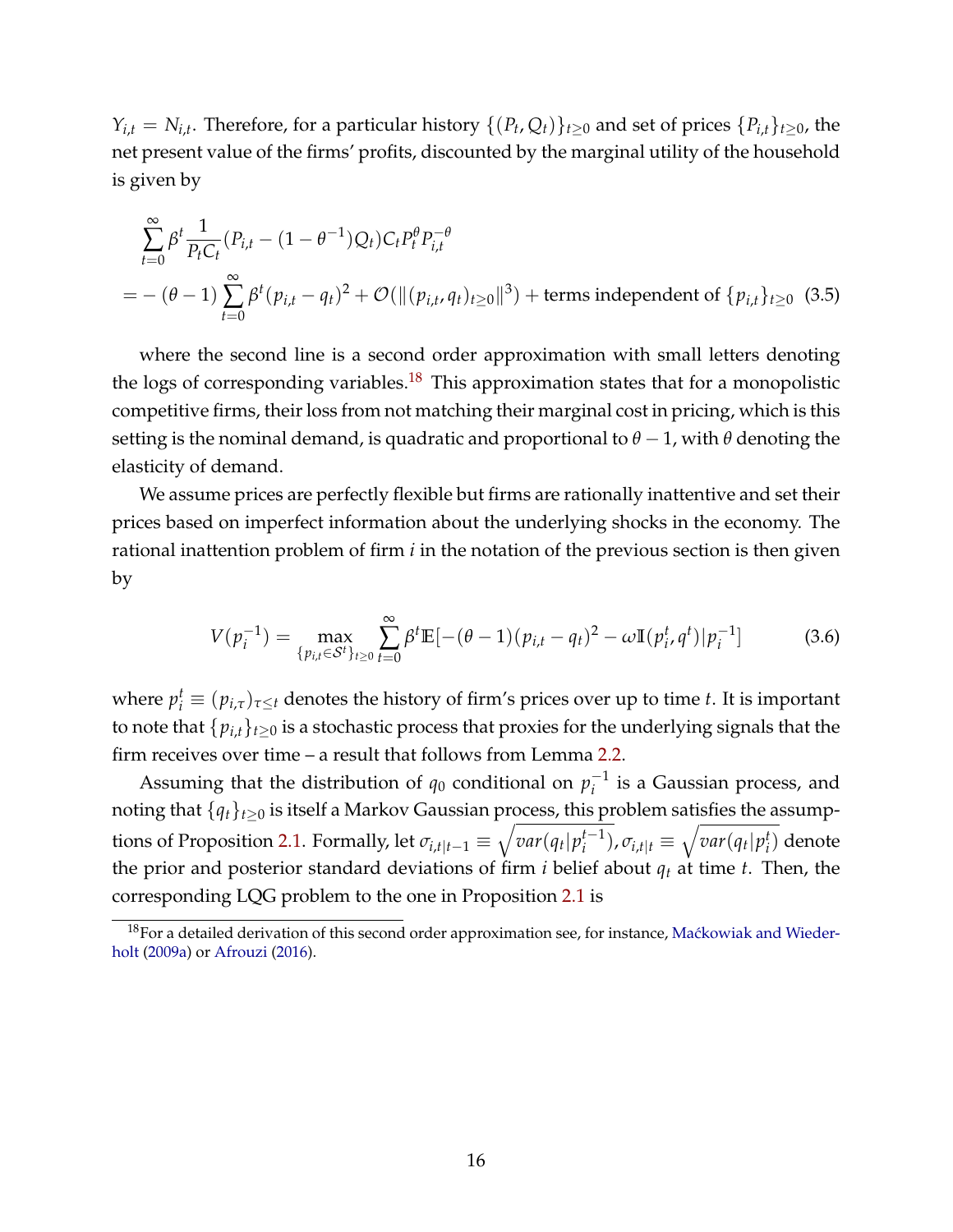$$
V(\sigma_{i,0|-1}) = \max_{\{\sigma_{i,t|t}, \sigma_{i,t+1|t}\}_{t=0}^{\infty}} \sum_{t=0}^{\infty} \beta^t \left[ -(\theta - 1)\sigma_{i,t|t}^2 - \omega \ln \left( \frac{\sigma_{i,t|t-1}^2}{\sigma_{i,t|t}^2} \right) \right]
$$
  
s.t.  $\sigma_{i,t+1|t}^2 = \sigma_{i,t|t}^2 + \frac{\sigma_u^2}{\phi^2}$   
 $0 \le \sigma_{i,t|t} \le \sigma_{i,t|t-1}$ 

### **3.2 Characterization of Solution**

The solution to this problem follows from Proposition [2.2,](#page-8-1) and is characterized by the following proposition.

<span id="page-16-0"></span>**Proposition 3.1.** *Firms only pay attention to the monetary policy shocks if their prior uncertainty is above a reservation prior uncertainty. Formally,*

*1. the policy function of a firm for choosing their posterior uncertainty is*

$$
\sigma_{i,t|t}^2 = \min\{\underline{\sigma}^2, \sigma_{i,t|t-1}^2\}, \quad \forall t \ge 0
$$
\n(3.7)

*where σ* 2 *is the positive root of the following quadratic equation:*

$$
\underline{\sigma}^4 + \left[\frac{\sigma_u^2}{\phi^2} - (1 - \beta)\frac{\omega}{\theta - 1}\right] \underline{\sigma}^2 - \frac{\omega}{\theta - 1} \frac{\sigma_u^2}{\phi^2} = 0 \tag{3.8}
$$

*2. the firm's price evolves according to:*

$$
p_{i,t} = p_{i,t-1} + \kappa_{i,t}(q_t - p_{i,t-1} + e_{i,t})
$$
\n(3.9)

*where*  $\kappa_{i,t} \equiv \max\{0, 1 - \frac{\sigma^2}{\sigma^2}\}$  $\sigma_{i,t|t-1}^2$ } *is the Kalman-gain of the firm under optimal solution and ei*,*t is the firm's rational inattention error.*

The first part of Proposition [3.1](#page-16-0) shows that firms pay attention to nominal demand only when they are sufficiently uncertain about it. The result follows from the fact that the marginal benefit of a bit of information is increasing in the prior uncertainty of a firm but the marginal cost is constant. Thus, for small levels of prior uncertainty where the marginal benefit of acquiring a bit of information falls below the marginal cost, the firm pays no attention to the nominal demand. However, once the prior uncertainty is at least as large as the reservation uncertainty, the firm always acquires enough information to maintain that level of uncertainty.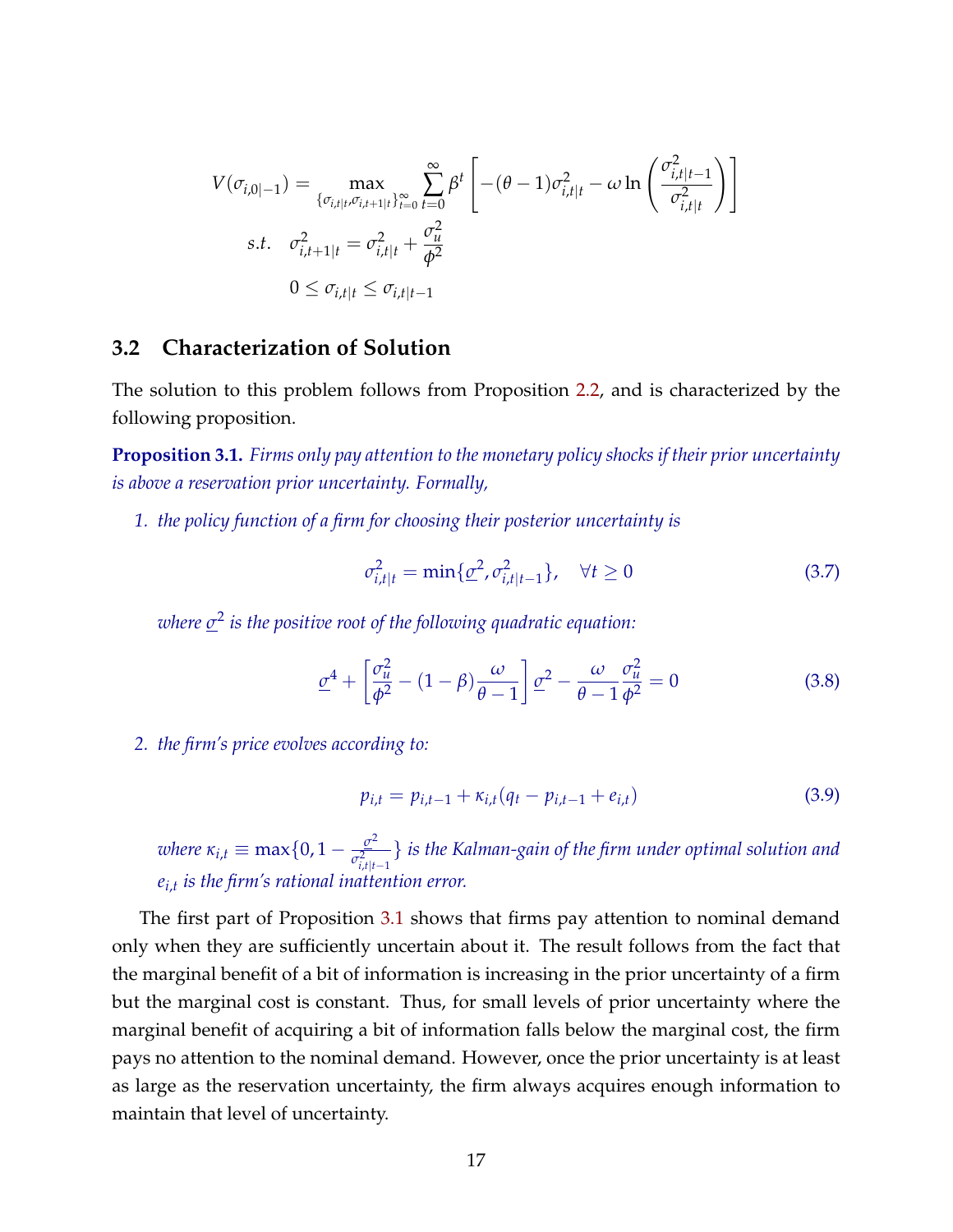The second part of Proposition [2.1](#page-7-1) shows that in the region where the firm does not pay attention to the nominal demand, their price does not respond to monetary policy shocks as the implied Kalman-gain is zero and the price is constant:  $p_{i,t} = p_{i,t-1}$ .

Nonetheless, as the nominal demand follows a random walk, it cannot be that the firm stays in the no-attention region forever. The variance of a random walk grows linearly with time, and it would only be below the reservation uncertainty for a finite amount of time. Once the firm's uncertainty reaches this level, the problem enters its steady state and the Kalman-gain is

<span id="page-17-1"></span>
$$
\kappa_{i,t} = \kappa \equiv \frac{\sigma_u^2}{\phi^2 \underline{\sigma}^2 + \sigma_u^2}.
$$
 (steady-state Kalman-gain of firms)

**Comparative Statics.** It is useful to study how the reservation uncertainty, *σ* <sup>2</sup> and the steady state Kalman-gain *κ* change with the underlying parameters of the model.

#### <span id="page-17-0"></span>**Corollary 3.1.** *The following hold:*

- *1. The reservation uncertainty of firms increases with ω and σu, and decreases with φ*, *θ as well as β.*
- *2. The steady state Kalman-gain of firms increases with σu*, *θ and β, and decreases with φ and ω.*

While Corollary [3.1](#page-17-0) holds for all values of the underlying parameters, a simple first order approximation to the reservation uncertainty and steady state Kalman-gain can be derived when firms are perfectly patient ( $\beta \rightarrow 1$ ) and  $\sigma_u^2$  is small relative to the cost of information *ω*: [19](#page-0-0)

$$
[\underline{\sigma}^2]_{\beta=1,\sigma_u^2\ll\omega} \approx \frac{\sigma_u}{\phi} \sqrt{\frac{\omega}{\theta-1}}
$$
(3.10)

$$
[\kappa]_{\beta=1,\sigma_u^2\ll\omega}\approx\frac{\sigma_u}{\phi}\sqrt{\frac{\theta-1}{\omega}}
$$
\n(3.11)

### **3.3 Aggregation**

For aggregation, we make two assumptions: (1) firms all start from the same initial prior uncertainty,  $\sigma^2_{i,0|-1} = \sigma^2_0$ 0|−1 , ∀*i* ∈ [0, 1], and (2) firms' rational inattention errors are inde-

 $19$ This approximation becomes the exact solution to the analogous problem in continuous time. This follows from the fact that in continuous time the variance of the innovation is arbitrarily small because it is proportional to the time between consecutive decisions.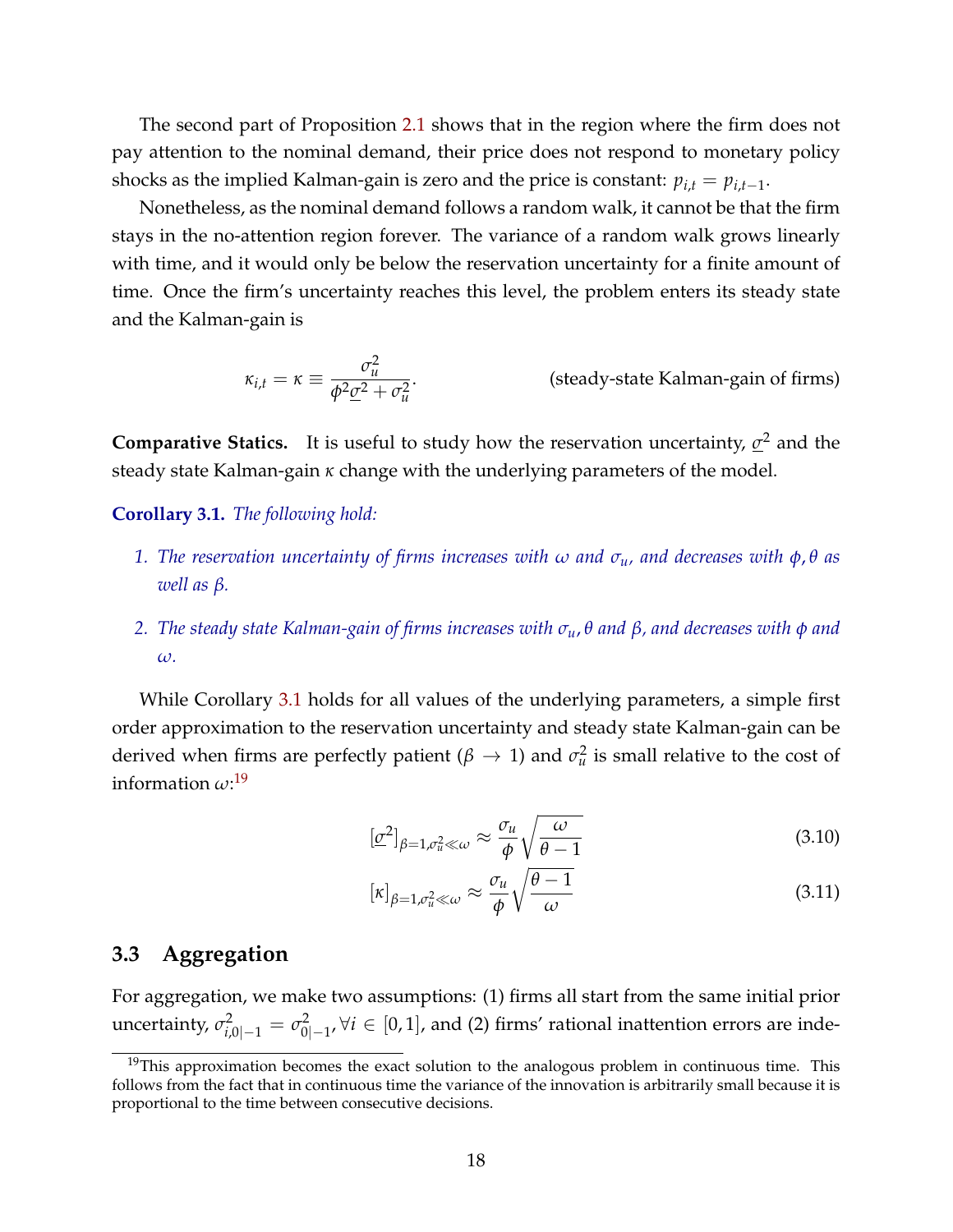pendently distributed.[20](#page-0-0)

Notation-wise, we define the log-linearized aggregate price as the average price of all firms,  $p_t \equiv \int_0^1 p_{i,t} dt$ , the log-linearized inflation as  $\pi_t = p_t - p_{t-1}$  and log-linearized aggregate output as the difference between the nominal demand and aggregate price,  $y_t \equiv q_t - p_t$ .

<span id="page-18-0"></span>**Proposition 3.2.** *Suppose all firms start from the same prior uncertainty. Then,*

*1. the Phillips curve of this economy is*

$$
\pi_t = \max\{0, \frac{\sigma_{t|t-1}^2 - \underline{\sigma}^2}{\sigma_{t|t}^2}\} y_t
$$
\n(3.12)

2. Suppose  $\sigma_{T|T-1}^2 \leq \underline{\sigma}^2$ , then  $\forall t \leq T$ :

$$
\pi_t = 0, \quad y_t = y_{t-1} + \frac{\sigma_u}{\phi} u_t.
$$
\n(3.13)

3. Suppose  $\sigma_{T|T-1}^2 > \underline{\sigma}^2$ , then for  $t \geq T+1$ :

$$
\pi_t = (1 - \kappa)\pi_{t-1} + \frac{\kappa \sigma_u}{\phi} u_t \tag{3.14}
$$

$$
y_t = (1 - \kappa)y_{t-1} + \frac{(1 - \kappa)\sigma_u}{\phi}u_t
$$
\n(3.15)

 $\omega$ here  $\kappa \equiv \frac{\sigma_u^2}{\phi^2 \underline{\sigma}^2 + \sigma_u^2}$  is the [steady-state Kalman-gain of firms.](#page-17-1)

### **3.4 Implications for the Slope of the Phillips Curve**

Proposition [3.2](#page-18-0) shows that this economy has a Phillips curve with a time-varying slope, *which is flat* if and when the no-forgetting constraint binds. At a time when firm's uncertainty is below the reservation uncertainty, firms pay no attention to the monetary policy and the inflation does not respond to monetary policy shocks.

Nonetheless, since nominal demand follows a random walk process and the attention problem is deterministic, Proposition [3.2](#page-18-0) also shows that the rational inattention problem will eventually enter and remain at its steady state where firms do pay attention to

<sup>&</sup>lt;sup>20</sup>Our second assumption is not without loss of generality once we assume that the cost of information is Shannon's mutual information [\(Denti,](#page-37-15) [2015;](#page-37-15) [Afrouzi,](#page-35-0) [2016\)](#page-35-0). With other classes of cost functions, however, non-fundamental volatility can be optimal – see [Hébert and La'O](#page-37-16) [\(2019\)](#page-37-16) for characterization of these cost functions.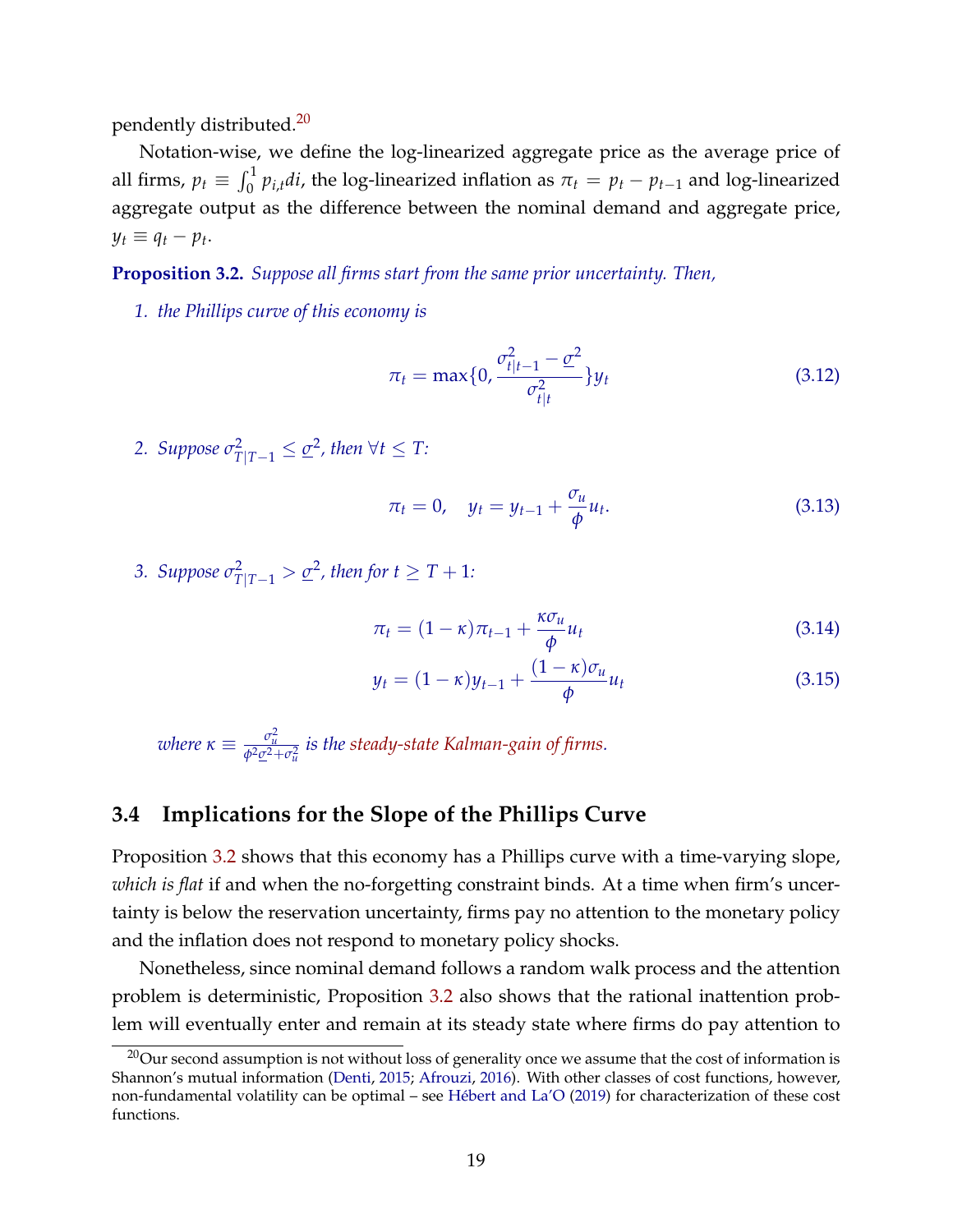the nominal demand. In this section, we start by analyzing this steady state, and then consider the dynamic consequences of unanticipated disturbances (MIT shocks) to the parameters of the model.

#### **3.4.1 The Long-run Slope of the Phillips Curve**

It follows from Proposition [3.2](#page-18-0) that once the inattention problem settles in its steady-state, the Phillips curve is given by

$$
\pi_t = \frac{\kappa}{1 - \kappa} y_t
$$
 (long-run Phillips curve)

where *κ* is the steady state Kalman gain. Moreover, the last part of the Proposition also shows that in this steady state, both output and inflation follow AR(1) processes whose persistence are given by  $1 - \kappa$ .

Thus, in the long-run, the parameter *κ* is sufficient for determining the slope of the Phillips curve as well as the magnitude and persistence of the real effects of monetary policy shocks in this economy: a lower value for *κ* leads to a flatter Phillips curve, a more persistent process for inflation and output, and larger monetary non-neutrality. The intuition behind all of these is that a lower value for  $\kappa$  is equivalent to lower attention to monetary policy shocks on the part of firms. It takes longer for less attentive firms to learn about monetary policy shocks and respond to them. In the meantime, since firms are not adjusting their prices one to one with the shock, their output has to compensate. Thus, less attention, leads to a longer half-life for – and a larger degree of – monetary non-neutrality.

Comparative statics of *κ* with respect to the underlying parameters of the model are derived in Corollary [3.1.](#page-17-0) In particular, we would like to focus on how the rule of monetary policy affects the slope of the Phillips curve and consequently the persistence and the magnitude of the real effect so of monetary policy shocks.

Corollary [3.1](#page-17-0) shows that *κ* is increasing with  $\frac{\sigma_u}{\phi}$ . We interpret this ratio as a measure for how dovish the monetary policy is in this economy since a larger  $\frac{\sigma_u}{\phi}$  corresponds to a lower relative weight on stabilizing inflation. It follows that in the long-run, the Phillips curve is steeper in more dovish economies. If the monetary authority opts for a lower weight on the stabilization of the nominal variables, the firms face a more volatile process for their marginal cost and optimally choose to pay more attention to monetary policy shocks in the steady state of their attention problem. As a result, such firms are more responsive to monetary policy shocks and are quicker in adjusting their prices.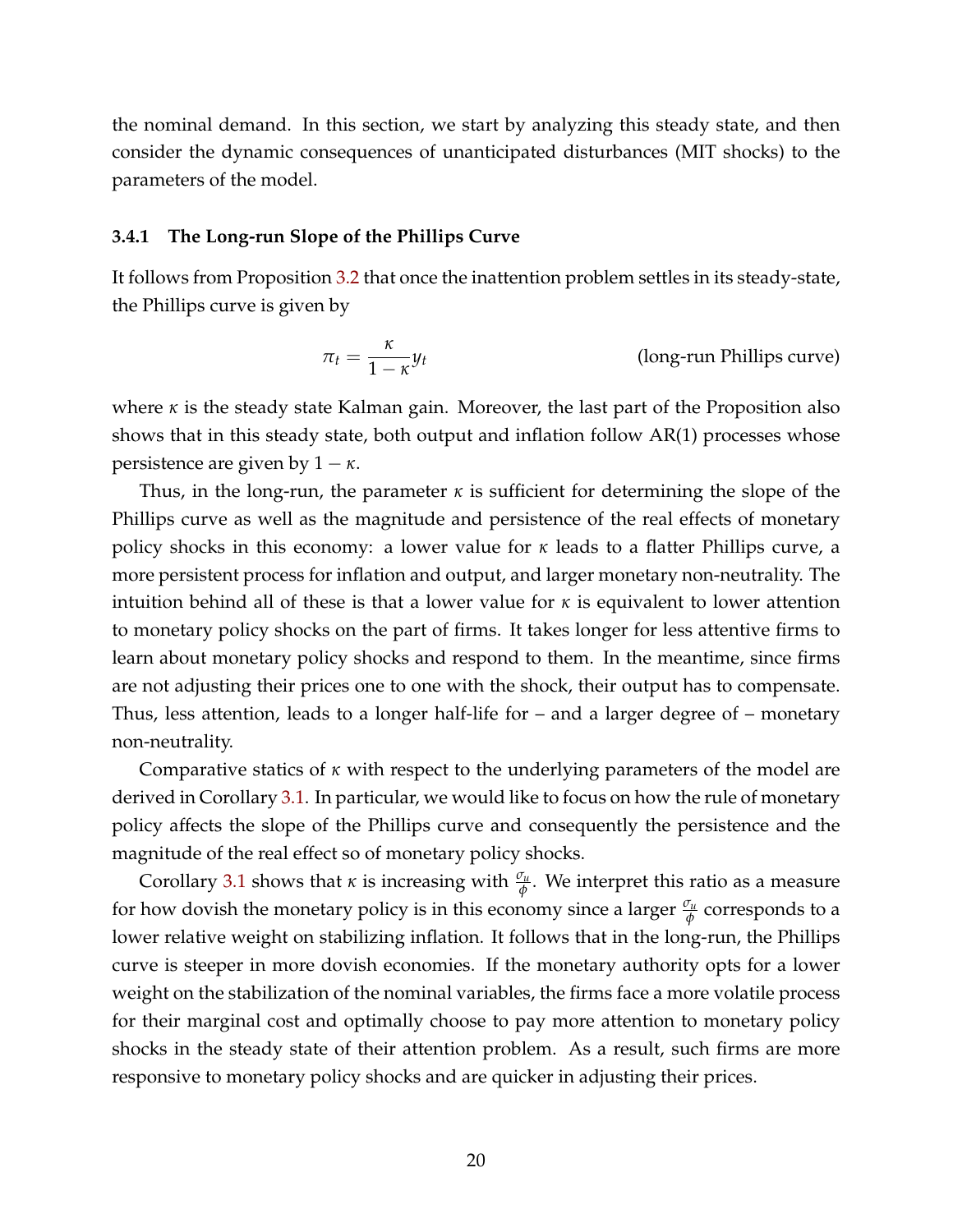#### **3.4.2 The Aftermath of An Unexpectedly More Hawkish Monetary Policy**

An interesting exercise is to consider an unexpected *decrease* in  $\frac{\sigma_u}{\phi}$ . This can correspond to lower variance of monetary policy shocks or a higher weight on stabilizing inflation in the rule of monetary policy.

<span id="page-20-0"></span>**Corollary 3.2.** *Suppose the economy is in the steady state of its attention problem, and consider an unexpected decrease in <sup>σ</sup><sup>u</sup> φ . Then, the economy immediately jumps to a new steady state of the attention problem, in which:*

- *1. The Phillips curve is flatter.*
- *2. Output and inflation responses are more persistent.*

The comparative statics follow directly from Corollary [3.1](#page-17-0) and are straight forward; however, the reason that the economy jumps to its new steady state needs some intuition. The reason for this jump is that a more hawkish economy has a less volatile nominal demand process and firms have lower reservation uncertainties in less volatile environments. Therefore, once the monetary policy rule becomes more hawkish, firms find themselves with a prior uncertainty that is higher than their new reservation uncertainty. Consequently, they acquire enough information to immediately reduce their uncertainty to the new reservation level. The key observation is that once they reach this new lower level of uncertainty they need a lower rate of information acquisition to maintain that level of uncertainty. Hence, while the reservation uncertainty decreases with a more hawkish rule, the steady state Kalman-gain also decreases and leads to flatter Phillips curve and a higher persistence in responses of output and inflation.

Conceptually, our results speak to, and are consistent with, the post-Volcker era in the U.S. monetary policy. A large strand of the literature has documented that the slope of the Phillips curve has become flatter in the last few decades.<sup>[21](#page-0-0)</sup> Our theory provides a new perspective on this issue. Firms do not need to be attentive to monetary policy in an environment where the policy makers follow a hawkish rule.

#### **3.4.3 The Aftermath of An Unexpectedly More Dovish Monetary Policy**

The model is non-symmetric in response to changes in the rule of monetary policy. While the economy jumps to the new steady state of the attention problem after a decreases in

<sup>&</sup>lt;sup>21</sup>See [Coibion and Gorodnichenko](#page-36-0) [\(2015b\)](#page-36-0) who do separate estimations for the pre- and post-Volcker period and document a decrease in the slope. See also, for instance, [Blanchard](#page-36-1) [\(2016\)](#page-36-1); [Bullard](#page-36-2) [\(2018\)](#page-36-2); [Hooper](#page-37-0) [et al.](#page-37-0) [\(2019\)](#page-37-0).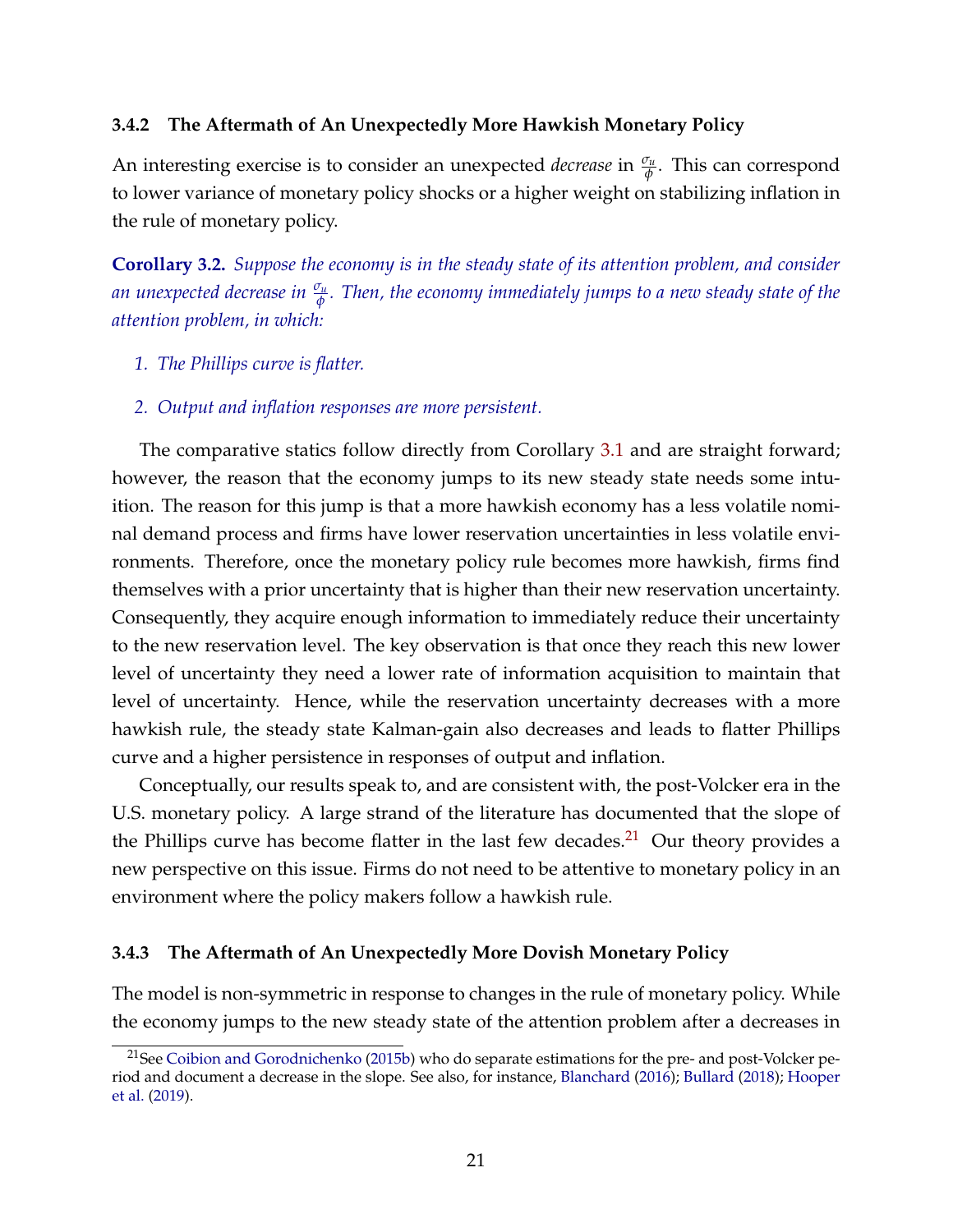*σu*  $\frac{\sigma_{\mu}}{\phi}$ , as shown in Corollary [3.2,](#page-20-0) the reverse is not true. An unexpected increase in  $\frac{\sigma_{\mu}}{\phi}$  has different short-run implications due to its effect on reservation uncertainty.

<span id="page-21-0"></span>**Corollary 3.3.** *Suppose the economy is in the steady state of its attention problem, and consider an unexpected increase in <sup>σ</sup><sup>u</sup> φ . Then,*

- *1. The Phillips curve becomes temporarily flat until firms' uncertainty increases to its new reservation level.*
- *2. Once firms' uncertainty reaches to its new reservation level, the economy enters its new steady state in which:*
	- *(a) the Phillips curve is steeper.*
	- *(b) output and inflation responses are less persistent.*

The intuition follows from Corollary [3.1.](#page-17-0) An increase in *<sup>σ</sup><sup>u</sup> <sup>φ</sup>* makes the nominal demand more volatile and raises the reservation uncertainty of firms. Hence, immediately after such a shock, firms find themselves with an uncertainty that is below this reservation level; the no-forgetting constraint binds and they temporarily stop paying attention to the monetary policy shocks until their uncertainty grows to its new reservation level. In the meantime, the Phillips curve is flat and inflation is non-responsive to monetary policy shocks.

Once firms' uncertainty reaches its new reservation level, however, they start paying attention at a higher rate to maintain this new level as the process is now more volatile. Thus, while a more dovish policy leads to a temporarily flat Phillips curve, it eventually leads to a steeper Phillips curve once firms adapt to their new environment.

These findings provide a new perspective on the recent perceived disconnect between inflation and monetary policy. If the Great Recession was followed by a period of higher uncertainty about monetary policy shocks or more lenient policy, then our model predicts that it would be optimal for firms to stop paying attention to monetary policy in the transition period to the new steady state.

### **3.5 Implications for Anchoring of Inflation Expectations**

One of the most salient indicators to which monetary policymakers pay specific attention, especially under inflation targeting regimes, is the *anchoring of inflation expectations*. "Wellanchored" inflation expectations are considered a sign of success for monetary policy as they imply that the publics' inflation expectations are not very sensitive to temporary disturbances in economic variables. Moreover, the extent to which inflation expectations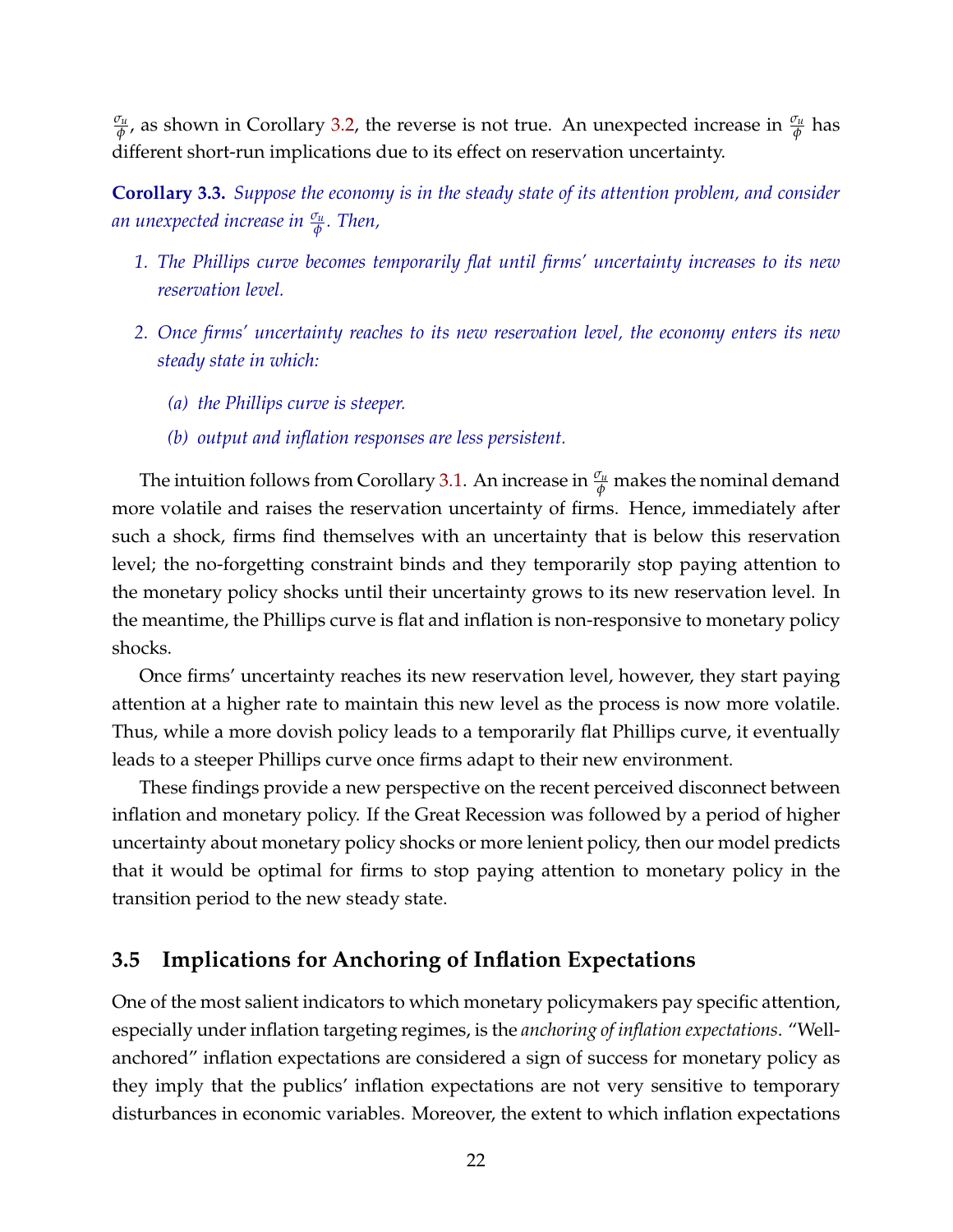are anchored in the U.S. economy seem to have increased over time. Since the onset of the Great Moderation, inflation expectations are more stable and seem to have lower sensitivity to short-run fluctuations in the economic data [\(Bernanke,](#page-36-11) [2007;](#page-36-11) [Mishkin,](#page-39-16) [2007\)](#page-39-16).

The dependence of firms' information acquisition incentives on the rule of monetary policy in our framework provides a natural explanation for this trend. Intuitively, when monetary policy becomes more Hawkish in stabilizing prices, firms pay less attention to shocks that affect their nominal marginal costs and hence their beliefs become less sensitive to short-run fluctuations in economic data. The following proposition characterizes the dynamics of firms' inflation expectations in our simple model.

<span id="page-22-0"></span>**Proposition 3.3.** Let  $\hat{\pi}_t \equiv \int_0^1 \mathbb{E}_{i,t}[\pi_t] dt$  denote the average expectation of firms about aggregate *inflation at time t. Then, in the steady state of the attention problem,*

*1. the relationship between inflation expectations, π*ˆ*<sup>t</sup> , and output gap, y<sup>t</sup> , is given by*

$$
\hat{\pi}_t = (1 - \kappa)\hat{\pi}_{t-1} + \frac{\kappa^2}{(2 - \kappa)(1 - \kappa)}y_t
$$
\n(3.16)

*2. dynamics of π*ˆ*<sup>t</sup> is captured by the following AR(2) process:*

$$
\hat{\pi}_t = 2(1 - \kappa)\hat{\pi}_{t-1} - (1 - \kappa)^2 \hat{\pi}_{t-2} + \frac{\kappa^2}{2 - \kappa} \frac{\sigma_u}{\phi} u_t \tag{3.17}
$$

*where κ is the [steady-state Kalman-gain of firms.](#page-17-1)*

Proposition [3.3](#page-22-0) illustrates the degree of anchoring in firms' inflation expectations from two perspectives. The first part of the Proposition, derives relationship between inflation expectations and output gap and shows that the sensitivity of inflation expectations with respect to the output gap depends positively on *κ*. The second part of the proposition then recasts this relationship in terms of the exogenous monetary policy shocks, which are the sole drivers of short-run fluctuations in this economy.

The AR(2) nature of these expectations indicate the inherent inertia that expectations inherit from firms' imperfect information – the counterfactual being full-information rational expectations, in which case both inflation and inflation expectations are i.i.d. over time. $22$ 

Moreover, both the degree of the inertia in firms' inflation expectations, which is determined by 1 − *κ*, as well as the sensitivity of firms' inflation expectations to output gap

<sup>&</sup>lt;sup>22</sup>With full-information rational expectations,  $\int_0^1 \mathbb{E}_{i,t}[\pi_t] = \pi_t = \Delta q_t = \sigma_u \phi^{-1} u_t$ .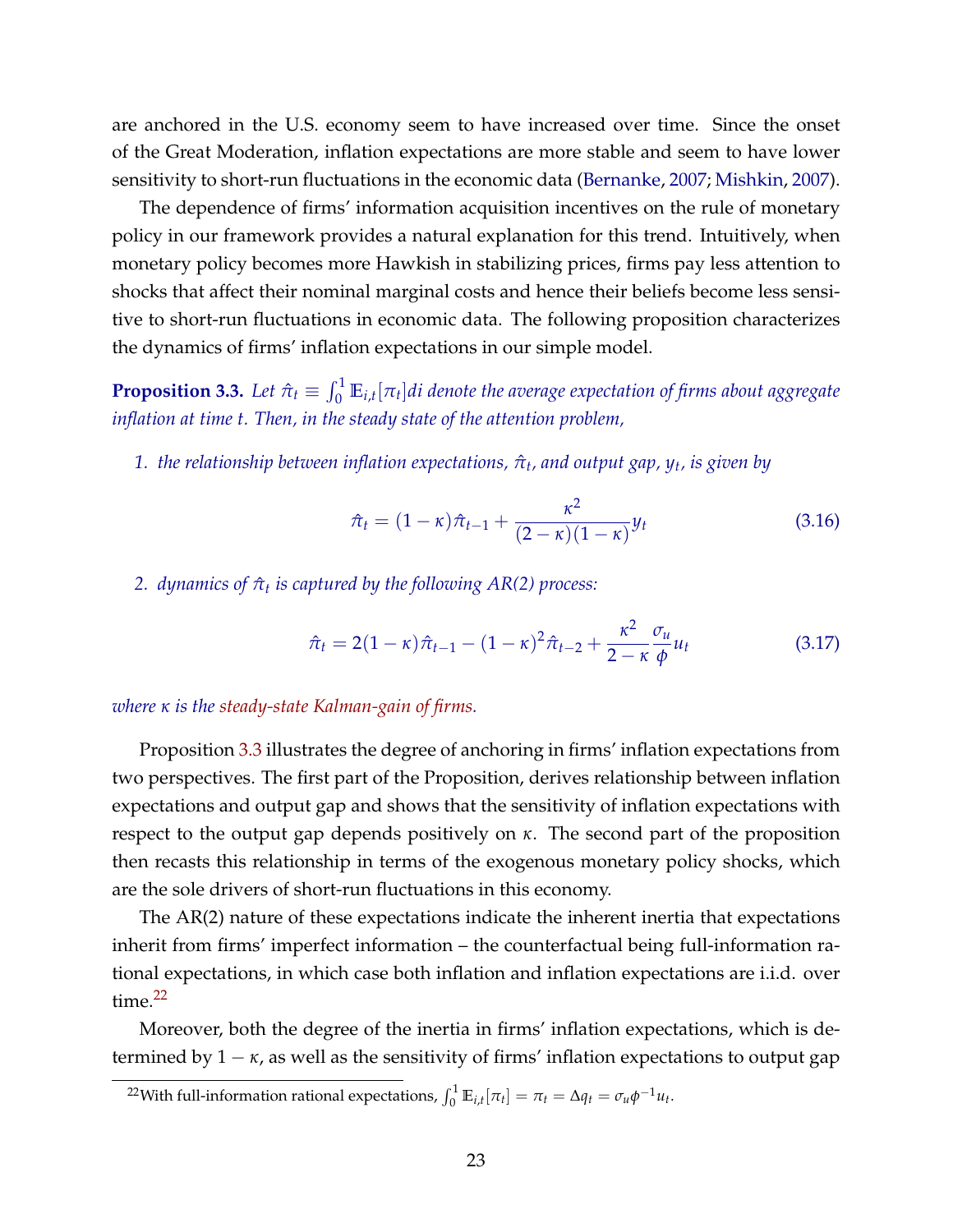or monetary policy shocks depend on the conduct of monetary policy through *κ*. The following Corollary formalizes this relationship.

<span id="page-23-0"></span>**Corollary 3.4.** *Firms' inflation expectations are less sensitive to both output gap and short-run monetary policy shocks (are more "anchored") and are more persistent when monetary policy is more hawkish – i.e. <sup>σ</sup><sup>u</sup> φ is smaller.*

The intuition behind the result in Corollary [3.4](#page-23-0) is the same as for the slope of the Phillips curve. With more Hawkish monetary policy, firms pay lower attention to monetary policy shocks which decreases the sensitivity of their beliefs to these shocks and increases their persistence.

<span id="page-23-1"></span>

Figure 1: Impulse Responses to a 1 Std. Dev. Expansionary Monetary Policy Shock

*Notes:* This figure plots a numerical example for impulse responses of inflation, output, and firms' inflation expectations to a one standard deviation expansionary shock to monetary policy under two different values for  $\phi \in \{1, 1.5\}$ .

Figure [1](#page-23-1) illustrates these results. The top two panels in the Figure show the impulse responses of output and inflation to a one standard deviation expansionary monetary policy shock under two different values for  $\phi \in \{1, 1.5\}$ . Moreover, the bottom panel of Figure [1](#page-23-1) shows the impulse responses of firms average inflation expectations under these two parameters: with more Hawkish monetary policy, expectations are less sensitive to monetary policy shocks, but their responses are more persistent.<sup>[23](#page-0-0)</sup>

<sup>&</sup>lt;sup>23</sup>While in our setup higher anchoring of the expectation are generated by a combination of higher order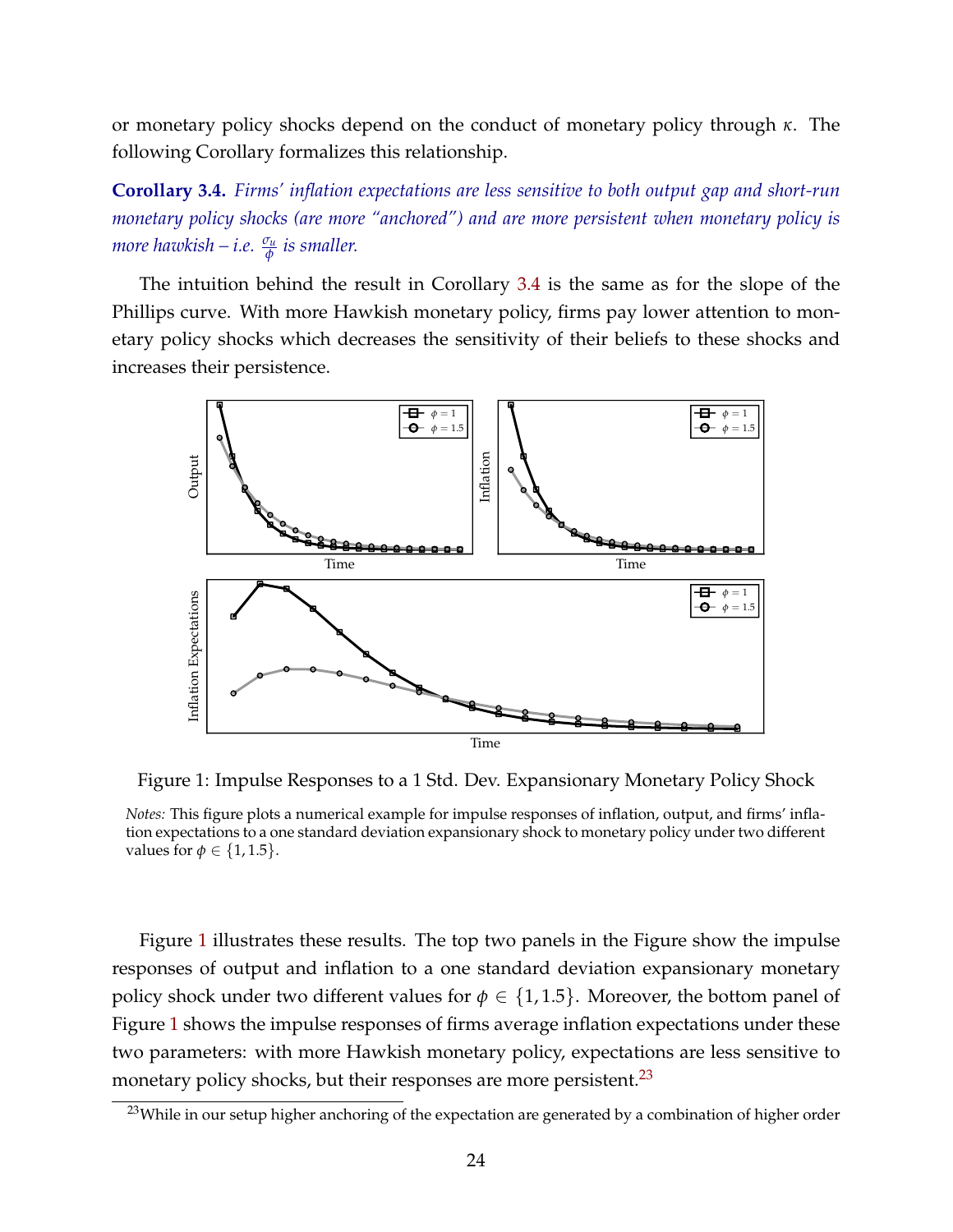## <span id="page-24-0"></span>**4 Quantitative Analysis**

Our simple model from the previous section illustrates the mechanism of how the slope of the Phillips curve depends on the rule of monetary policy. In this section, we relax the simplifying assumptions and extend that model to a general equilibrium model with rational inattention to assess whether our mechanism is quantitatively valid.

Our exercise in this section is very much in the spirit of the literature that interprets the Great Moderation, at least partially, through the lens of a shift in monetary policy in the post-Volcker era [\(Clarida et al.,](#page-36-3) [2000;](#page-36-3) [Coibion and Gorodnichenko,](#page-36-4) [2011\)](#page-36-4). In particular, we are interested in the following question: can the shift in the rule of monetary policy in the post-Volcker era explain the decline in the slope of the Phillips curve, and if so by how much?

To answer this question we calibrate a quantitative version of our model with TFP and monetary policy shocks to the U.S. inflation and output data in the post-Volcker era and examine (1) how well the model fits the pre-Volcker data and (2) if the model can match both the level and the change in the slope of the Phillips curve estimates in the empirical literature by repeating the same estimation methods in the simulated data from our calibrated model.

### **4.1 Setup of the Quantitative Model**

**Household.** A representative household is fully rational and maximize her life-time utilities:

$$
\max_{\{C_{t}, \{C_{i,t}, L_{i,t}\}_{i \in [0,1]}, B_{t}\}_{t \geq 0}} \mathbb{E}_{t}^{f} \left[ \sum_{t=0}^{\infty} \beta^{t} \left( \frac{C_{t}^{1-\sigma}}{1-\sigma} - \frac{\int_{0}^{1} L_{i,t}^{1+\psi} di}{1+\psi} \right) \right]
$$
\ns.t. 
$$
\int_{0}^{1} P_{i,t} C_{i,t} di + B_{t} \leq R_{t-1} B_{t-1} + \int_{0}^{1} W_{i,t} L_{i,t} di + \Pi_{t}, \text{ for all } t
$$
\n(4.1)

where

<span id="page-24-1"></span>
$$
C_t = \left(\int C_{i,t}^{\frac{\theta-1}{\theta}}di\right)^{\frac{\theta}{\theta-1}}.
$$

Here **E** *f*  $\mathcal{F}_t^f$  [ $\cdot$ ] is the full information rational expectation operator at time *t*. Since the main purpose of this paper is to study the effects of rational inattention among firms, we as-

beliefs and lower information acquisition on the part of firms, it is also important to note that higher persistence and anchoring can be generated in a context that takes the role of strategic interactions into account (see, e.g., [Angeletos and Huo,](#page-35-3) [2018\)](#page-35-3).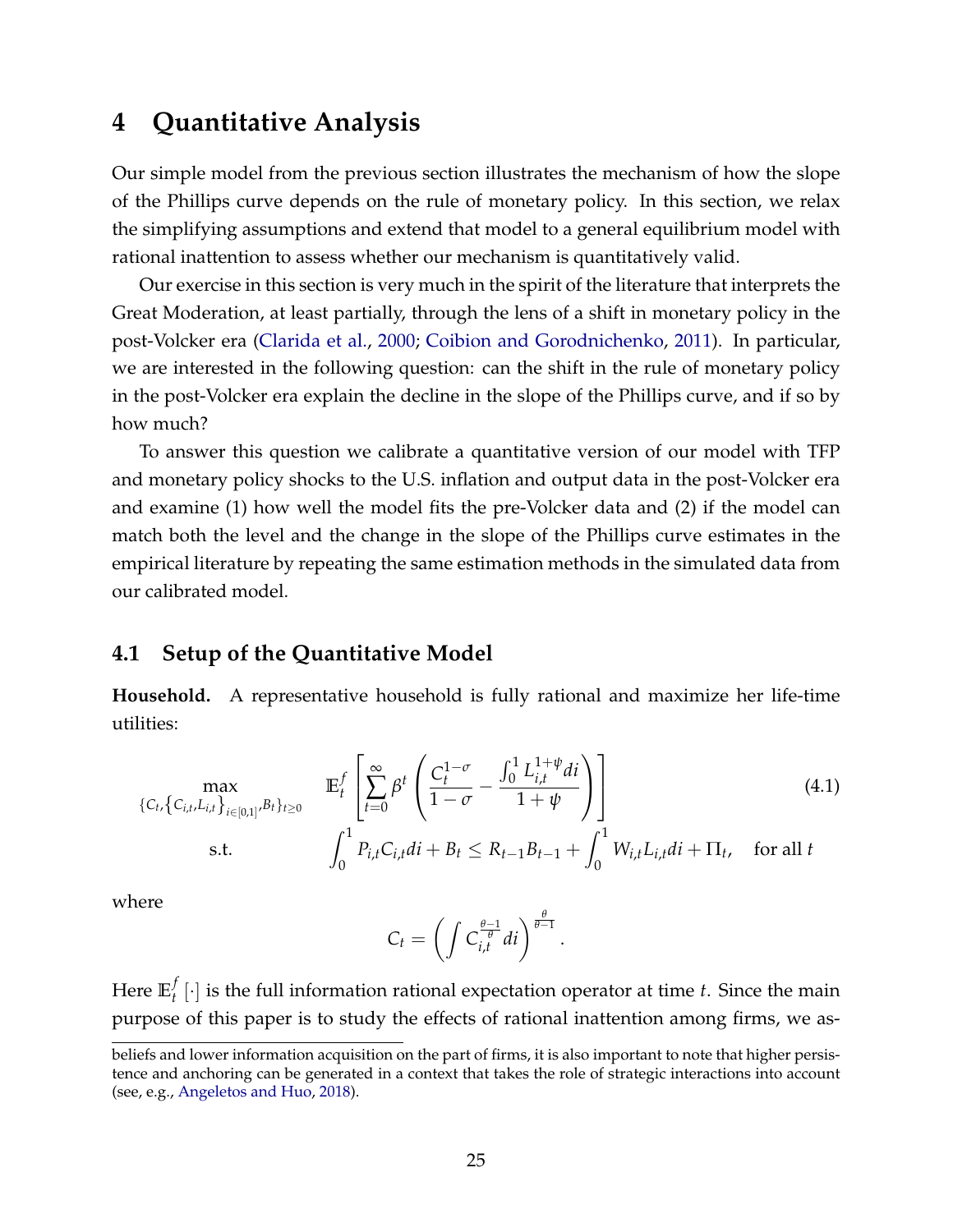sume that the household is fully informed about all prices and wages.  $B_t$  is the demand for nominal bond and *Rt*−<sup>1</sup> is the nominal interest rate. *Li*,*<sup>t</sup>* is firm-specific labor supply of the household,  $W_{i,t}$  is the firm-specific nominal wage, and  $\Pi_t$  is the aggregate profit from the firms.  $C_t$  is the aggregator over the consumption for goods produced by firms.  $\theta$  is the constant elasticity of substitution across different firms.

**Firms.** There is a measure one of firms, indexed by *i*, that operate in monopolistically competitive markets. Firms take wages and demands for their goods as given, and choose their prices  $P_{i,t}$  based on their information set,  $S_i^t$  $i<sub>i</sub>$ , at that time. After setting their prices, firms hire labor from a competitive labor market and produce the realized level of demand that their prices induce with a production function,

$$
Y_{i,t} = A_t L_{i,t}^d,
$$

where  $L_i^d$  $\sum_{i,t}^{d}$  is firm *i*'s demand for labor. I assume that shocks to  $A_t$  are independently and identically distributed and the log of the productivity shock,  $a_t \equiv \log(A_t)$ , follows a AR(1) process:

$$
a_t = \rho_a a_{t-1} + \varepsilon_{a,t}, \ \varepsilon_{a,t} \sim N(0, \sigma_a^2). \tag{4.2}
$$

Then, firm *i*'s nominal profit from sales of all goods at prices *Pi*,*<sup>t</sup>* is given by

<span id="page-25-0"></span>
$$
\Pi_{i,t}(P_{i,t}, A_t, W_{i,t}, P_t, Y_t) = \left(P_{i,t} - \frac{W_{i,t}}{A_t}\right) \left(\frac{P_{i,t}}{P_t}\right)^{-\theta} Y_t,
$$
\n(4.3)

where  $Y_t$  is the nominal aggregate demand.

At each period, firms optimally decide their prices and signals subject to costs of processing information. Firms are rationally inattentive in a sense that they choose their optimal information set by taking into account the cost of obtaining and processing information. At the beginning of period *t*, firm *i* wakes up with its initial information set,  $S_i^{t-1}$  $i$ <sup>t-1</sup>. Then it chooses optimal signals,  $s_{i,t}$ , from a set of available signals,  $\mathcal{S}_{i,t}$ , subject to the cost of information which is linear in Shannon's mutual information function. Denote *ω* as the marginal cost of information processing. Firm *i* forms a new information set,  $S_i^t = S_i^{t-1}$  $j_i^{t-1}$  ∪  $s_{i,t}$ , and sets its new prices,  $P_{i,t}$ , based on that.

The firm *i* chooses a set of signals to observe over time  $(s_{i,t} \in S_{i,t})_{t=0}^{\infty}$  and a pricing strategy that maps the set of its prices at  $t-1$  and its information set at  $t$  to its optimal price at any given period,  $P_{i,t}$ :  $(S_i^t)$  $\mathbf{F}_i^t$   $\rightarrow$  **R** where  $S_i^t = S_i^{t-1}$  $i^{t-1}$  ∪  $s_{i,t} = S_i^{-1}$  $\frac{1}{i}$   $\cup$   $\{s_{i,\tau}\}_{\tau=0}^{t}$  is the firm's information set at time *t*. Then, the firm *i*'s problem is to maximize the net present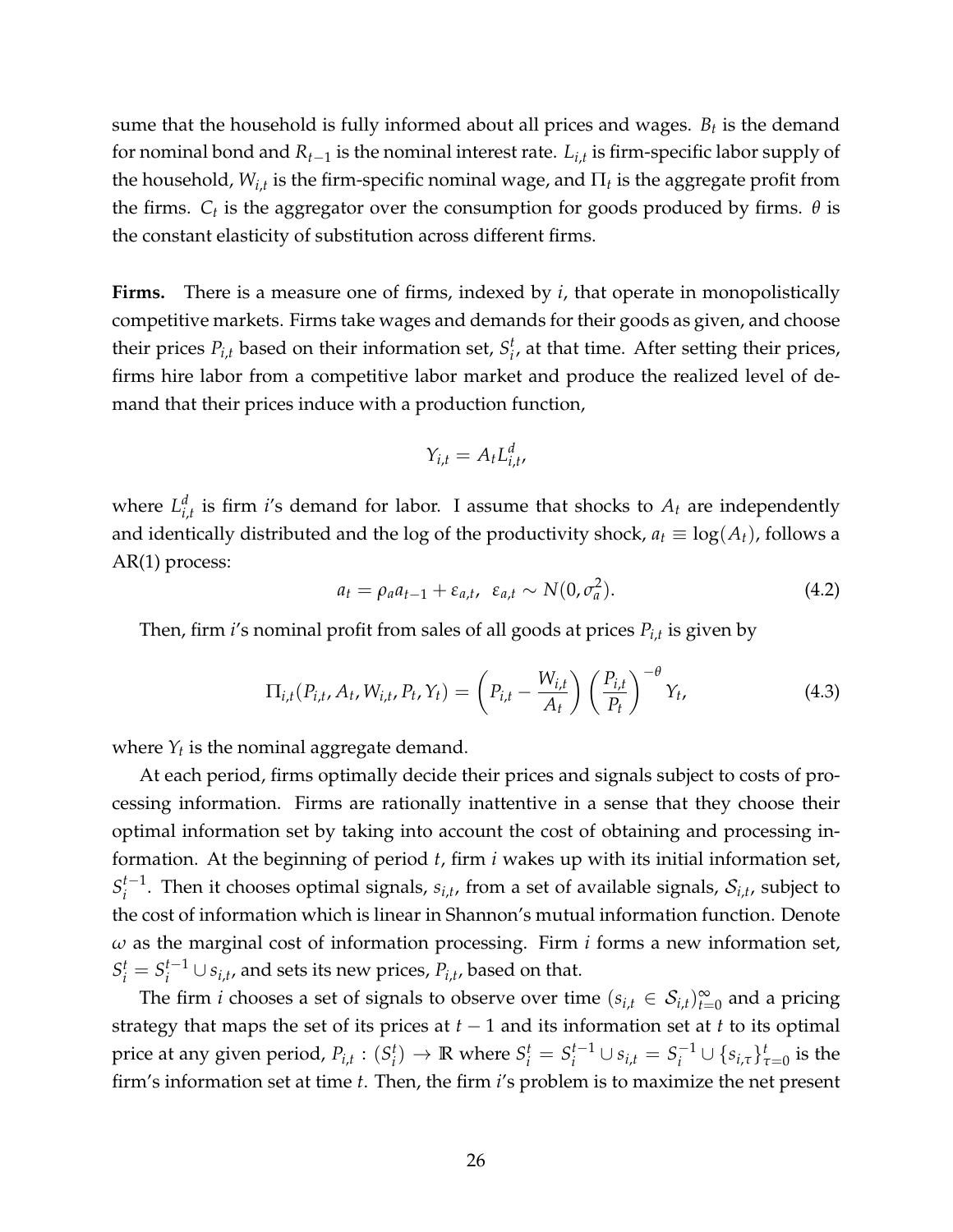value of its life time profits given an initial information set:

<span id="page-26-0"></span>
$$
\max_{\{s_{i,t} \in \mathcal{S}_{i,t}, P_{i,t}(S_i^t)\}_{t \ge 0}} \mathbb{E}\left[\sum_{t=0}^{\infty} \beta^t \Lambda_t \left\{\Pi_{i,t}(P_{i,t}, A_t, W_{i,t}, P_t, Y_t) -\omega \mathbb{I}(S_i^t; (A_\tau, W_{i,\tau}, P_\tau, Y_\tau)_{\tau \le t} | S_i^{t-1})\right\}\bigg| S_i^{-1}\right]
$$
\ns.t.  $S_i^t = S_i^{t-1} \cup s_{i,t}$ , (4.4)

where  $\Lambda_t$  is the stochastic discount factor and  $\mathbb{I}(S_i^t)$  $i$  *i*</sub>;  $(A_{\tau}, W_{i,\tau}, P_{\tau}, Y_{\tau})_{\tau \leq t} | S_i^{t-1}$  $i^{t-1}$ ) is the Shannon's mutual information function.

**Monetary Policy.** Monetary policy is specified as a standard Taylor rule:

<span id="page-26-1"></span>
$$
\frac{R_t}{\bar{R}} = \left(\frac{R_{t-1}}{\bar{R}}\right)^{\rho} \left(\left(\frac{P_t}{P_{t-1}}\right)^{\phi_{\pi}} \left(\frac{Y_t}{Y_t^n}\right)^{\phi_{\chi}} \left(\frac{Y_t}{Y_{t-1}}\right)^{\phi_{\Delta y}}\right)^{1-\rho} \exp(u_t) \tag{4.5}
$$

where  $\bar{R}$  is steady-state nominal rate,  $Y_t^n$  is the natural level of output and  $u_t \sim N(0, \sigma_u^2)$ is the monetary policy shock.

**Definition of Equilibrium.** Given exogenous processes for productivity and monetary policy shocks {*a<sup>t</sup>* , *ut*}*t*≥0, a general equilibrium of the economy consists of an allocation for the representative household,

$$
\Omega^H \equiv \left\{ C_t, \{C_{i,t}, L_{i,t}\}_{i \in [0,1]}, B_t \right\}_{t=0}^{\infty},
$$

an allocation for every firm  $i \in [0, 1]$  given the initial set of signals,

$$
\Omega_i^F \equiv \left\{ s_{i,t} \in \mathcal{S}_{i,t}, P_{i,t}, L_{i,t}^d, Y_{i,t} \right\}_{t=0}^{\infty},
$$

a set of prices  $\left\{P_t, R_t, \{W_{i,t}\}_{i \in [0,1]}\right\}_{t=1}^{\infty}$  $_{t=0}^{\prime}$ , and a stationary distribution over firms' states such that

- 1. given the set of prices and  $\{\Omega^F_i\}_{i\in[0,1]},$  the household's allocation solves its problem as specified in Equation [\(4.1\)](#page-24-1) ;
- 2. given the set of prices and  $\Omega^H$ , and the implied labor supply and output demand, firms' allocation solve their problem as specified in Equation [\(4.4\)](#page-26-0) ;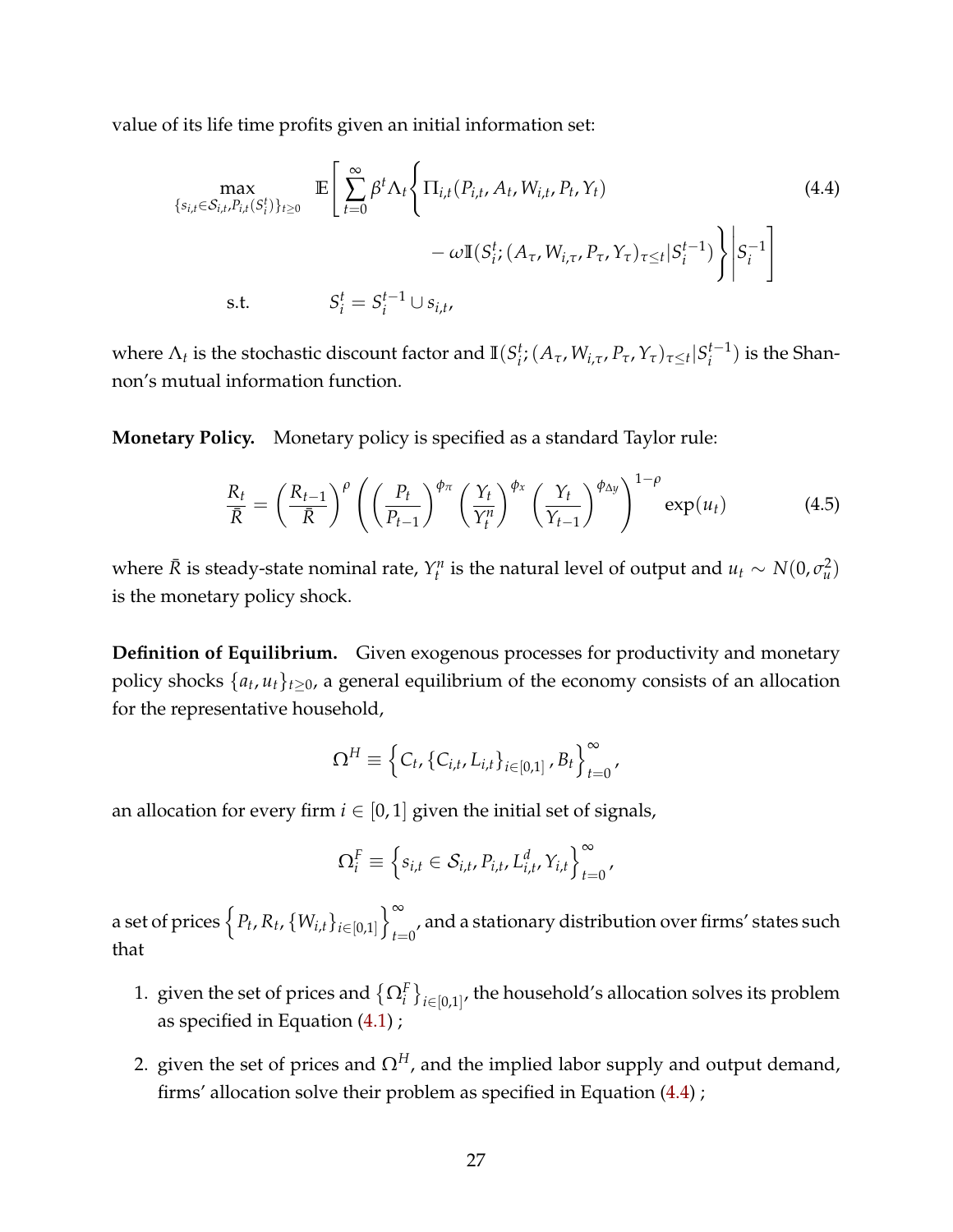- 3. given the set of prices,  $\Omega^H$ , and  $\big\{\Omega^F_i\big\}_{i\in[0,1]'}$ , the monetary policy satisfies the specified rule in Equation [\(4.5\)](#page-26-1) ;
- 4. and, all markets clear: for all  $t \geq 0$ ,

$$
Y_{i,t} = C_{i,t}, \quad \text{for all } i \in [0,1],
$$
  
\n
$$
L_{i,t} = L_{i,t}^d, \quad \text{for all } i \in [0,1],
$$
  
\n
$$
B_t = 0, Y_t = C_t.
$$

### <span id="page-27-1"></span>**4.2 Computing the Equilibrium**

We use our theoretical framework for solving dynamic rational inattention problems to solve for the equilibrium by taking a second order approximation to firms' profit function in Equation  $(4.3)$ .<sup>[24](#page-0-0)</sup> This problem is given by a similar expression in our simple model, but now includes a role for strategic complementarities:

$$
\min_{\{p_{i,t}\}_{t\geq 0}} \sum_{t=0}^{\infty} \beta^t \mathbb{E}\left[ (\theta - 1)(p_{i,t} - p_t - \alpha x_t)^2 + \omega \mathbb{I}(p_{i,t}, \{p_{t-j} + \alpha x_{t-j}\}_{j=0}^{\infty} | p_i^{t-1}) | p_i^{-1} \right] \tag{4.6}
$$

Here,  $\alpha \equiv \frac{\sigma + \psi}{1+\theta \psi}$  is the degree of strategic complementarity that is pinned down by the underlying deep parameters of the model,  $x_t \equiv y_t - y_t^n$  is the log output gap in the model defined as the log difference between output and its natural level in the economy with no frictions*,* and  $p_t$  is the log of aggregate price. Moreover, we have already incorporated the result from Lemma [2.2](#page-6-2) that with Shannon's mutual information as cost of attention, history of prices are sufficient statistics for the firm's signals at any given time.

Consequently, our general equilibrium model, up to a first order approximation, is characterized by the following three equations with two stochastic processes of technol- $\log y(y_t^n)$  and monetary policy shocks  $(u_t)$ :

$$
x_{t} = \mathbb{E}_{t}^{f} \left[ x_{t+1} - \frac{1}{\sigma} \left( i_{t} - \pi_{t+1} \right) \right] + \mathbb{E}_{t}^{f} \left[ y_{t+1}^{n} \right] - y_{t}^{n}
$$
 (4.7)

$$
p_{i,t} = \mathbb{E}_{i,t} \left[ p_t + \alpha x_t \right] \tag{4.8}
$$

<span id="page-27-0"></span>
$$
i_t = \rho i_{t-1} + (1 - \rho) \left( \phi_\pi \pi_t + \phi_x x_t + \phi_{\Delta y} \Delta y_t \right) + u_t \tag{4.9}
$$

where **E***i*,*<sup>t</sup>* [·] is the firm *i*'s expectation operator conditional on her time *t* information set under the solution to their rational inattention problem.

 $24$ This is a common approach to turn firms' problems to quadratic objectives – see e.g. Maćkowiak and [Wiederholt](#page-38-0) [2009a,](#page-38-0) [Afrouzi](#page-35-0) [2016,](#page-35-0) and [Yang](#page-40-2) [2019\)](#page-40-2).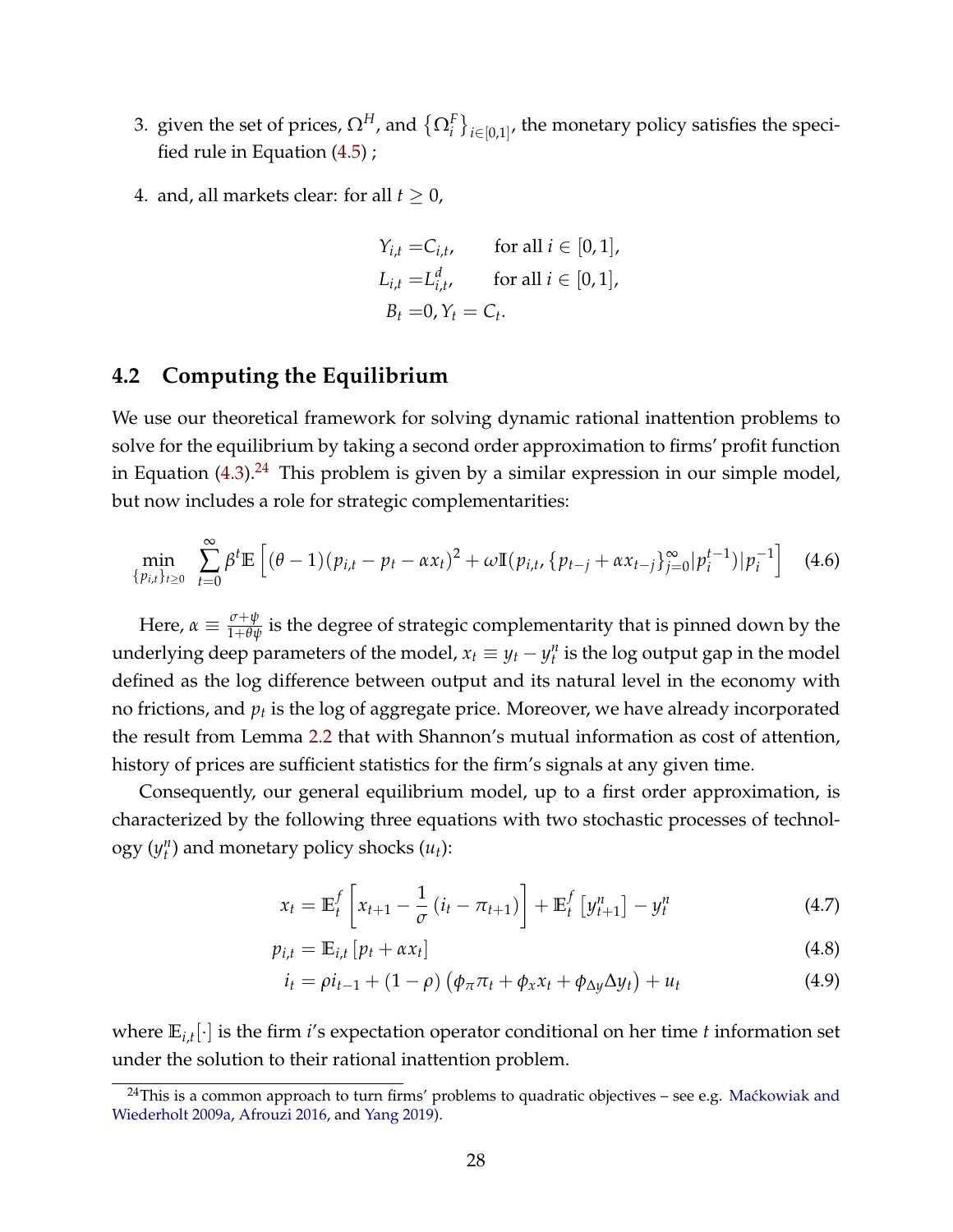Lastly, since firms' rational inattention problem depends on the state space representation of  $p_t + \alpha x_t$ , which is itself an endogenous object to the model, we use the following iteration algorithm to solve for the equilibrium: we start by a guess for the MA representation of  $p_t + \alpha x_t$  and solve the firms' rational inattention problem. Under the solution to that problem, we then solve for the implied state space representations of output gap and prices and update our guess. The equilibrium is then characterized as a fixed point of this mapping. A detailed description of matrix representations and our solution algorithm are provided in Appendix [B.1.](#page-54-0)

### <span id="page-28-0"></span>**4.3 Calibration**

Our benchmark model is calibrated at quarterly frequency with a time discount factor of  $\beta$  = 0.99 to the post-Volcker U.S. data ending at the onset of the Great Recession (1983– 2007). A summary of calibrated values of the parameters is presented in Table [1.](#page-29-0) In the remainder of this section we go over the details of our calibration strategy.

**Assigned parameters.** We set the elasticity of substitution across firms to be ten  $(\theta = 10)$ , which corresponds to a markup of 11 percent. We set the inverse of the Frisch elasticity ( $\psi$ ) to be 2.5 and the elasticity of intertemporal substitution ( $1/\sigma$ ) to be 0.4, which are consistent with estimates presented in [Aruoba et al.](#page-36-12) [\(2017\)](#page-36-12).

**Monetary policy rule(s).** We set the standard deviation of monetary policy shocks  $(\sigma_u)$ in our benchmark model to match the size of the identified monetary policy shocks con-structed by [Romer and Romer](#page-40-13) [\(2004\)](#page-40-13) for the period 1983–2007.<sup>[25](#page-0-0)</sup>

Furthermore, for the parameters describing the monetary policy rule ( $\rho$ ,  $\phi_{\pi}$ ,  $\phi_{\Delta y}$ ,  $\phi_{x}$ ), we estimate the Taylor rule in Equation [\(4.9\)](#page-27-0) using real-time U.S. data. Specifically, following [Coibion and Gorodnichenko](#page-36-4) [\(2011\)](#page-36-4), we use the Greenbook forecasts of inflation and the real GDP growth. The measure of the output gap is also based on Greenbook forecasts. We consider two time samples: pre-Volcker period(1969–1978) and post-Volcker period(1983–2007).<sup>[26](#page-0-0)</sup> The point estimates are reported in Panel B of Table [1,](#page-29-0) and more detailed results including standard errors are reported in Appendix Table [A.1.](#page-57-0)

 $^{25}$ Original monetary policy shocks data in [Romer and Romer](#page-40-13) [\(2004\)](#page-40-13) are available until 1996, while we use extended data, which are available until 2007, from [Coibion et al.](#page-36-13) [\(2017\)](#page-36-13).

<sup>&</sup>lt;sup>26</sup>[Coibion and Gorodnichenko](#page-36-4) [\(2011\)](#page-36-4) use data from 1983 through 2002 for the post-Volcker period estimation. We extend the sample period until 2007. Another difference is that our specification allows for interest rate smoothing of order one, while they consider the smoothing of order two.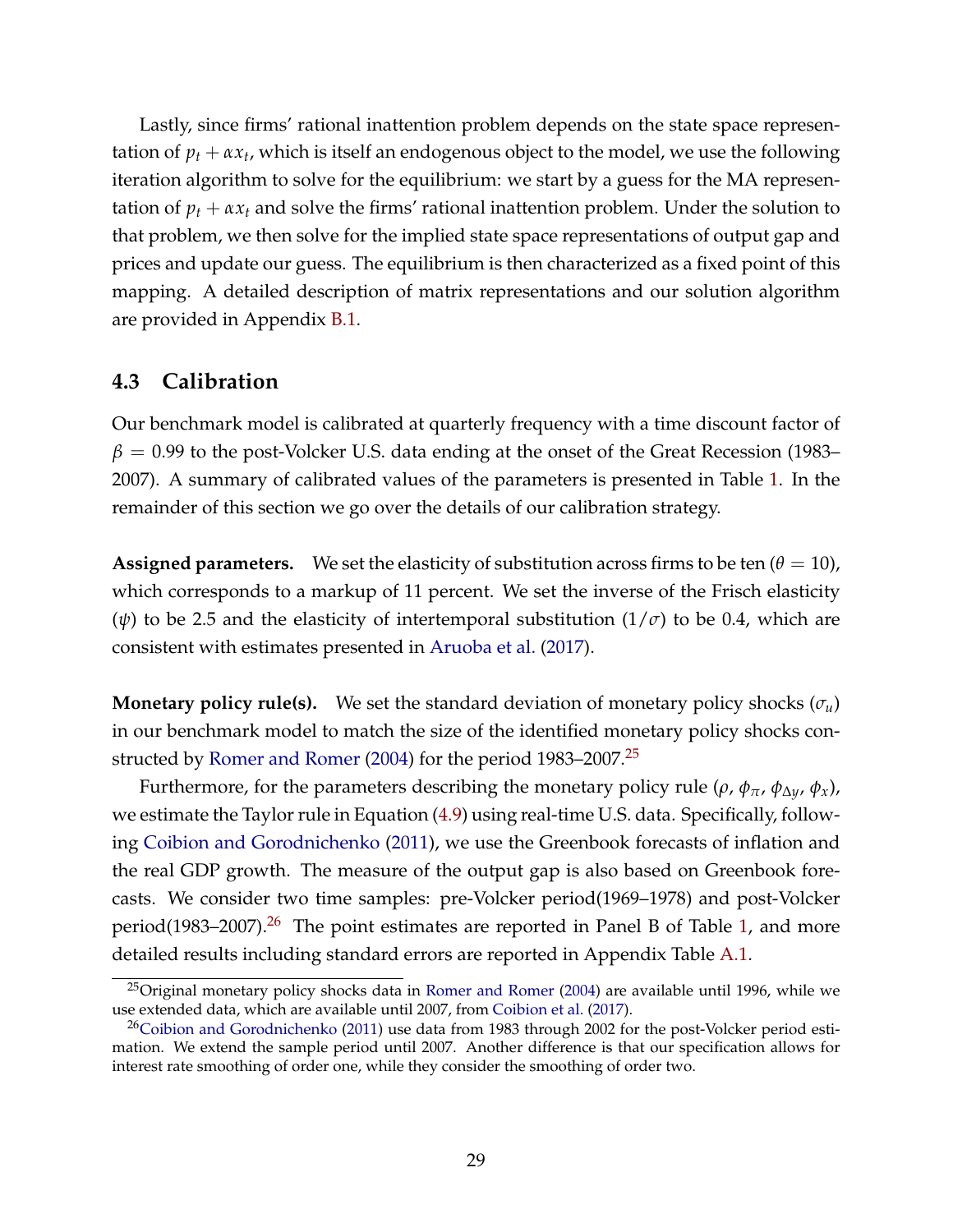<span id="page-29-0"></span>

| Parameter                                                                                                                           | Value                                     | <b>Moment Matched / Source</b>   |
|-------------------------------------------------------------------------------------------------------------------------------------|-------------------------------------------|----------------------------------|
| Panel A. Calibrated parameters                                                                                                      |                                           |                                  |
| Information cost $(\omega)$                                                                                                         | $0.70 \times 10^{-3}$                     | Cov. matrix of GDP and inflation |
| Persistence of productivity shocks $(\rho_a)$                                                                                       | 0.850                                     | Cov. matrix of GDP and inflation |
| S.D. of productivity shocks $(\sigma_a)$                                                                                            | $1.56 \times 10^{-2}$                     | Cov. matrix of GDP and inflation |
| <b>Panel B. Assigned parameters</b>                                                                                                 |                                           |                                  |
| Time discount factor $(\beta)$                                                                                                      | 0.99                                      |                                  |
| Elasticity of substitution across firms $(\theta)$                                                                                  | 10                                        | Firms' average markup            |
| Elasticity of intertemporal substitution $(1/\sigma)$                                                                               | 0.4                                       | Aruoba et al. (2017)             |
| Inverse of Frisch elasticity $(\psi)$                                                                                               | 2.5                                       | Aruoba et al. (2017)             |
| Taylor rule: smoothing $(\rho)$                                                                                                     | 0.946                                     | Estimates 1983-2007 (Table A.1)  |
| Taylor rule: response to inflation $(\phi_{\pi})$                                                                                   | 2.028                                     | Estimates 1983–2007 (Table A.1)  |
| Taylor rule: response to output gap $(\phi_x)$                                                                                      | 0.168                                     | Estimates 1983–2007 (Table A.1)  |
| Taylor rule: response to output growth $(\phi_{\Delta y})$                                                                          | 3.122                                     | Estimates 1983–2007 (Table A.1)  |
| S.D. of monetary shocks $(\sigma_u)$                                                                                                | $0.28 \times 10^{-2}$                     | Romer and Romer (2004)           |
| Panel C. Counterfactual model parameters (Pre-Volcker: 1969–1978)                                                                   |                                           |                                  |
| $\mathbf{r}$ and $\mathbf{r}$ and $\mathbf{r}$ and $\mathbf{r}$ and $\mathbf{r}$ and $\mathbf{r}$ and $\mathbf{r}$ and $\mathbf{r}$ | $\sim$ $\sim$ $\sim$ $\sim$ $\sim$ $\sim$ |                                  |

#### Table 1: Calibrated and Assigned Parameters

Taylor rule: smoothing (*ρ*) 0.918 Estimates 1969–1978 (Table [A.1\)](#page-57-0)

| Taylor rule: response to inflation $(\phi_{\pi})$          | 1.589 | Estimates 1969–1978 (Table A.1)              |
|------------------------------------------------------------|-------|----------------------------------------------|
| Taylor rule: response to output gap $(\phi_x)$             | 0.292 | Estimates 1969–1978 (Table A.1)              |
| Taylor rule: response to output growth $(\phi_{\Delta y})$ | 1.028 | Estimates 1969–1978 (Table A.1)              |
| S.D. of monetary shocks $(\sigma_u)$                       |       | $0.54 \times 10^{-2}$ Romer and Romer (2004) |
|                                                            |       |                                              |

*Notes:* The table presents the baseline parameters for the general equilibrium model. Panel A shows the calibrated parameters which match the three key moments shown in Table [2.](#page-31-0) Panel B shows values and the source of the assigned model parameters. Panel C shows the parameters for the counterfactual analysis in Section [4.5.](#page-32-0) See Section [4.3](#page-28-0) for details.

These estimates point to strong long-run responses by the central bank to inflation and output growth (2.03 and 3.12 respectively) and a moderate response to the output gap  $(0.17).^{27}$  $(0.17).^{27}$  $(0.17).^{27}$ 

Finally, for our counterfactual analysis in later sections, we do a similar estimation of

<sup>&</sup>lt;sup>27</sup>Because empirical Taylor rules are estimated using annualized rates while the Taylor rule in the model is expressed at quarterly rates, we rescale the coefficient on the output gap in the model such that  $\phi_x$  =  $0.673/4 = 0.168$ . Also, since we use the Greenbook forecast data prepared by staff members of the Fed a few days before each FOMC meeting, the sample from 1969 through 1978 were monthly, whereas the sample from 1983 through 2007 were six-weekly. Thus, we convert the estimated AR(1) parameters from monthly or six-weekly frequency to quarterly and use the converted parameters for our model simulations.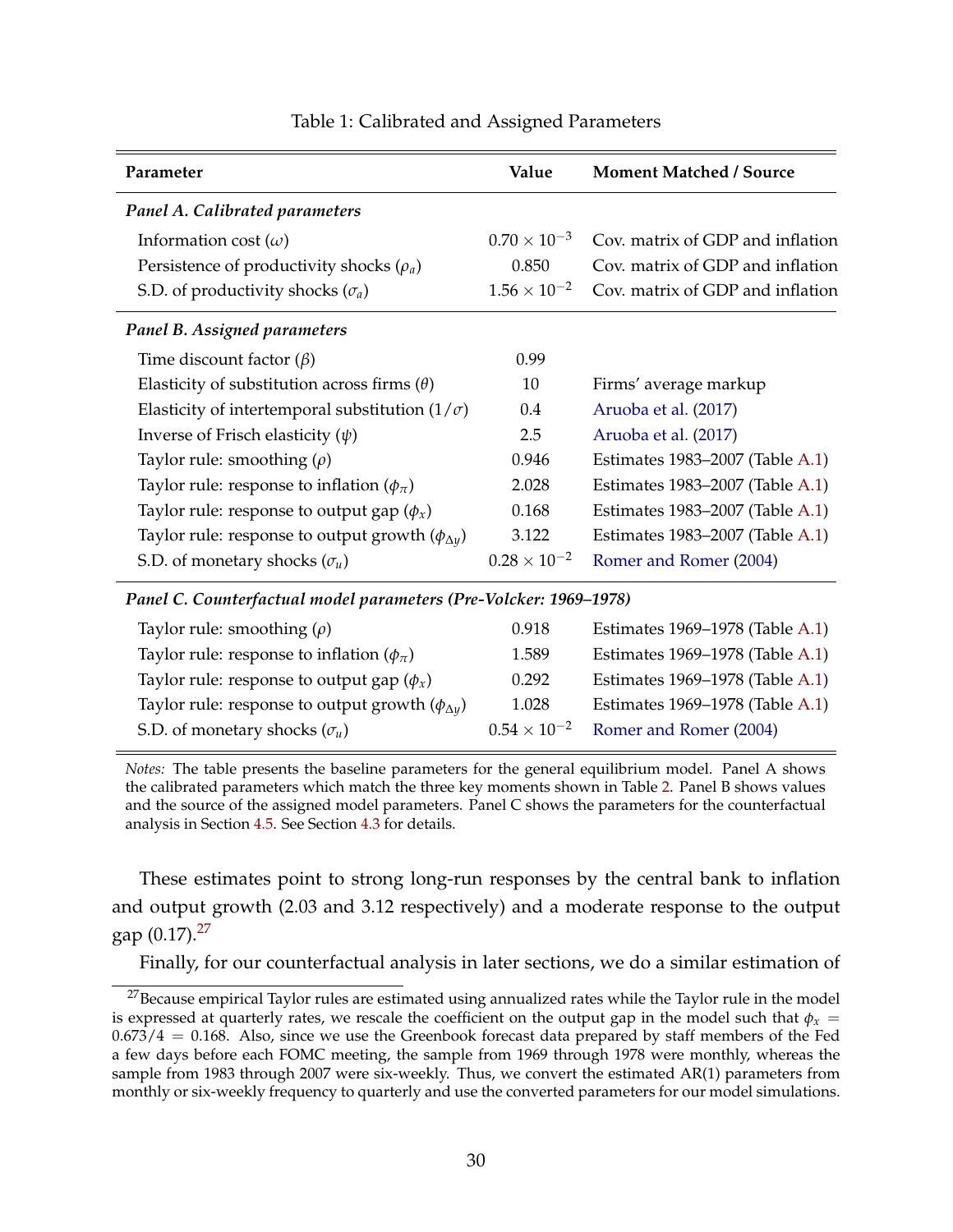these parameters for the pre-Volcker era (1969–1978). The point estimates are reported in Panel C of Table [1,](#page-29-0) and more detailed results including standard errors are reported in Appendix Table [A.1.](#page-57-0)

**Calibrated Parameters.** We calibrate the three remaining parameters of the model – marginal costs of information processing  $(\omega)$  as well as the persistence  $(\rho_a)$  and the size  $(\sigma_a)$  of productivity shocks – jointly by targeting the covariance matrix of inflation and real GDP in post-Volcker U.S. data (1983–2007). The covariance matrix is measured after we detrend the CPI core inflation and real GDP data using log-quadratic trends. The three moments (variances of inflation and GDP along with their covariance) exactly identify the three model parameters, as reported in Table [1.](#page-29-0)

The standard deviation of the productivity shocks  $(\sigma_a)$  is around 1.56 percent per quarter, which are about six times bigger than the standard deviation of the monetary policy shock  $(\sigma_u)$  for post-Volcker period.

Moreover, the calibrated cost of information processing, *ω***I**(., .), is 0.1 percent of firms' steady-state real revenue.<sup>[28](#page-0-0)</sup> This small calibrated cost implies that imperfect information models do not require large information costs to match the data. The cost is negligible compared to firms' revenue. One relevant measure that one could use to relate the degree of information acquisition to that of professional forecasters is the firms' Kalman gain on their signals under the optimal information structure. The implied Kalman gain for firms in the model is 0.8 which implies a large degree of information acquisition relative to professional forecaster – [Coibion and Gorodnichenko](#page-36-0) [\(2015b\)](#page-36-0) estimate professional forecaster's Kalman gain to be around 0.5.

### <span id="page-30-0"></span>**4.4 Model Fit**

**Targeted Moments.** Table [2](#page-31-0) reports our targeted moments both in the data and as implied by the model. All three targeted moments, variances of GDP and inflation and their covariance, are matched by the model.

**Non-targeted moments.** To examine the model's ability in capturing the out of sample behavior of the GDP and inflation, we compare the implied variance covariance matrix of GDP and inflation for the pre-Volcker era with the one measured from the U.S. data.

<sup>&</sup>lt;sup>28</sup>This is on the lower end of the cost of pricing frictions that have been estimated in the literature. For instance, [Levy et al.](#page-38-14) [\(1997\)](#page-38-14) estimate the cost of menu cost frictions as 0.7 percent of firms' steady state revenue.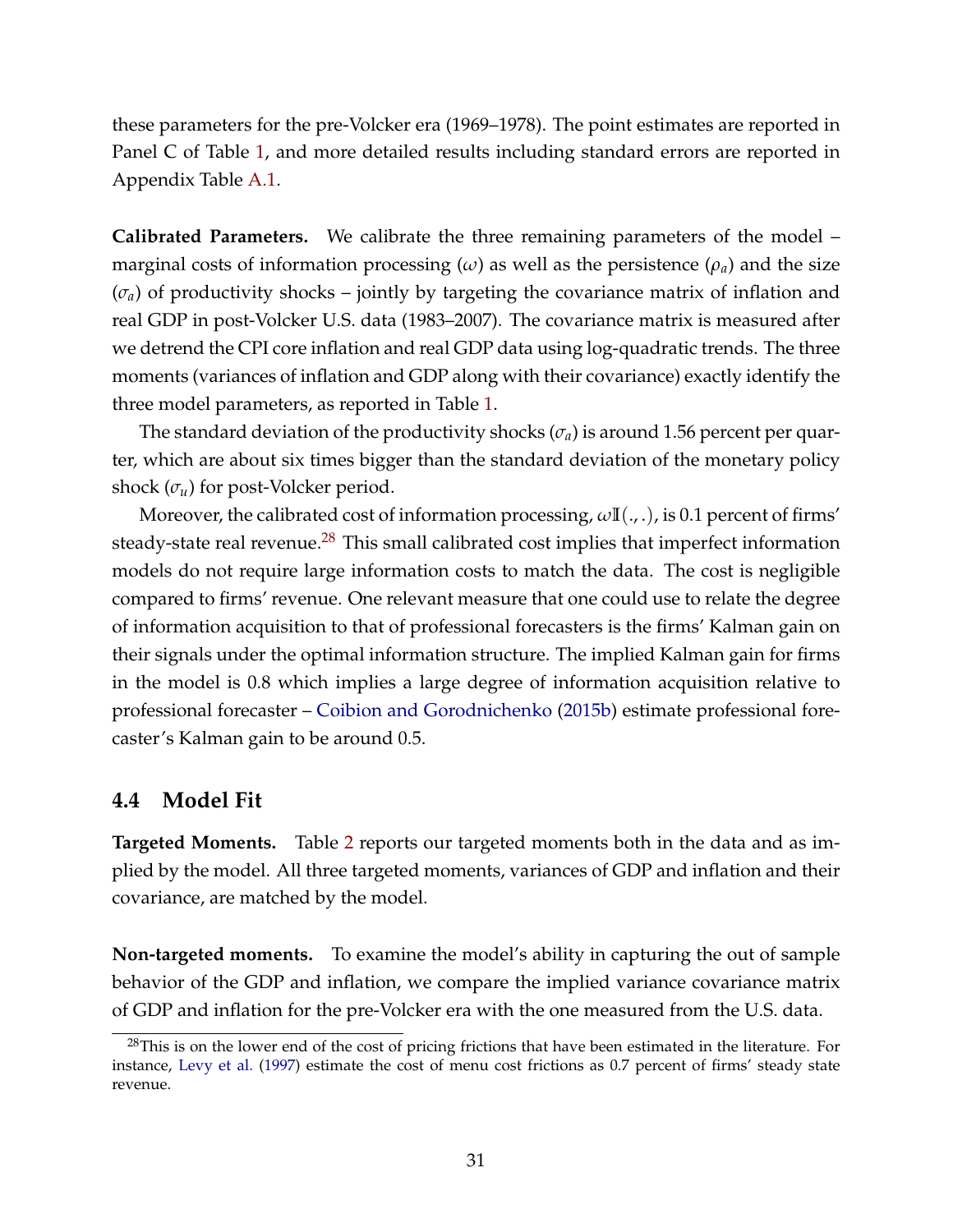<span id="page-31-0"></span>

| Moment                                                 | Data  | Model |
|--------------------------------------------------------|-------|-------|
| Standard deviation of inflation (1983–2007)            | 0.015 | 0.015 |
| Standard deviation of real GDP (1983–2007)             | 0.018 | 0.018 |
| Correlation between inflation and real GDP (1983–2007) | 0.209 | 0.209 |

#### Table 2: Targeted Moments

*Notes:* The table presents moments of the data and simulated series from the model parameterized at the baseline values in Table [1.](#page-29-0) See Section [4.3](#page-28-0) for details.

To do so, we first replace the parameters related to monetary policy with the pre-Volcker era estimates. Specifically, we replace the estimates of Taylor rule for post-Volcker period with our estimates for the pre-Volcker period. Furthermore, we re-estimate the standard deviation of monetary policy shocks  $(\sigma_u)$  using the pre-Volcker period monetary policy shock series from [Romer and Romer](#page-40-13) [\(2004\)](#page-40-13). As shown in Panel C of Table [1,](#page-29-0) monetary policy is less responsive to inflation and output growth in the pre-Volcker period than in the post-Volcker period. Also, the monetary shock is more volatile in the pre-Volcker period than in the post-Volcker period.

#### Table 3: Non-targeted Moments

<span id="page-31-1"></span>

| Moment                                                 | Data  | Model |
|--------------------------------------------------------|-------|-------|
| Standard deviation of inflation (1969-1978)            | 0.025 | 0.025 |
| Standard deviation of real GDP (1969-1978)             | 0.022 | 0.020 |
| Correlation between inflation and real GDP (1969-1978) | 0.242 | 0.245 |

*Notes:* The table compares the volatility of inflation and output gap and their correlation in the US data for the pre-Volcker era to the counterparts from the counterfactual model simulation. See Section [4.4](#page-30-0) for details.

We then simulate the model under the calibrated values for the cost of attention and the process for the TFP shocks and calculate the variance-covariance matrix for GDP and inflation. Table [3](#page-31-1) report the model generated moments and their analogs in the data. While we only target the volatility of inflation and GDP for the post-Volcker period, our model is able to match the high volatility of inflation and GDP in the pre-Volcker period as a consequence of more dovish monetary policy during that period.

Furthermore, for both pre- and post-Volcker parameterization of monetary policy, Figure [2](#page-32-1) shows the impulse response functions of the variables of the model with respect to one standard-deviation TFP and monetary policy shocks. The main takeaway from these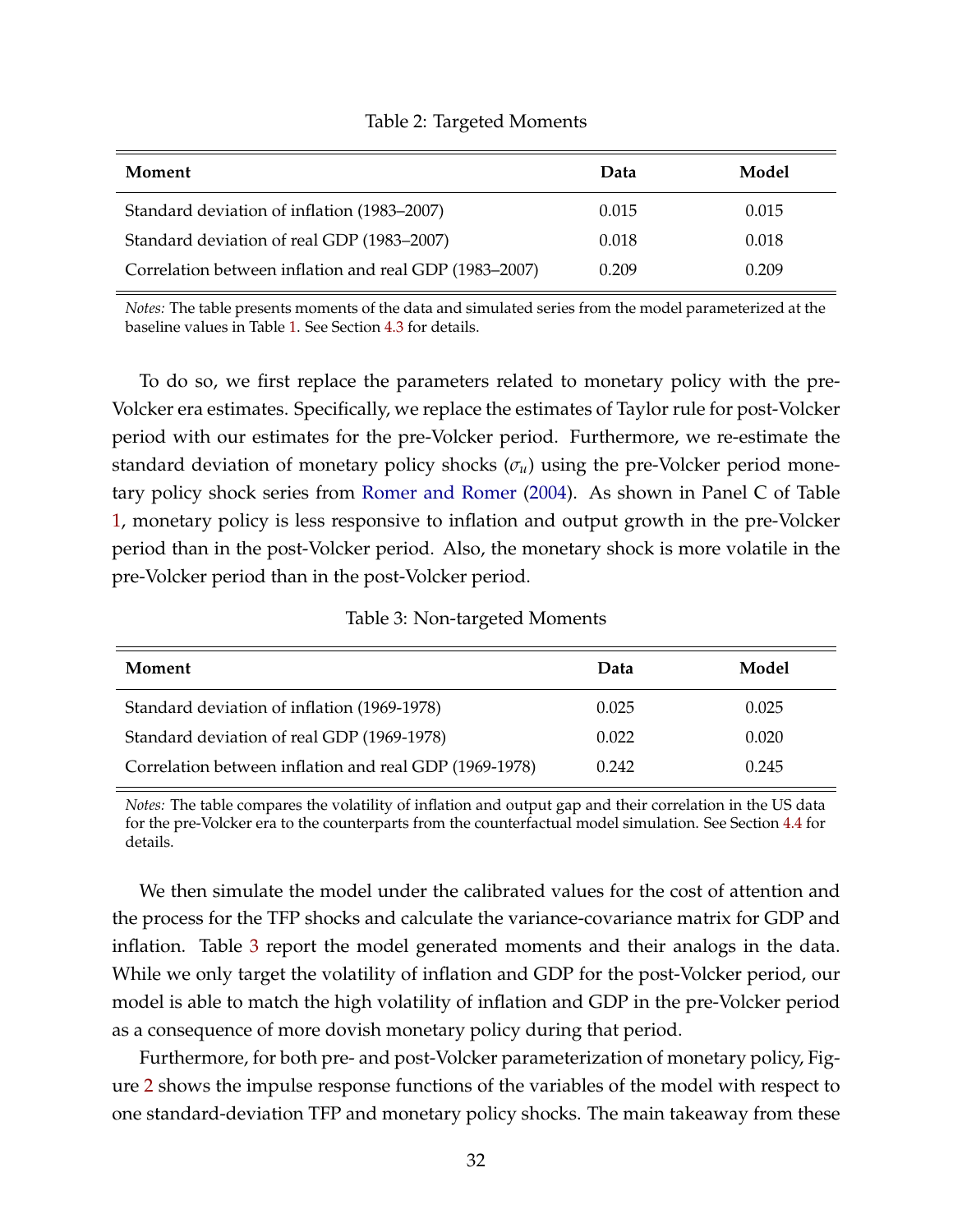<span id="page-32-1"></span>

Figure 2: Impulse Responses to Technology and Monetary Shocks

*Notes:* This figure plots impulse responses of inflation, output, nominal rates, and real interest rates to a one standard deviation shock to technology (upper panels) and those to a one standard deviation shock to monetary policy (lower panels). Solid black lines are the responses in the model with the post-Volcker calibration while dashed gray lines are the responses in the model with the pre-Volcker calibration.

IRFs is that inflation, output and nominal as well as real interest rates respond more to shocks under the pre-Volcker parameterization of monetary policy.

It is important to note that a change in the slope of the Phillips curve is neither a necessary condition for higher volatility of inflation and output under a more dovish monetary policy nor it is necessarily a consequence of it [\(Clarida et al.,](#page-36-3) [2000\)](#page-36-3). The takeaway from our exercise in matching these moments is to validate our model quantitatively. Whether the model can match the change in the slope of the Phillips curve is a different question that we investigate in the remainder of this section.

### <span id="page-32-0"></span>**4.5 Quantification of the Change in the Slope of the Phillips Curve**

Since the slope of the Phillips curve is endogenous in the model, the change in the rule of monetary policy in the post-Volcker period would lead to an endogenous change in the slope of the Phillips curve. The main question that we are after answering in this section is: are the estimated monetary policy parameters for pre- and post-Volcker periods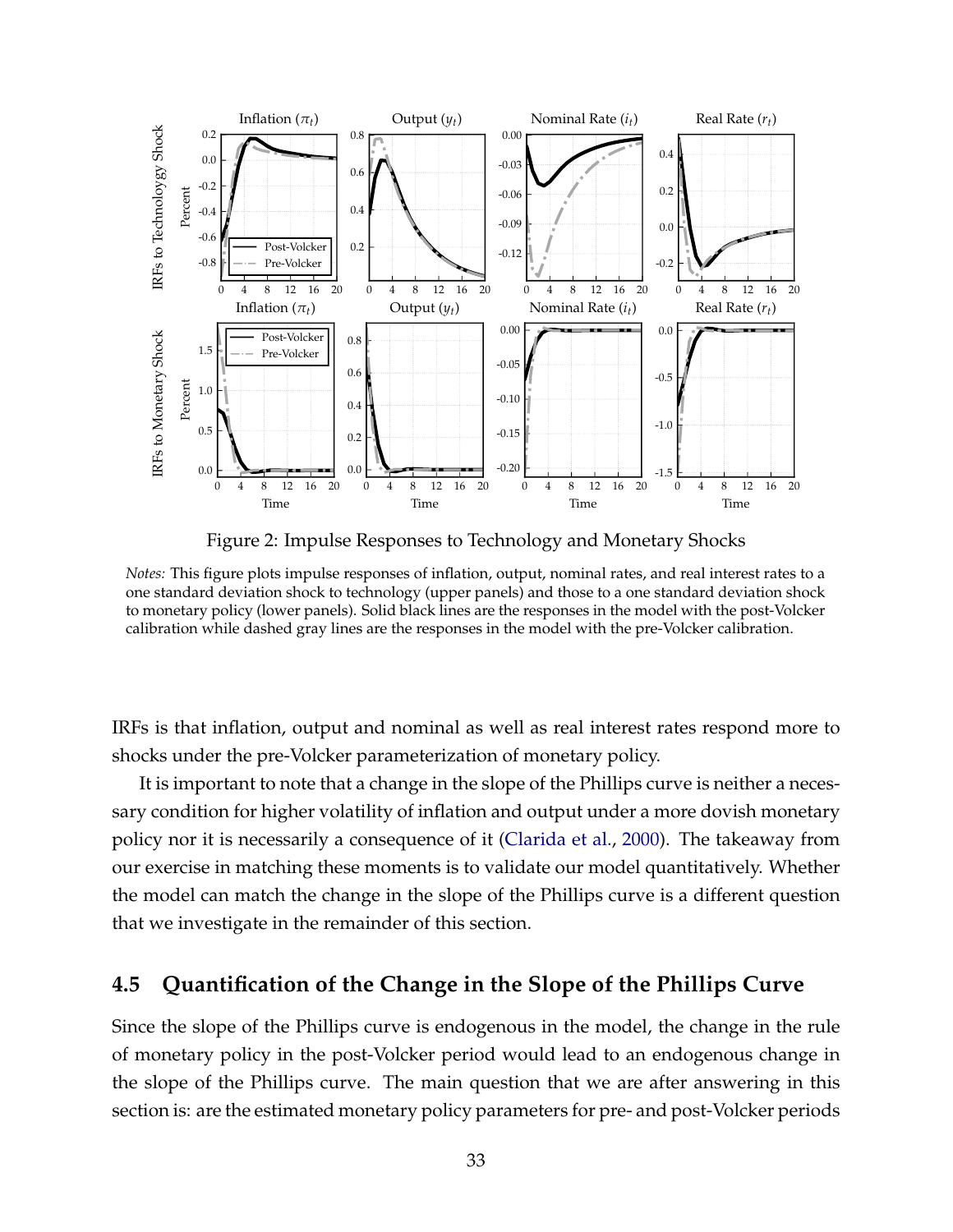consistent with a flatter Phillips curve in later periods within the model, and if so is the mechanism quantitatively relevant?

The main challenge here is to constitute the right comparison between the model and the empirical estimates of the slope of the Phillips curve. While the empirical literature that documents the change in the slope of the Phillips curve uses the New Keynesian Phillips curve (NKPC) as the equation guiding their empirical strategy, our model has a different specification for the Phillips curve that does not necessarily comply with the NKPC formulation. In particular, our model subscribes that one should control for the forecast errors of firms regarding output gap and inflation at different horizons, which stems from their endogenous information acquisition strategy.

While the ideal case would be to re-estimate the Phillips curve based on the specification subscribed by our model, such a strategy requires a time-series on firms' expectations that does not exist for the U.S. to our knowledge. Even in countries where a time-series of firms' expectations exist, such as Italy for instance, the data does not go back in time enough to capture variations in the rule of monetary policy.

The alternative strategy that we employ here, which allows us to compare the predictions of our model to the empirical literature on the slope of the Phillips curve, is to simulate data from our model under the two specifications of monetary policy in preand post-Volcker periods, and run similar regressions as in the empirical literature. While these regressions are mis-specified from the perspective of our model and are biased due to omitted variables, namely firms' expectations, they constitute a fair comparison for the estimates from the model and in the data.

Formally, we simulate the model for 50,000 periods for both pre- and post-Volcker periods and estimate the following hybrid New Keynesian Phillips curve using GMM estimation.

<span id="page-33-0"></span>
$$
\pi_t = constant + \gamma \mathbb{E}_t[\pi_{t+1}] + (1 - \gamma)\pi_{t-1} + \kappa x_t + \varepsilon_t.
$$
\n(4.10)

We use four lags of both inflation and output gap as instruments. Table [4](#page-34-0) shows the parameter estimates of the New Keynesian Phillips curve using the simulated data from our model.

Another potential issue that the literature has noted and we need to address is the lack of refined measurements for the output gap in the data. In particular, as pointed out by [McLeay and Tenreyro](#page-39-11) [\(2020\)](#page-39-11), if one fails to fully control for the supply shocks in estimating the Phillips curve, the estimates for the slope are going to be downwardly biased. More importantly, a more hawkish monetary policy would induce a larger downward bias than a dovish monetary policy. In order to take this force into account, we estimate the equation above with three different measures of the output gap that vary the extent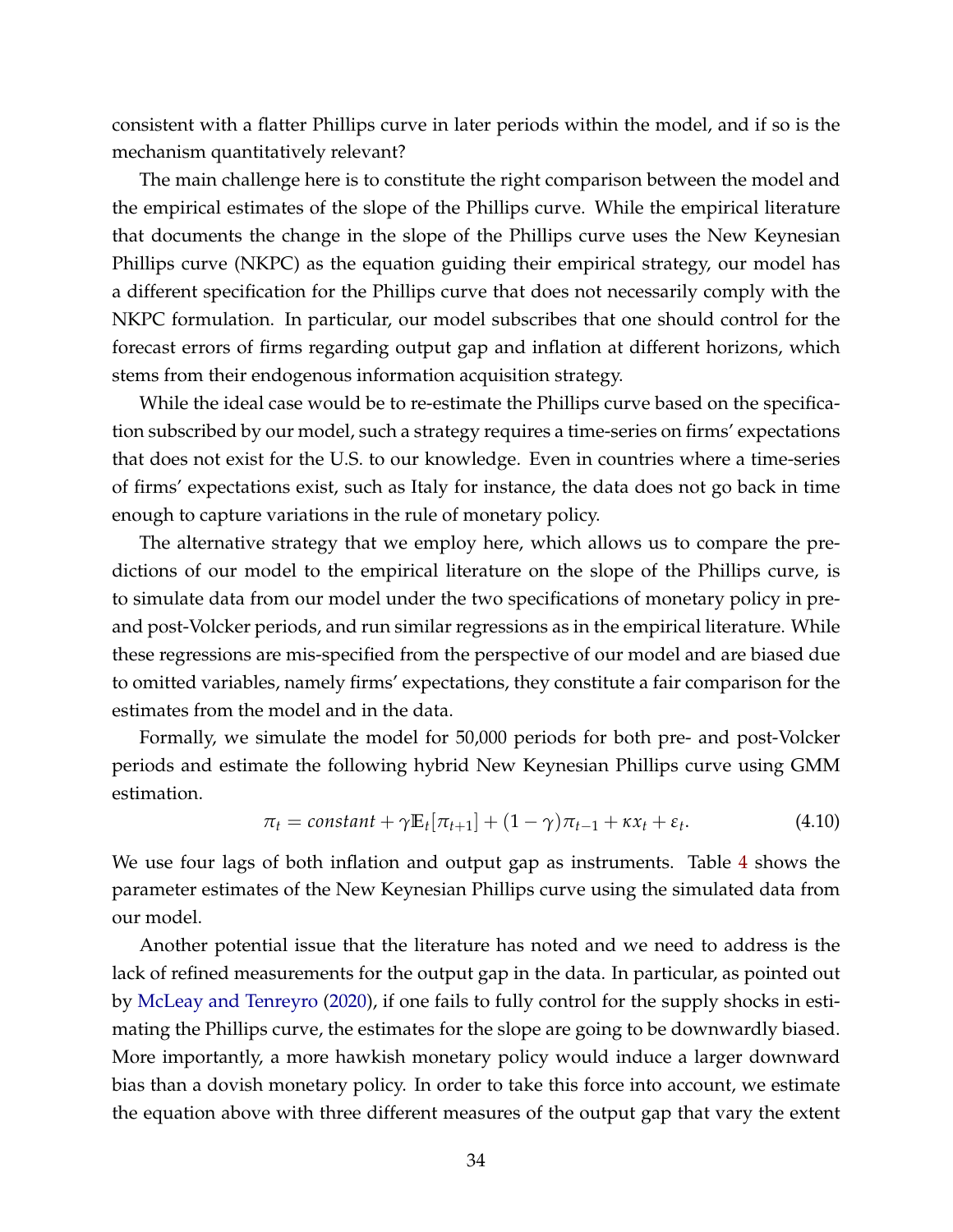<span id="page-34-0"></span>

|                            | (1) Output gap |            |            | $(2)$ Output |            | (3) Adj. output gap |  |
|----------------------------|----------------|------------|------------|--------------|------------|---------------------|--|
|                            | Pre-           | Post-      | Pre-       | Post-        | Pre-       | Post-               |  |
|                            | Volcker        | Volcker    | Volcker    | Volcker      | Volcker    | Volcker             |  |
| Slope of NKPC $(\kappa)$   | $1.160***$     | $0.304***$ | $0.035***$ | $0.027***$   | $0.024***$ | $-0.012***$         |  |
|                            | (0.029)        | (0.007)    | (0.001)    | (0.001)      | (0.007)    | (0.003)             |  |
| Forward-looking $(\gamma)$ | $0.666***$     | $0.612***$ | $0.549***$ | $0.499***$   | $0.554***$ | $0.512***$          |  |
|                            | (0.005)        | (0.003)    | (0.002)    | (0.001)      | (0.002)    | (0.001)             |  |

Table 4: Estimates of the New Keynesian Phillip Curve Using Simulated Data

*Notes:* This table shows the estimation results of the New Keynesian Phillips curve using simulated data from the baseline model presented in Section [4.2.](#page-27-1) Column (1) and (2) show the estimates of the New Keynesian Phillips curve [\(4.10\)](#page-33-0) using the simulated output gap and output data, respectively. Column (3) shows the estimates using the simulated output gap data, which are adjusted by subtracting moving averages of natural level of output from actual output. Four lags of inflation and output gap (or output) are used as instruments for the GMM estimation. A constant term is included in the regressions but not reported. Newey-West standard errors are reported in parentheses. \*\*\*, \*\*, \* denotes statistical significance at 1%, 5%, and 10% levels respectively.

to which we control for the supply shocks.

Column (1) in Table [4](#page-34-0) shows the estimates of the New Keynesian Phillips curve when we use the true output gap (fully controlling for the supply shocks). In this scenario, the model predicts that the slope of the Phillips curve declined from 1.16 in the pre-Volcker era to 0.30 in the post-Volcker period – a 75% decline. The benefit of this specification is that we are controlling for the true output gap, which eliminates the concerns regarding the downward bias induced by omitted variables bias. Therefore, all the decline in the slope that we observe in this specification is due to the change in the information acquisition incentives of firms.

Nonetheless, the potential issue with this specification is that it does not directly relate to the empirical estimates since fully controlling for the supply shocks is not feasible in the data. In fact, the large magnitude of the estimates and the significantly positive slope even for the post-Volcker era suggests that our model is not over-explaining the decline in the slope of the Phillips curve.

To illustrate this point further, Column (2) in Table [4](#page-34-0) reports the estimated hybrid NKPC when we use the output minus the steady-state output as our measure of the output gap – fully omitting the supply shocks. In this case, the estimated slope for both periods is much smaller compared to the estimates in Column (1), but there is still a 25% decline in the slope of the Phillips curve from pre- to post-Volcker period.

Finally, we consider an interim case in Column (3) where we partially control for the supply shocks by subtracting a moving average of the natural level of output from real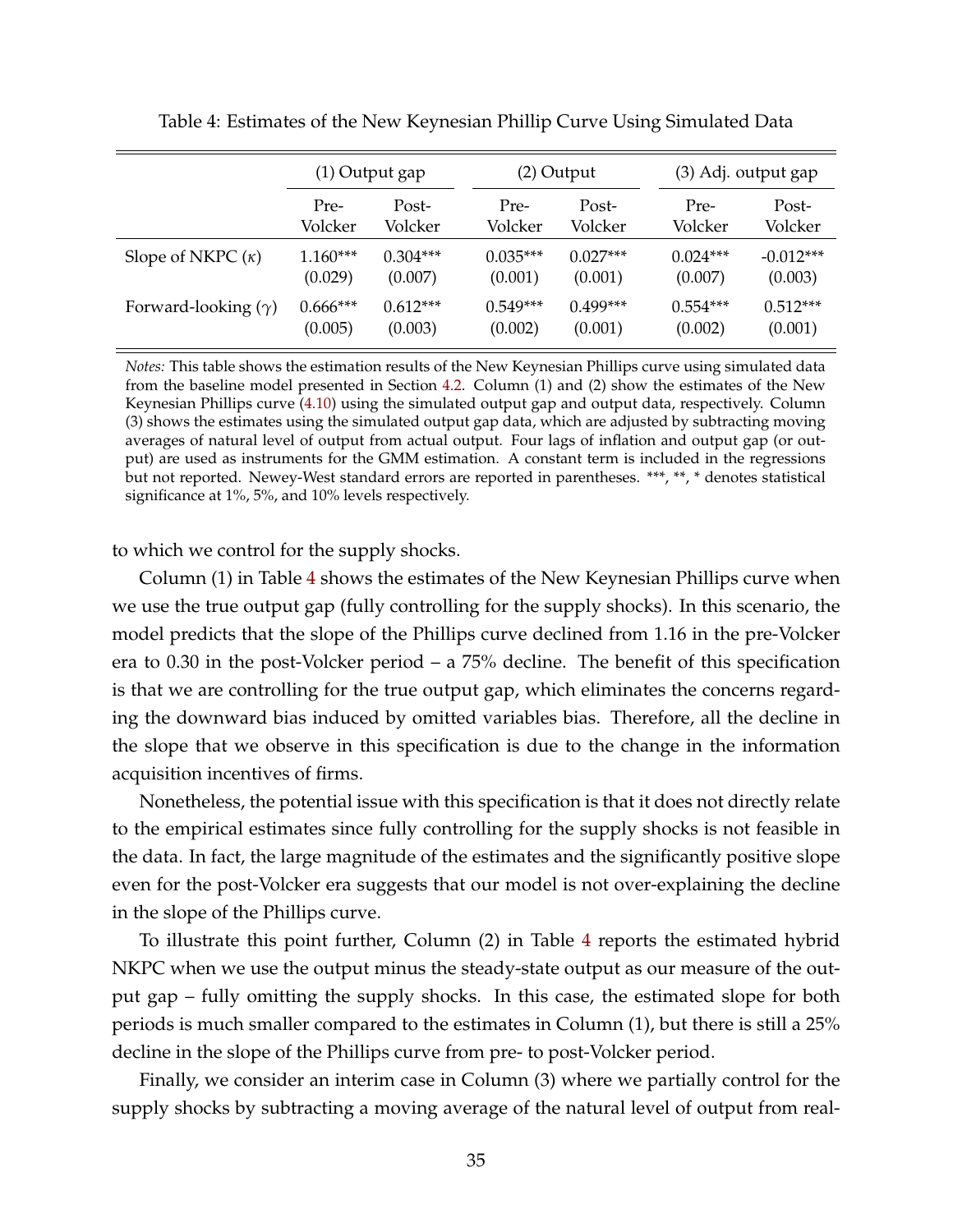ized output in the model to construct the output gap. Again, the model predicts a decline in the slope of the Phillips curve from pre- to post-Volcker period.<sup>[29](#page-0-0)</sup>

## <span id="page-35-5"></span>**5 Concluding Remarks**

We characterize and solve dynamic multivariate rational inattention models and apply our findings to derive an attention driven Phillips curve.

Our theory of the Phillips curve puts forth a new perspective on the flattening of the slope of the Phillips curve in recent decades, and suggests that this was an endogenous response of the private sector to a more disciplined monetary policy in the post-Volcker era which put a larger weight on stabilizing nominal variables.

On the policy front, our results speak to an ongoing debate on the trade-off between stabilizing inflation and maintaining a lower unemployment rate. Our theory suggests that while a dovish policy might seem appealing in the current climate where inflation seems hardly responsive to monetary policy, such a policy might have an adverse effect once implemented.

## **References**

- <span id="page-35-0"></span>**Afrouzi, Hassan**, "Strategic Inattention, Inflation Dynamics and the Non-Neutrality of Money," 2016. Manuscript.
- <span id="page-35-1"></span>**Angeletos, George-Marios and Chen Lian**, "Incomplete information in macroeconomics: Accommodating frictions in coordination," in "Handbook of macroeconomics," Vol. 2, Elsevier, 2016, pp. 1065–1240.
- <span id="page-35-4"></span>**and** , "Forward guidance without common knowledge," *American Economic Review*, 2018, *108* (9), 2477–2512.
- <span id="page-35-2"></span>**and Jennifer La'O**, "Incomplete Information, Higher-Order Beliefs and Price Inertia," *Journal of Monetary Economics*, 2009, *56*, S19–S37.
- <span id="page-35-3"></span>**and Zhen Huo**, "Myopia and Anchoring," Working Paper 24545, National Bureau of Economic Research 2018.
- <span id="page-35-6"></span>**, , and Karthik A Sastry**, "Imperfect Macroeconomic Expectations: Evidence and Theory," Technical Report, National Bureau of Economic Research 2020.

 $^{29}$ Appendix Table [A.2](#page-58-0) shows the estimates of both standard forward-looking NKPC and (unrestricted) hybrid NKPC using different measures of output gap from the simulated data. In all cases, the slope of NKPC declined from pre- to post-Volcker era.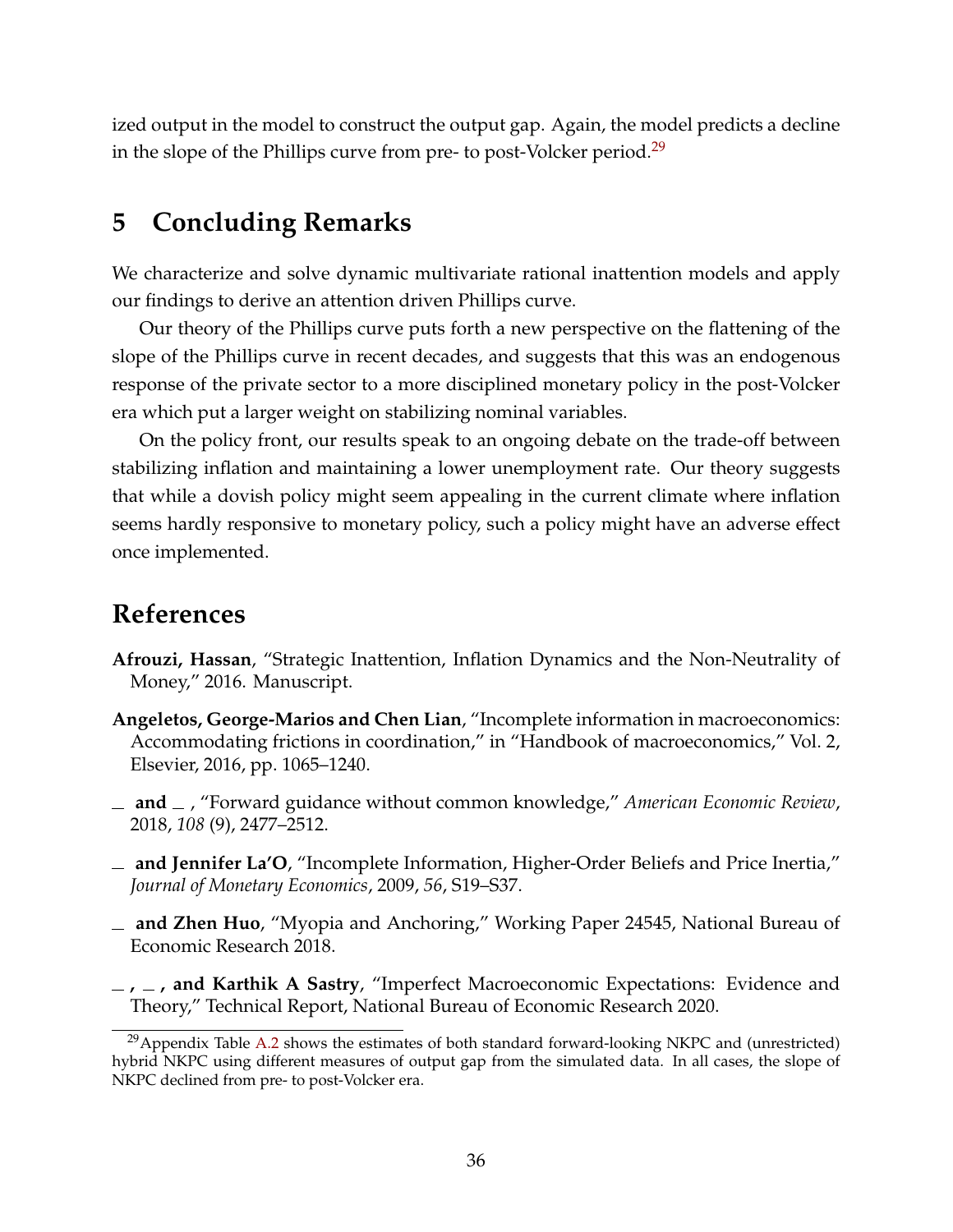- <span id="page-36-12"></span>**Aruoba, S. Boragan, Luigi Bocola, and Frank Schorfheide ˇ** , "Assessing DSGE model nonlinearities," *Journal of Economic Dynamics and Control*, 2017, *83* (C), 34–54.
- <span id="page-36-6"></span>**Babb, Nathan and Alan K Detmeister**, "Nonlinearities in the Phillips Curve for the United States: Evidence Using Metropolitan Data," FEDS Working Paper 2017-070 2017.
- <span id="page-36-11"></span>**Bernanke, Ben**, "Inflation expectations and inflation forecasting," Technical Report, Board of Governors of the Federal Reserve System (US) 2007.
- <span id="page-36-1"></span>**Blanchard, Olivier**, "The Phillips Curve: Back to the'60s?," *American Economic Review*, 2016, *106* (5), 31–34.
- <span id="page-36-2"></span>**Bullard, James**, "The Case of the Disappearing Phillips Curve," in "The 2018 ECB Forum on Central Banking, Sintra, Portugal, June," Vol. 19 2018.
- <span id="page-36-9"></span>**Caplin, Andrew, Mark Dean, and John Leahy**, "Rationally Inattentive Behavior: Characterizing and Generalizing Shannon Entropy," Working Paper 23652, National Bureau of Economic Research 2017.
- <span id="page-36-10"></span>**Caplin, Andrew S and Daniel F Spulber**, "Menu Costs and the Neutrality of Money," *The Quarterly Journal of Economics*, 1987, *102* (4), 703–725.
- <span id="page-36-3"></span>**Clarida, Richard, Jordi GalÃ, and Mark Gertler**, "Monetary Policy Rules and Macroeconomic Stability: Evidence and Some Theory," *The Quarterly Journal of Economics*, 02 2000, *115* (1), 147–180.
- <span id="page-36-5"></span>**Coibion, Olivier**, "Testing the Sticky Information Phillips Curve," *The Review of Economics and Statistics*, 2010, *92* (1), 87–101.
- <span id="page-36-4"></span>**and Yuriy Gorodnichenko**, "Monetary Policy, Trend Inflation, and the Great Moderation: An Alternative Interpretation," *American Economic Review*, 2011, *101* (1), 341–70.
- <span id="page-36-7"></span>**and** , "Information Rigidity and the Expectations Formation Process: A Simple Framework and New Facts," *American Economic Review*, August 2015, *105* (8), 2644–78.
- <span id="page-36-0"></span> $\equiv$  **and**  $\equiv$ , "Is the Phillips Curve Alive and Well After All? Inflation Expectations and the Missing Disinflation," *American Economic Journal: Macroeconomics*, January 2015, *7* (1), 197–232.
- <span id="page-36-8"></span>**, , and Tiziano Ropele**, "Inflation Expectations and Firm Decisions: New Causal Evidence," Working Paper 25412, National Bureau of Economic Research 2018.
- <span id="page-36-13"></span>**, , Lorenz Kueng, and John Silvia**, "Innocent Bystanders? Monetary policy and inequality," *Journal of Monetary Economics*, 2017, *88*, 70 – 89.
- <span id="page-36-14"></span>**Cover, Thomas M and Joy A Thomas**, *Elements of Information Theory*, John Wiley & Sons, 2012.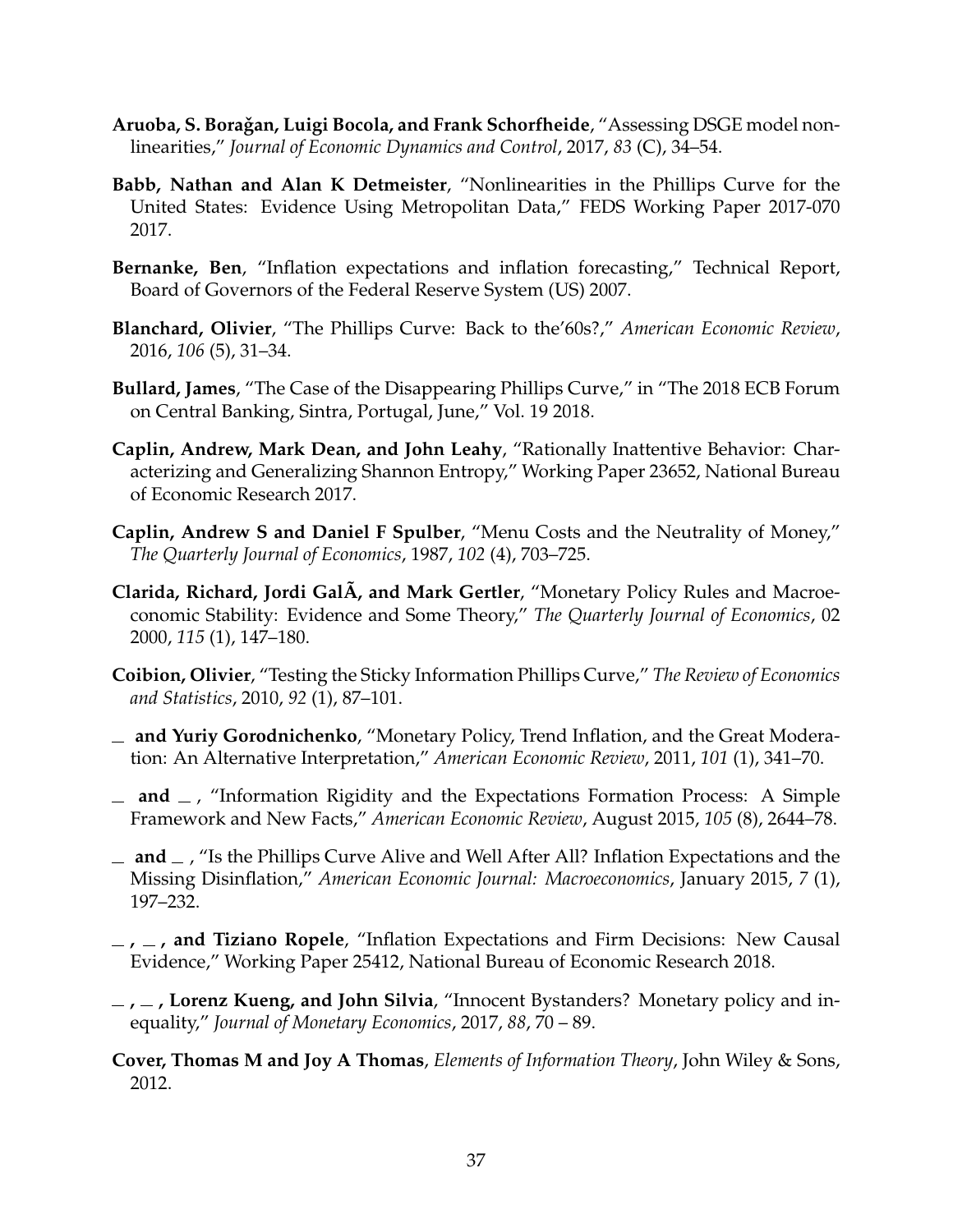- <span id="page-37-8"></span>**da Silveira, Rava Azeredo, Yeji Sung, and Michael Woodford**, "Noisy Memory and Over-Reaction to News," 2019. Manuscript.
- <span id="page-37-1"></span>**Del Negro, Marco, Michele Lenza, Giorgio E Primiceri, and Andrea Tambalotti**, "What's up with the Phillips Curve?," Working Paper 27003, National Bureau of Economic Research April 2020.
- <span id="page-37-15"></span>**Denti, Tommaso**, "Unrestricted Information Acquisition," 2015. Manuscript.
- <span id="page-37-2"></span>**Fulton, Chad**, "Mechanics of Static Quadratic Gaussian Rational Inattention Tracking Problems," Working Paper, Board of Governors of the Federal Reserve System 2018.
- <span id="page-37-10"></span>**Gabaix, Xavier**, "A Sparsity-Based Model of Bounded Rationality," *The Quarterly Journal of Economics*, 2014, *129* (4), 1661–1710.
- <span id="page-37-6"></span>**Gaglianone, Wagner Piazza, Raffaella Giacomini, Joao Issler, and Vasiliki Skreta**, "Incentive-driven Inattention," Discussion Paper 13619, CEPR 2019.
- <span id="page-37-5"></span>**Gali, Jordi and Mark Gertler**, "Inflation Dynamics: A Structural Econometric Analysis," *Journal of Monetary Economics*, 1999, *44* (2), 195–222.
- <span id="page-37-14"></span>**Gertler, Mark and John Leahy**, "A Phillips Curve with an Ss Foundation," *Journal of Political Economy*, 2008, *116* (3), 533–572.
- <span id="page-37-13"></span>**Golosov, Mikhail and Robert E Lucas Jr**, "Menu Costs and Phillips curves," *Journal of Political Economy*, 2007, *115* (2), 171–199.
- <span id="page-37-16"></span>**Hébert, Benjamin and Jennifer La'O**, "Information Acquisition, Efficiency, and Non-Fundamental Volatility," 2019. Manuscript.
- <span id="page-37-9"></span>**and Michael Woodford**, "Information Costs and Sequential Information Sampling," Working Paper 25316, National Bureau of Economic Research 2018.
- <span id="page-37-11"></span>**Hellwig, Christian and Venky Venkateswaran**, "Setting the Right Prices for the Wrong Reasons," *Journal of Monetary Economics*, 2009, *56*, S57–S77.
- <span id="page-37-0"></span>**Hooper, Peter, Frederic S Mishkin, and Amir Sufi**, "Prospects for Inflation in a High Pressure Economy: Is the Phillips Curve Dead or is It Just Hibernating?," Working Paper 25792, National Bureau of Economic Research 2019.
- <span id="page-37-4"></span>**Ilut, Cosmin and Rosen Valchev**, "Economic Agents As Imperfect Problem Solvers," 2017. Manuscript.
- <span id="page-37-12"></span>**Kamdar, Rupal**, "The Inattentive Consumer: Sentiment and Expectations," 2018. Manuscript.
- <span id="page-37-3"></span>**Khaw, Mel Win and Oskar Zorrilla**, "Deeper Habits," 2018. Manuscript.
- <span id="page-37-7"></span>**, Luminita Stevens, and Michael Woodford**, "Discrete Adjustment to a Changing Environment: Experimental Evidence," *Journal of Monetary Economics*, 2017, *91*, 88–103.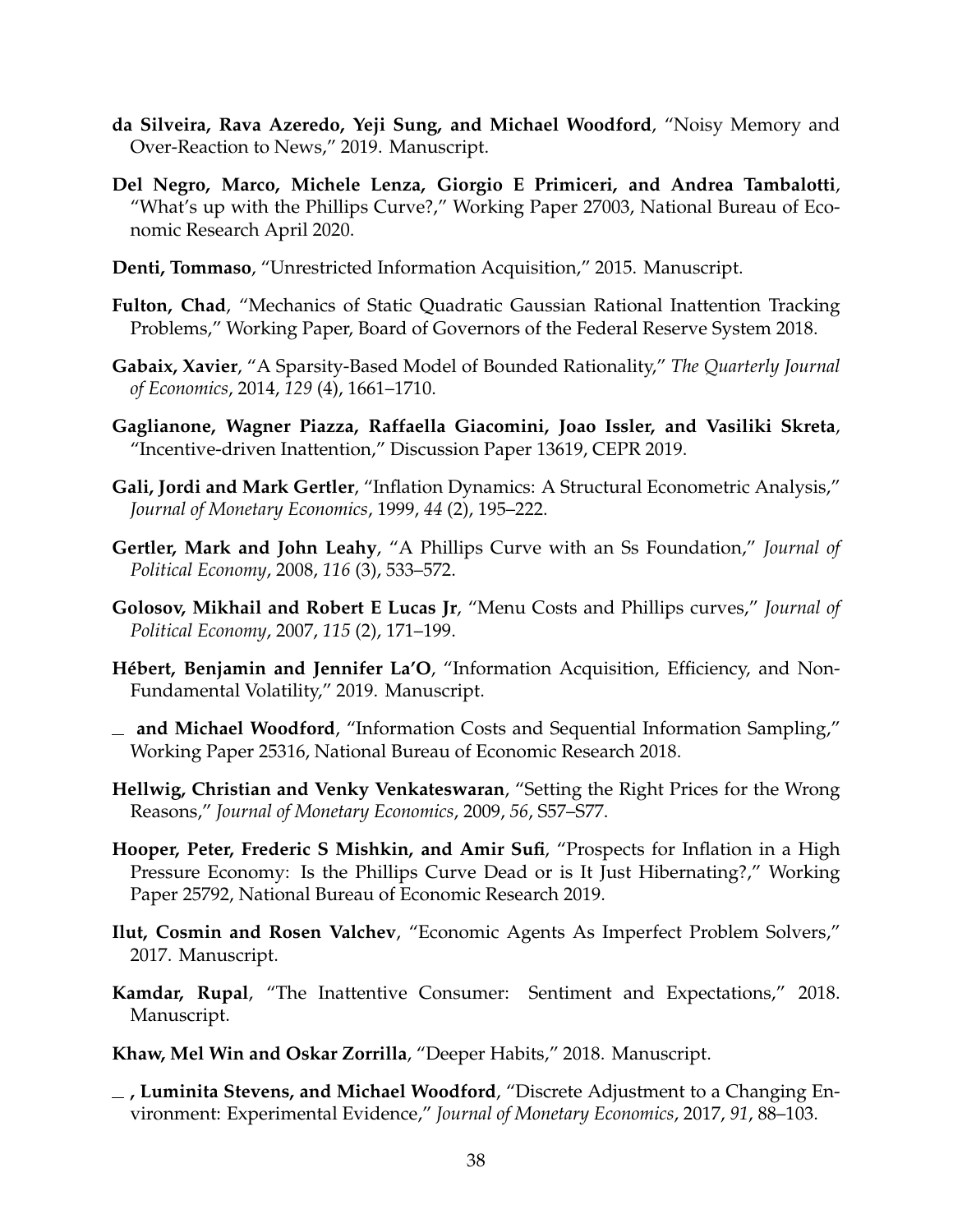- <span id="page-38-13"></span>**Kőszegi, Botond and Filip Matějka**, "An Attention-Based Theory of Mental Accounting," 2019. Manuscript.
- <span id="page-38-9"></span>**Kumar, Anil and Pia M Orrenius**, "A Closer Look at the Phillips Curve Using State-Level Data," *Journal of Macroeconomics*, 2016, *47*, 84–102.
- <span id="page-38-10"></span>**Kumar, Saten, Hassan Afrouzi, Olivier Coibion, and Yuriy Gorodnichenko**, "Inflation Targeting Does Not Anchor Inflation Expectations: Evidence from Firms in New Zealand," *Brookings Papers on Economic Activity*, 2015, pp. 187–226.
- <span id="page-38-11"></span>**Landier, Augustin, Yueran Ma, and David Thesmar**, "Biases in Expectations: Experimental Evidence," 2019. Manuscript.
- <span id="page-38-14"></span>**Levy, Daniel, Mark Bergen, Shantanu Dutta, and Robert Venable**, "The Magnitude of Menu Costs: Direct Evidence From Large U. S. Supermarket Chains," *The Quarterly Journal of Economics*, 1997, *112* (3), 791–825.
- <span id="page-38-7"></span>**Lucas, Robert E**, "Expectations and the Neutrality of Money," *Journal of Economic Theory*, 1972, *4* (2), 103–124.
- <span id="page-38-3"></span>**Luo, Yulei**, "Consumption Dynamics under Information Processing Constraints," *Review of Economic Dynamics*, 2008, *11* (2), 366–385.
- <span id="page-38-4"></span>**, Jun Nie, and Eric R Young**, "Robustness, Information Processing Constraints, and the Current Account in Small Open Economies," *Journal of International Economics*, 2012, *88* (1), 104–120.
- <span id="page-38-0"></span>**Ma´ckowiak, Bartosz and Mirko Wiederholt**, "Optimal Sticky Prices under Rational Inattention," *The American Economic Review*, 2009, *99* (3), 769–803.
- <span id="page-38-12"></span>**and** , "Optimal Sticky Prices under Rational Inattention," Working Paper Series 1009, European Central Bank February 2009.
- <span id="page-38-5"></span>**Ma´ckowiak, Bartosz and Mirko Wiederholt**, "Business Cycle Dynamics under Rational Inattention," *The Review of Economic Studies*, 2015, *82* (4), 1502–1532.
- <span id="page-38-1"></span>**Maćkowiak, Bartosz, Filip Matějka, and Mirko Wiederholt**, "Dynamic Rational Inattention: Analytical Results," *Journal of Economic Theory*, 2018, *176*, 650 – 692.
- <span id="page-38-6"></span> $\overline{\phantom{a}}$ , Filip Matějka, and Mirko Wiederholt, "Survey: Rational inattention, a disciplined behavioral model," 2018.
- <span id="page-38-8"></span>**Mankiw, N Gregory and Ricardo Reis**, "Sticky Information versus Sticky Prices: A Proposal to Replace the New Keynesian Phillips Curve," *The Quarterly Journal of Economics*, 2002, *117* (4), 1295–1328.
- <span id="page-38-2"></span>**Matějka, Filip**, "Rationally Inattentive Seller: Sales and Discrete Pricing," *The Review of Economic Studies*, 2015, *83* (3), 1125–1155.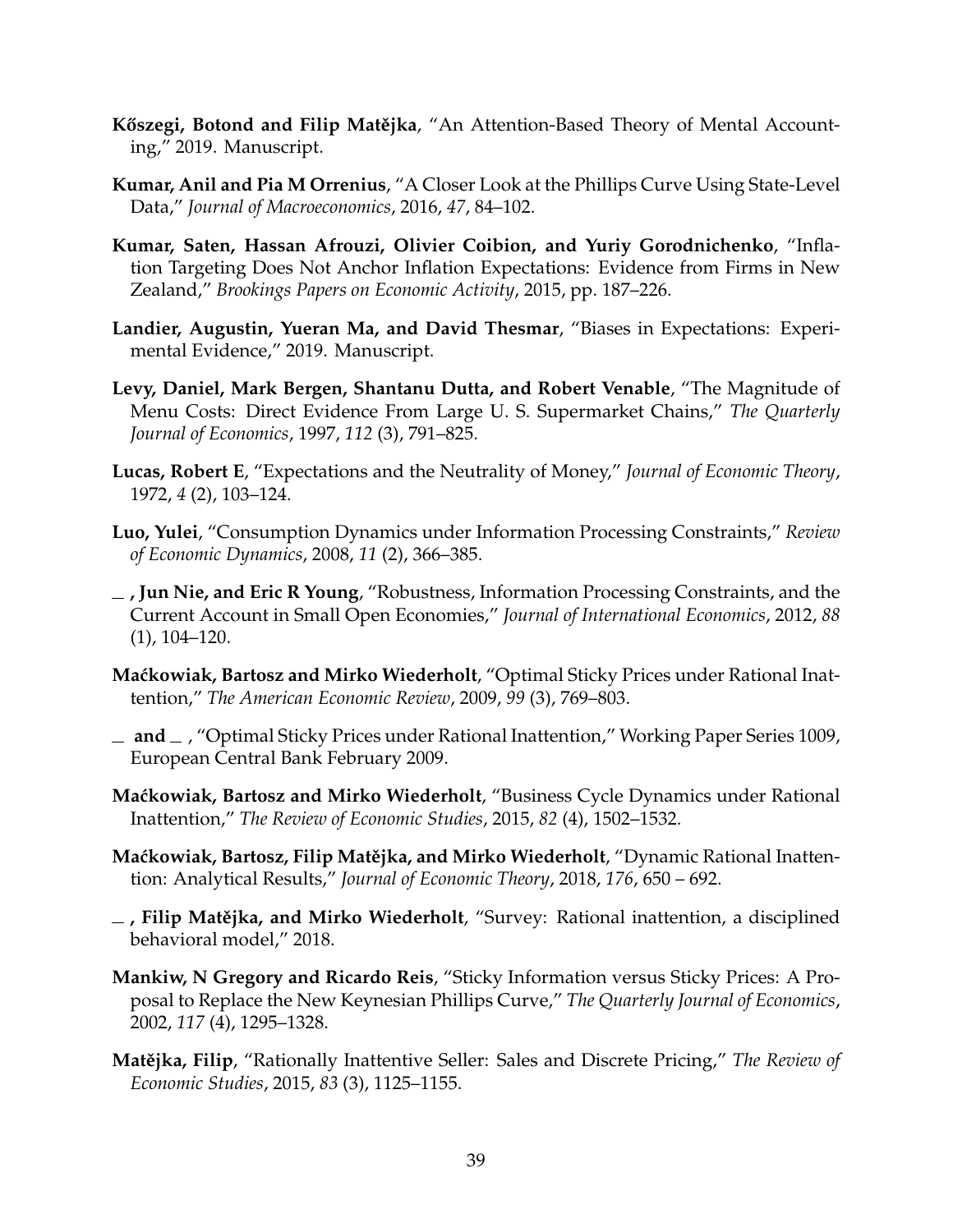- <span id="page-39-14"></span>**Matějka, Filip and Alisdair McKay, "Rational Inattention to Discrete Choices: A New** Foundation for the Multinomial Logit Model," *American Economic Review*, January 2015, *105* (1), 272–98.
- <span id="page-39-11"></span>**McLeay, Michael and Silvana Tenreyro**, "Optimal inflation and the identification of the Phillips curve," *NBER Macroeconomics Annual*, 2020, *34* (1), 199–255.
- <span id="page-39-3"></span>**Melosi, Leonardo**, "Estimating Models with Dispersed Information," *American Economic Journal: Macroeconomics*, 2014, *6* (1), 1–31.
- <span id="page-39-1"></span>**Miao, Jianjun, Jieran Wu, and Eric Young**, "Multivariate Rational Inattention," January 2020. Boston University - Department of Economics.
- <span id="page-39-16"></span>**Mishkin, Frederic S**, "Inflation dynamics," *International Finance*, 2007, *10* (3), 317–334.
- <span id="page-39-8"></span>**Mondria, Jordi and Thomas Wu**, "The Puzzling Evolution of the Home Bias, Information Processing and Financial Openness," *Journal of Economic Dynamics and Control*, 2010, *34* (5), 875–896.
- <span id="page-39-12"></span>**Nagel, Stefan and Zhengyang Xu**, "Asset Pricing with Fading Memory," Working Paper 26255, National Bureau of Economic Research 2019.
- <span id="page-39-15"></span>**Nakamura, Emi and Jon Steinsson**, "Monetary Non-Neutrality in a Multisector Menu Cost Model," *The Quarterly journal of economics*, 2010, *125* (3), 961–1013.
- <span id="page-39-7"></span>**Nieuwerburgh, Stijn Van and Laura Veldkamp**, "Information Acquisition and Under-Diversification," *The Review of Economic Studies*, 2010, *77* (2), 779–805.
- <span id="page-39-10"></span>**Nimark, Kristoffer**, "Dynamic Pricing and Imperfect Common Knowledge," *Journal of Monetary Economics*, 2008, *55* (2), 365–382.
- <span id="page-39-2"></span>**Paciello, Luigi**, "Monetary Policy and Price Responsiveness to Aggregate Shocks under Rational Inattention," *Journal of Money, Credit and Banking*, 2012, *44* (7), 1375–1399.
- <span id="page-39-5"></span>**and Mirko Wiederholt**, "Exogenous Information, Endogenous Information, and Optimal Monetary Policy," *The Review of Economic Studies*, 2014, *81* (1), 356–388.
- <span id="page-39-4"></span>**Pasten, Ernesto and Raphael Schoenle**, "Rational Inattention, Multi-Product Firms and the Neutrality of Money," *Journal of Monetary Economics*, 2016, *80*, 1–16.
- <span id="page-39-6"></span>**Peng, Lin and Wei Xiong**, "Investor Attention, Overconfidence and Category Learning," *Journal of Financial Economics*, 2006, *80* (3), 563–602.
- <span id="page-39-0"></span>**Powell, Jerome**, "Semiannual Monetary Policy Report to the Congress," 7 2019. Before the Committee on Financial Services, U.S. House of Representatives, Washington, D.C.
- <span id="page-39-13"></span>**Ravid, Doron**, "Bargaining with Rational Inattention," 2019. Manuscript.
- <span id="page-39-9"></span>**Reis, Ricardo**, "Inattentive Producers," *The Review of Economic Studies*, 2006, *73* (3), 793– 821.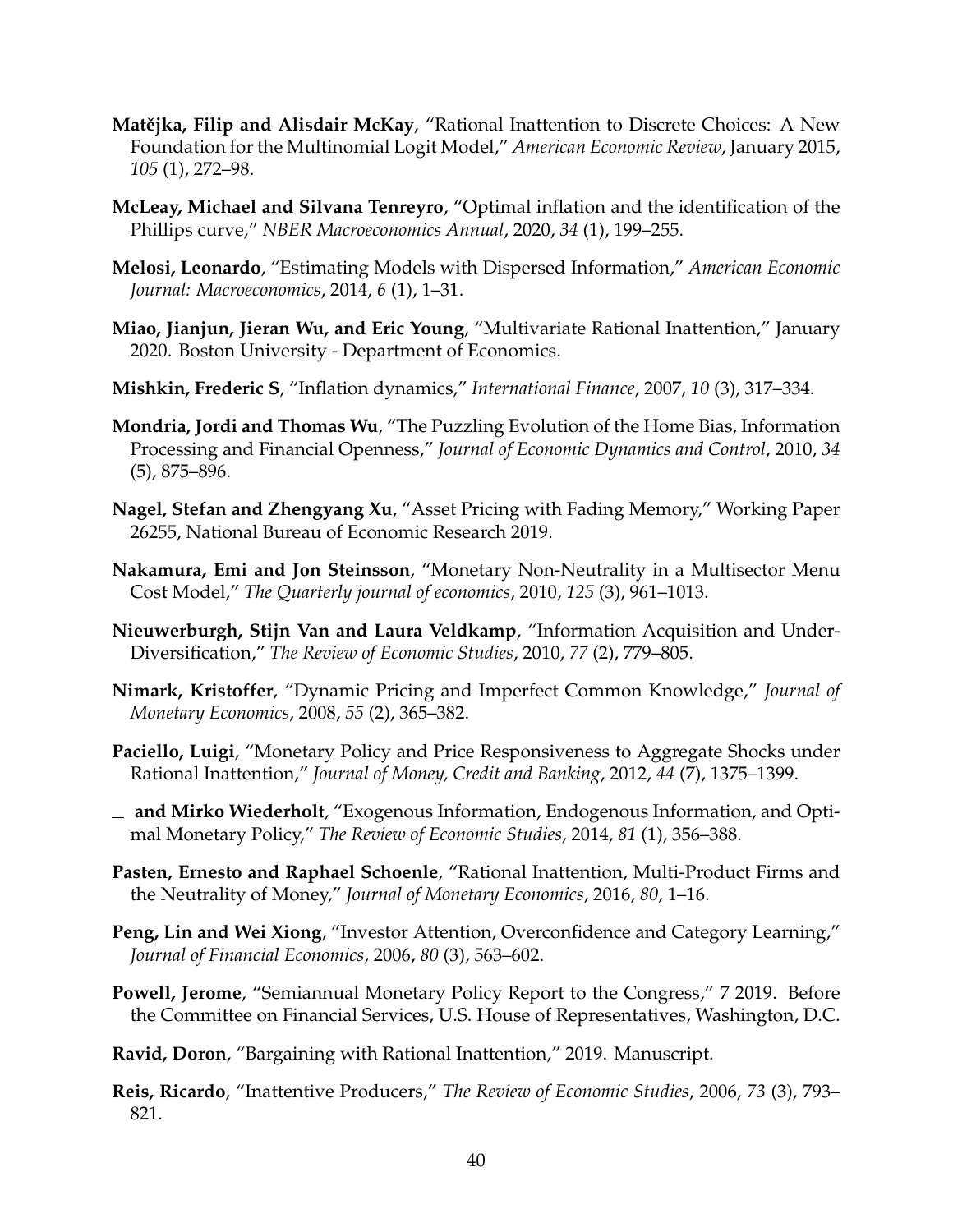- <span id="page-40-8"></span>**Roberts, John M**, "New Keynesian Economics and the Phillips Curve," *Journal of Money, Credit and Banking*, 1995, *27* (4), 975–984.
- <span id="page-40-13"></span>**Romer, Christina D. and David H. Romer**, "A New Measure of Monetary Shocks: Derivation and Implications," *American Economic Review*, September 2004, *94* (4), 1055– 1084.
- <span id="page-40-11"></span>**Roth, Christopher and Johannes Wohlfart**, "How Do Expectations About the Macroeconomy Affect Personal Expectations and Behavior?," 2018.
- <span id="page-40-9"></span>**Rudd, Jeremy and Karl Whelan**, "New Tests of the New-Keynesian Phillips Curve," *Journal of Monetary Economics*, 2005, *52* (6), 1167 – 1181.
- <span id="page-40-10"></span>**Ryngaert, Jane**, "What do (and Don't) Forecasters Know About US Inflation," 2017. Manuscript.
- <span id="page-40-1"></span>**Sims, Christopher A**, "Implications of Rational Inattention," *Journal of Monetary Economics*, 2003, *50* (3), 665–690.
- <span id="page-40-0"></span>, "Rational Inattention and Monetary Economics," in "Handbook of Monetary Economics," Vol. 3, Elsevier, 2010, pp. 155–181.
- <span id="page-40-12"></span>**Steiner, Jakub, Colin Stewart, and Filip Matějka**, "Rational Inattention Dynamics: Inertia and Delay in Decision-Making," *Econometrica*, 2017, *85* (2), 521–553.
- <span id="page-40-6"></span>**Stevens, Luminita**, "Coarse Pricing Policies," *The Review of Economic Studies*, 07 2019.
- <span id="page-40-3"></span>**Tutino, Antonella**, "Rationally Inattentive Consumption Choices," *Review of Economic Dynamics*, 2013, *16* (3), 421–439.
- <span id="page-40-7"></span>**Woodford, Michael**, "Imperfect Common Knowledge and the Effects of Monetary Policy," *Knowledge, Information, and Expectations in Modern Macroeconomics: In Honor of Edmund S. Phelps*, 2003.
- <span id="page-40-5"></span>, "Information-Constrained State-Dependent Pricing," *Journal of Monetary Economics*, 2009, *56*, S100–S124.
- <span id="page-40-2"></span>**Yang, Choongryul**, "Rational Inattention, Menu Costs, and Multi-Product Firms: Micro Evidence and Aggregate Implications," 2019. Manuscript.
- <span id="page-40-4"></span>**Zorn, Peter**, "Investment under Rational Inattention: Evidence from US Sectoral Data," 2016. Manuscript.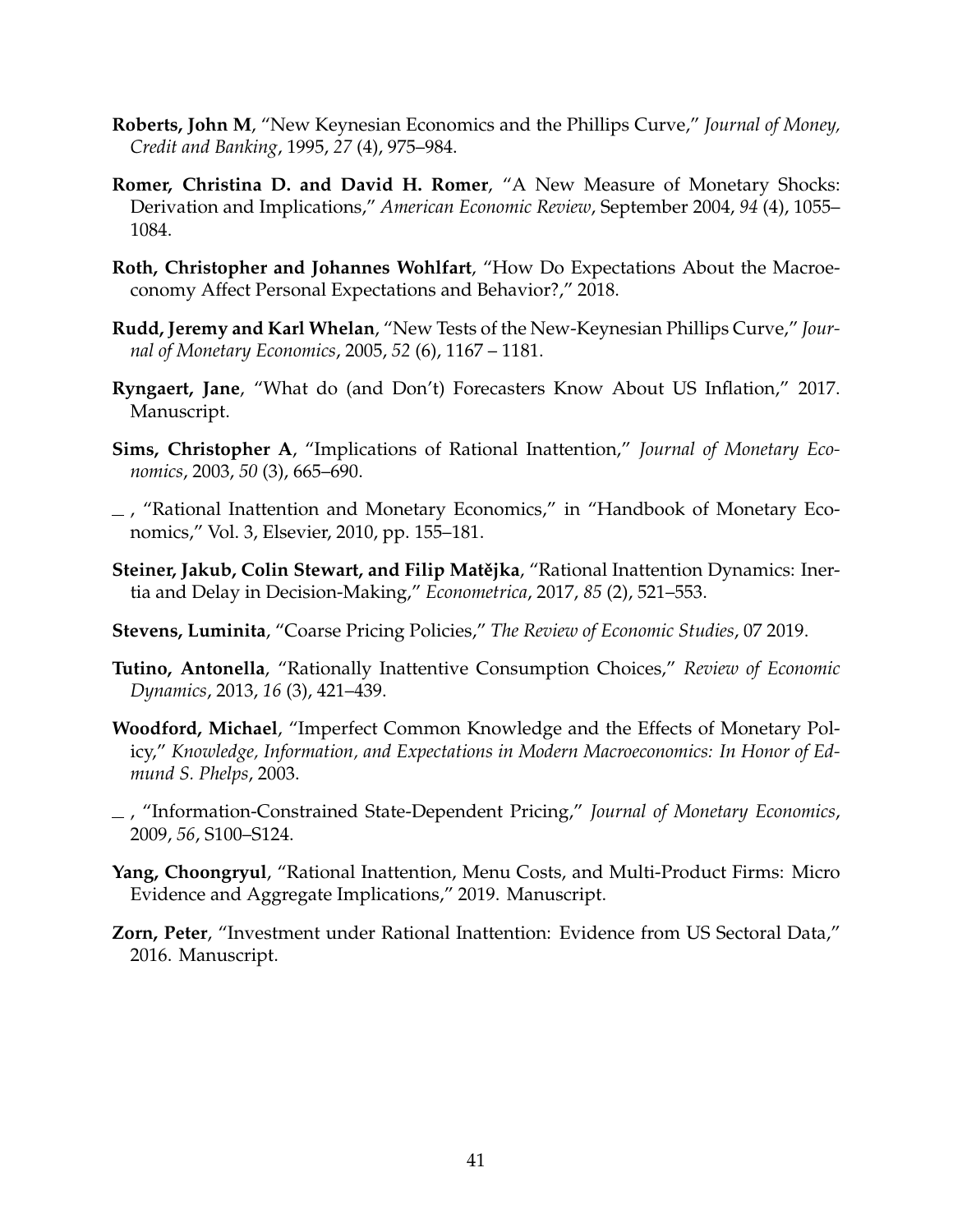## **APPENDIX**

## **A Proofs**

*Proof of Lemma* [2.1](#page-6-1). First, note that observing  $\{a^t\}_{t=0}^{\infty}$  induces the same action payoffs over time as  $\{S^t\}_{t=0}^{\infty}$  because at any time *t* and for every possible realization of  $S^t$ , the agent gets  $a(S^t)$  – the optimal action induced by that realization – as a direct signal. Suppose now that  $a^t$  is not a sufficient statistic for  $S^t$  relative to  $X^t$ . Then, we can show that  ${a<sup>t</sup>}_{t=0}^{\infty}$  costs less in terms of information than  ${S<sup>t</sup>}_{t=0}^{\infty}$ . To see this, note that for any  $t \ge 1$ and *S t* , consecutive applications of the chain-rule of mutual information imply

$$
\mathbb{I}(X^{t}; S^{t}) = \mathbb{I}(X^{t}; S^{t} | S^{t-1}) + \mathbb{I}(X^{t}; S^{t-1}) = \mathbb{I}(X^{t}; S^{t} | S^{t-1}) + \mathbb{I}(X^{t-1}; S^{t-1}) + \underbrace{\mathbb{I}(X^{t}; S^{t-1} | X^{t-1})}_{=0}.
$$

where the third term is zero by availability of information at time  $t - 1$ ;  $S^{t-1} \perp X^t | X^{t-1}$ . Moreover, for  $t = 0$  applying the chain-rule implies:

$$
\mathbb{I}(X^0; S^0) = \mathbb{I}(X^0; S^0|S^{-1}) + \mathbb{I}(X^0; S^{-1})
$$

Thus,

$$
\sum_{t=0}^{\infty} \beta^t \mathbb{I}(X^t; S^t | S^{t-1}) = \sum_{t=0}^{\infty} \beta^t (\mathbb{I}(X^t; S^t) - \mathbb{I}(X^{t-1}; S^{t-1})) = \mathbb{I}(X^0; S^{-1}) + (1 - \beta) \sum_{t=0}^{\infty} \beta^t \mathbb{I}(X^t; S^t).
$$

Similarly, noting that  $a^{-1}$  is equal to  $S^{-1}$  by definition, we can show

$$
\sum_{t=0}^{\infty} \beta^t \mathbb{I}(X^t; a^t | a^{t-1}) = \mathbb{I}(X^0; S^{-1}) + (1 - \beta) \sum_{t=0}^{\infty} \beta^t \mathbb{I}(X^t; a^t).
$$

Finally, note that  $X^t \to S^t \to a^t$  form a Markov chain so that  $X^t \perp a^t | S^t$ . A final application of the chain-rule for mutual information implies

$$
\mathbb{I}(X^t; a^t, S^t) = \mathbb{I}(X^t; a^t) + \mathbb{I}(X^t; S^t | a^t) = \mathbb{I}(X^t; S^t) + \underbrace{\mathbb{I}(X^t; a^t | S^t)}_{=0}.
$$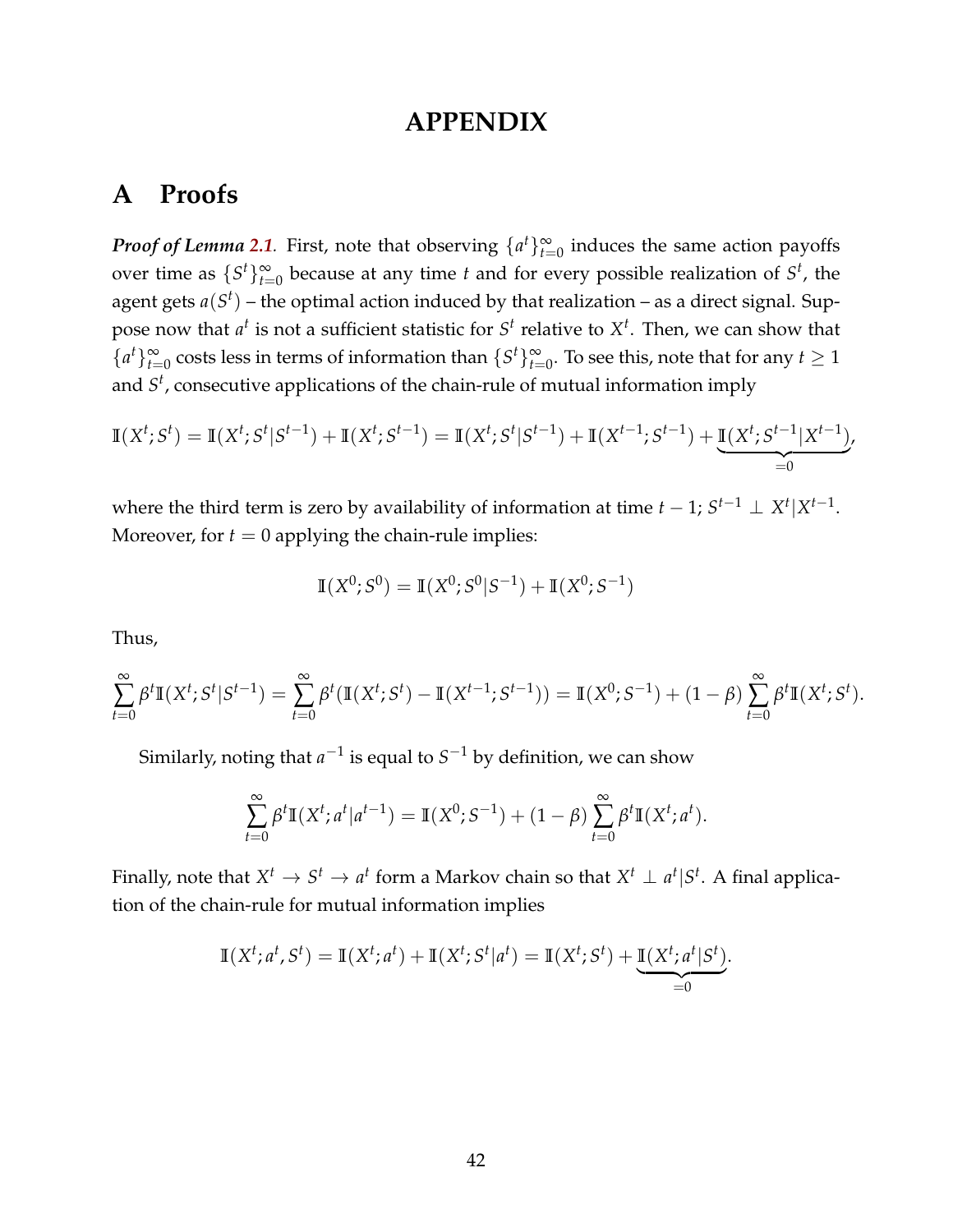Therefore,

$$
\sum_{t=0}^{\infty} \beta^t \mathbb{I}(X^t; S^t | S^{t-1}) - \sum_{t=0}^{\infty} \beta^t \mathbb{I}(X^t; a^t | a^{t-1}) = (1 - \beta) \sum_{t=0}^{\infty} \beta^t [\mathbb{I}(X^t; S^t) - \mathbb{I}(X^t; a^t)]
$$
  
= 
$$
\sum_{t=0}^{\infty} \beta^t \mathbb{I}(X^t; S^t | a^t) \ge 0.
$$

Hence, while  $\{a^t\}_{t=0}^{\infty}$  induces the same action payoffs as  $\{S^t\}_{t=0}^{\infty}$ , it costs less in terms of information costs, and induce higher total utility for the agent. Therefore, if  $\{S^t\}_{t\geq 0}$  is optimal, it has to be that

$$
\mathbb{I}(X^t; S^t | a^t) = 0, \forall t \ge 0 \tag{A.1}
$$

which implies  $S^t \perp X^t | a^t$  and  $X^t \to a^t \to S^t$  forms a Markov chain  $\forall t \geq 0$ .

**Proof of Lemma [2.2](#page-6-2)**. The chain-rule implies  $\mathbb{I}(X^t; a^t|a^{t-1}) = \mathbb{I}(X^t; a_t, a^{t-1}|a^{t-1}) = \mathbb{I}(X^t; a_t|a^{t-1}).$ Moreover, it also implies

$$
\mathbb{I}(X^t; \vec{a}_t | a^{t-1}) = \mathbb{I}(\vec{x}_t; \vec{a}_t | a^{t-1}) + \mathbb{I}(X^{t-1}; \vec{a}_t | a^{t-1}, \vec{x}_t).
$$

Since  $a_t = \argmax_a \mathbb{E}[u(a;X_t)|S^t]$  and given that  $a^t$  is a sufficient statistic for  $S^t$ , then optimality requires that  $\mathbb{I}(X^{t-1}; a_t | a^{t-1}, \vec{x}_t) = 0$ . To see why, suppose not. Then, we can construct a an information structure that costs less but implies the same expected payoff. Thus, for the optimal information structure, this mutual information is zero, which implies

$$
\mathbb{I}(X^{t}; a^{t} | a^{t-1}) = \mathbb{I}(\vec{x}_{t}; \vec{a}_{t} | a^{t-1}), \quad \vec{a}_{t} \perp X^{t-1} | (\vec{x}_{t}, a^{t-1}).
$$

*Proof of Lemma [2.3](#page-7-0).* We prove this Proposition by showing that for any sequence of actions, we can construct a Gaussian process that costs less in terms of information costs, but generates the exact same payoff sequence. To see this, take an action sequence  $\{\vec{a}_t\}_{t>0}$ , and let  $a^t \equiv \{\vec{a}_\tau : 0 \leq \tau \leq t\} \cup S^{-1}$  denote the information set implied by this action sequence. Now define a sequence of Gaussian variables  $\{\hat{a}_t\}_{t\geq0}$  such that for  $t\geq0$ ,

$$
var(X^t | \hat{a}^t) = \mathbb{E}[var(X^t | a^t) | S^{-1}].
$$

Note that both these sequence of actions imply the same sequence of utilities for the agent since they have the same covariance matrix by construction. So we just need to show that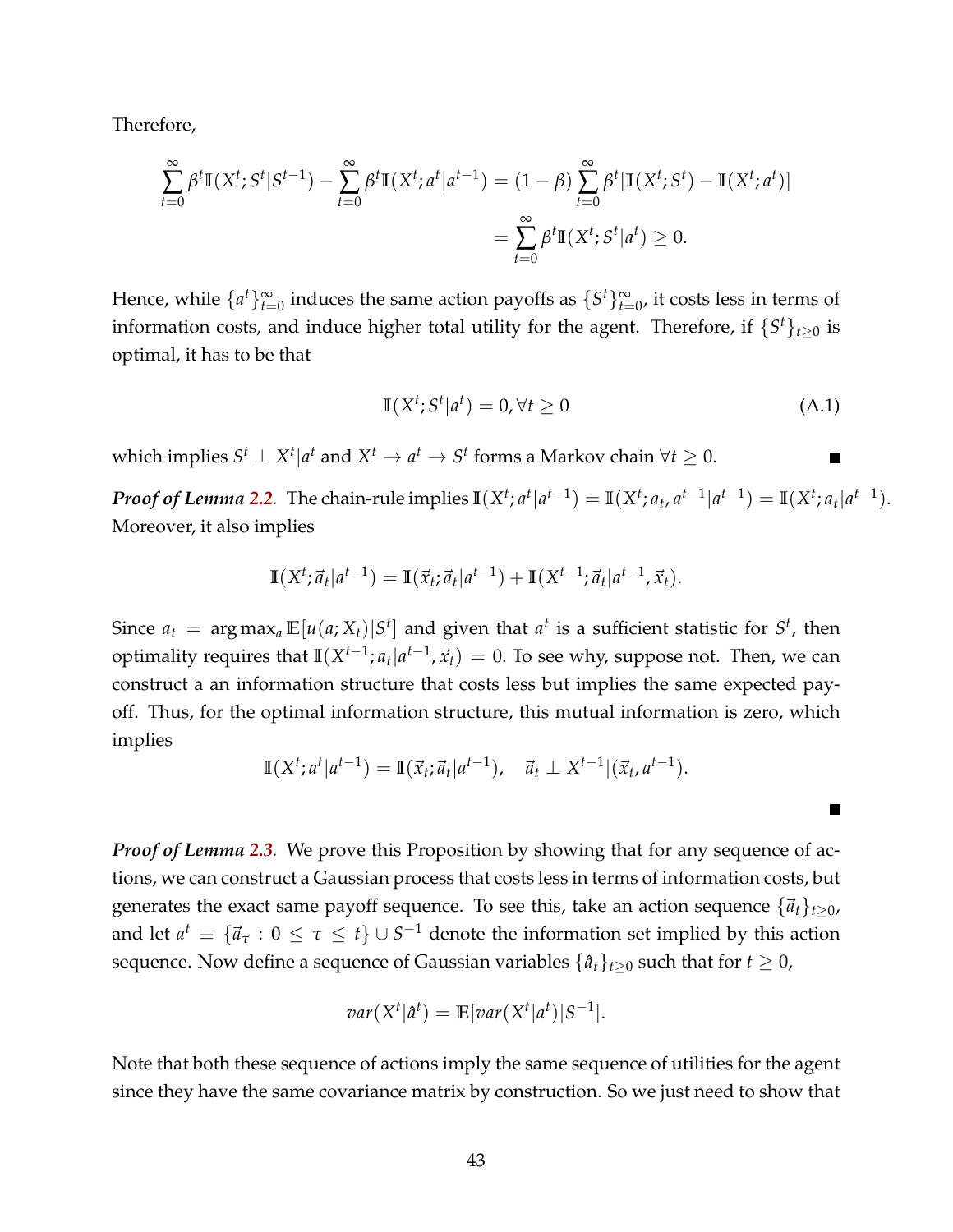the Gaussian sequence costs less. To see this note:

$$
\mathbb{E}\left[\sum_{t=0}^{\infty} \beta^t \left(\mathbb{I}(X^t; a^t | a^{t-1}) - \mathbb{I}(X^t; \hat{a}^t | \hat{a}^{t-1})\right) | S^{-1}\right]
$$

$$
= (1 - \beta)\mathbb{E}\left[\sum_{t=0}^{\infty} \beta^t \left(\mathbb{I}(X^t; a^t) - \mathbb{I}(X^t; \hat{a}^t)\right) | S^{-1}\right]
$$

$$
= (1 - \beta)\mathbb{E}\left[\sum_{t=0}^{\infty} \beta^t \left(h(X^t | \hat{a}^t) - h(X^t | a^t)\right) | S^{-1}\right] \ge 0,
$$

where the last inequality is followed from the fact that among the random variables with the same expected covariance matrix, the Gaussian variable has maximal entropy.<sup>[30](#page-0-0)</sup>

*Proof of Proposition [2.1](#page-7-1).* We know from Lemma [2.3](#page-7-0) that optimal posteriors, if the problem attains its maximum, are Gaussian. So without loss of generality we can restrict our attention to Gaussian signals. Moreover, since  $\{\vec{x}_t\}_{t>0}$  is Markov, we know from Lemma [2.2](#page-6-2) that optimal actions should satisfy  $\vec{a}_t \perp X^{t-1} | (a^{t-1}, \vec{x}_t)$  where  $a^t = \{\vec{a}_\tau\}_{0 \leq \tau \leq t} \cup S^{-1}$ . Thus, we can decompose:

$$
\vec{a}_t - \mathbb{E}[\vec{a}_t|a^{t-1}] = \mathbf{Y}_t'(\vec{x}_t - \mathbb{E}[\vec{x}_t|a^{t-1}]) + \vec{z}_t, \quad \vec{z}_t \perp (a^{t-1}, X^t), \vec{z}_t \sim \mathcal{N}(0, \Sigma_{z,t}),
$$

for some  $Y_t \in \mathbb{R}^{n \times m}$ . Now, note that choosing actions is equivalent to choosing a sequence of  $\{({\bf Y}_t \in \mathbb{R}^{n \times m}, \Sigma_{z,t} \succeq 0)\}_{t>0}$ .

Now, let  $\vec{x}_t | a^{t-1} \sim \mathcal{N}(\vec{x}_{t|t-1}, \Sigma_{t|t-1})$  and  $\vec{x}_t | a^t \sim \mathcal{N}(\vec{x}_{t|t}, \Sigma_{t|t})$  denote the prior and posterior beliefs of the agent at time *t*. Kalman filtering implies ∀*t* ≥ 0:

$$
\begin{aligned}\n\vec{x}_{t|t} &= \vec{x}_{t|t-1} + \Sigma_{t|t-1} \mathbf{Y}_t (\mathbf{Y}_t' \Sigma_{t|t-1} \mathbf{Y}_t + \Sigma_{z,t})^{-1} (\vec{a}_t - \vec{a}_{t|t-1}), \quad \vec{x}_{t+1|t} = \mathbf{A} \vec{x}_{t|t} \\
\Sigma_{t|t} &= \Sigma_{t|t-1} - \Sigma_{t|t-1} \mathbf{Y}_t (\mathbf{Y}_t' \Sigma_{t|t-1} \mathbf{Y}_t + \Sigma_{z,t})^{-1} \mathbf{Y}_t' \Sigma_{t|t-1}, \\
\Sigma_{t+1|t} &= \mathbf{A} \Sigma_{t|t} \mathbf{A}' + \mathbf{Q} \mathbf{Q}'.\n\end{aligned}
$$

Note that positive semi-definiteness of  $Σ_{z,t}$  implies that  $Σ_{t|t} ≤ Σ_{t|t-1}$ . Furthermore, note that for any posterior  $\Sigma_{t|t} \preceq \Sigma_{t|t-1}$  that is generated by fewer than or equal to *m* signals, there exists at least one set of  $\mathbf{Y}_t \in \mathbb{R}$  and  $\mathbf{\Sigma}_{v,t} \in \mathbb{S}^m_+$  that generates it. Moreover, note that any linear map of  $\vec{a}_t$ , as long as it is of rank *m*, is sufficient for  $\vec{x}_{t|t}$  by sufficiency of action for signals. So we normalize  $\vec{a}_t = H' \vec{x}_{t|t}$  which is allowed as **H** has full column rank.

<sup>30</sup>See Chapter 12 in [Cover and Thomas](#page-36-14) [\(2012\)](#page-36-14).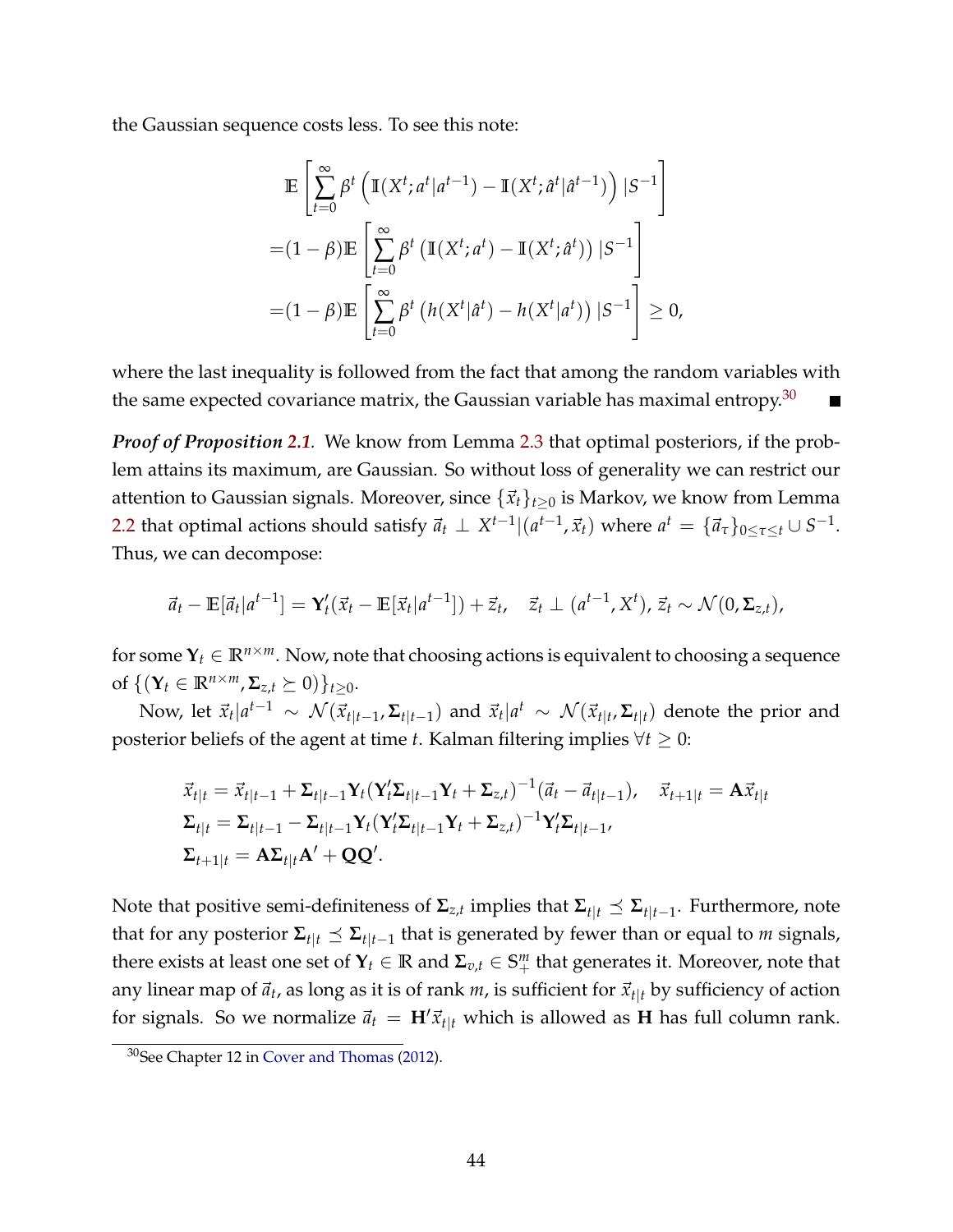Additionally, observe that given *a t* :

$$
\mathbb{E}[(\vec{a}_t - \vec{x}'_t \mathbf{H})(\vec{a}_t - \mathbf{H}'\vec{x}'_t)|a^t] = \mathbb{E}[(\vec{x}_t - \vec{x}_{t|t})'\mathbf{H}\mathbf{H}'(\vec{x}_t - \vec{x}_{t|t})|a^t] = tr(\mathbf{\Omega}\Sigma_{t|t}), \mathbf{\Omega} \equiv \mathbf{H}\mathbf{H}'.
$$

Thus, the [RI Problem](#page-6-0) becomes:

$$
\sup_{\{\Sigma_{t|t}\in\mathbb{S}_{+}^{n}\}_{t\geq0}} -\frac{1}{2}\sum_{t=0}^{\infty}\beta^{t}\left[tr(\Sigma_{t|t}\Omega)+\omega\ln\left(\frac{|\Sigma_{t|t-1}|}{|\Sigma_{t|t}|}\right)\right]
$$
(LQG Problem)  
s.t.  $\Sigma_{t+1|t} = A\Sigma_{t|t}A' + QQ', \forall t \geq 0,$  (law of motion for priors)  
 $\Sigma_{t|t-1} - \Sigma_{t|t} \succeq 0, \forall t \geq 0$  (no-forgetting)  
 $0 \prec \Sigma_{0|-1} = var(\vec{x}_0|S^{-1}) \prec \infty$  given. (initial prior)

Finally, note that we can replace the sup operator with max because  $\forall t \geq 0$  the objective function is continuous as a function of  $\Sigma_{t|t}$  and the set  $\{\Sigma_{t|t}\in\mathbb{S}^n_+|0\preceq\Sigma_{t|t}\preceq\Sigma_{t|t-1}\}$  is a compact subset of the positive semidefinite cone.

*Proof of Proposition [2.2](#page-8-1).* We start by writing the Lagrangian. Let **Γ***<sup>t</sup>* be a symmetric matrix whose *k*'th row is the vector of shadow costs on the *k*'th column of the evolution of prior at time *t*. Moreover, let  $\lambda_t$  be the vector of shadow costs on the no-forgetting constraint which can be written as  $\text{eig}(\mathbf{\Sigma}_{t|t-1} - \mathbf{\Sigma}_{t|t}) \geq 0$  where  $\text{eig}(.)$  denotes the vector of eigenvalues of a matrix.

$$
L_0 = \max_{\{\Sigma_{t|t}\in\mathbb{S}_+^n\}_{t\geq 0}} \frac{1}{2} \sum_{t=0}^{\infty} \beta^t [-tr(\Sigma_{t|t}\Omega) - \omega \ln(|\Sigma_{t|t-1}|) + \omega \ln(|\Sigma_{t|t}|)
$$

$$
- tr(\Gamma_t(\mathbf{A}\Sigma_{t|t}\mathbf{A}' + \mathbf{Q}\mathbf{Q}' - \Sigma_{t+1|t})) + \lambda'_t \text{eig}(\Sigma_{t|t-1} - \Sigma_{t|t})]
$$

But notice that

$$
\lambda_t' \operatorname{eig}(\Sigma_{t|t-1} - \Sigma_{t|t}) = tr(\operatorname{diag}(\lambda_t) \operatorname{diag}(\operatorname{eig}(\Sigma_{t|t-1} - \Sigma_{t|t}))).
$$

where  $diag(.)$  is the operator that places a vector on the diagonal of a square matrix with zeros elsewhere. Finally notice that for  $\Sigma_{t|t}$  such that  $\Sigma_{t|t-1} - \Sigma_{t|t}$  is symmetric and positive semidefinite, there exists an orthonormal basis  $U_t$  such that

$$
\Sigma_{t|t-1} - \Sigma_{t|t} = \mathbf{U}_t \operatorname{diag}(eig(\Sigma_{t|t-1} - \Sigma_{t|t})) \mathbf{U}_t'
$$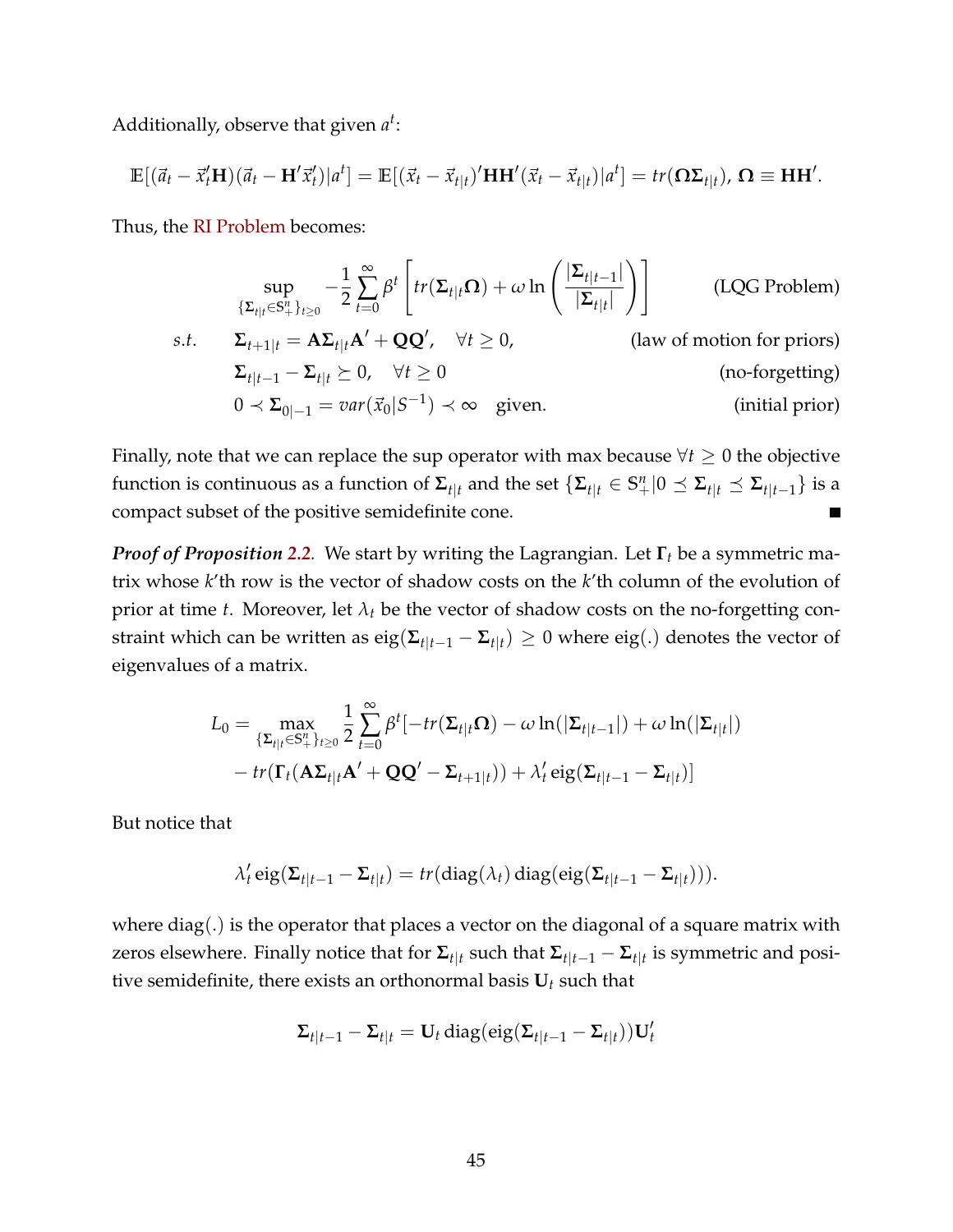Now, let  $\mathbf{\Lambda}_t \equiv \mathbf{U}_t \operatorname{diag}(\lambda_t) \mathbf{U}'_t$  and observe that

$$
tr(\text{diag}(\lambda_t) \text{diag}(\text{eig}(\Sigma_{t|t-1} - \Sigma_{t|t}))) = tr(\Lambda_t(\Sigma_{t|t-1} - \Sigma_{t|t})).
$$

Moreover, note that complementary slackness for this constraint requires:

$$
\lambda'_t \operatorname{eig}(\Sigma_{t|t-1} - \Sigma_{t|t-1}) = 0, \lambda_t \ge 0, \operatorname{eig}(\Sigma_{t|t-1} - \Sigma_{t|t-1}) \ge 0
$$
  
\n
$$
\Leftrightarrow \operatorname{diag}(\lambda_t) \operatorname{diag}(\operatorname{eig}(\Sigma_{t|t-1} - \Sigma_{t|t})) = 0, \operatorname{diag}(\lambda_t) \ge 0, \Sigma_{t|t-1} - \Sigma_{t|t} \ge 0
$$
  
\n
$$
\Leftrightarrow \Lambda_t(\Sigma_{t|t-1} - \Sigma_{t|t}) = 0, \Lambda_t \ge 0, \Sigma_{t|t-1} - \Sigma_{t|t} \ge 0
$$

re-writing the Lagrangian we get:

$$
L_0 = \max_{\{\Sigma_{t|t}\in\mathbb{S}_+^n\}_{t\geq 0}} \frac{1}{2} \sum_{t=0}^\infty \beta^t \left[ -tr(\Sigma_{t|t}\Omega) - \omega \ln(|\Sigma_{t|t-1}|) + \omega \ln(|\Sigma_{t|t}|) \right. \\ \left. - tr(\Gamma_t(\mathbf{A}\Sigma_{t|t}\mathbf{A}' + \mathbf{Q}\mathbf{Q}' - \Sigma_{t+1|t})) + tr(\mathbf{A}_t(\Sigma_{t|t-1} - \Sigma_{t|t})) \right]
$$

Differentiating with respect to  $\Sigma_{t|t}$  and  $\Sigma_{t|t-1}$  and imposing symmetry we have

$$
\Omega - \omega \Sigma_{t|t}^{-1} + A' \Gamma_t A + \Lambda_t = 0
$$
 (w.r.t.  $\Sigma_{t|t}$ )  

$$
\omega \beta \Sigma_{t+1|t}^{-1} - \Gamma_t - \beta \Lambda_{t+1} = 0
$$
 (w.r.t.  $\Sigma_{t+1|t}$ )

Notice that the assumptions of the Theorem imply that we can invert the prior matrices because:

$$
\Sigma_{t|t-1} \succ 0 \Rightarrow \Sigma_{t+1|t} = A\Sigma_{t|t}A + QQ' \succ 0, \forall t \ge 0
$$

To see why, suppose otherwise, then  $\exists w \neq 0$  such that

$$
\mathbf{w}'(\mathbf{A}\boldsymbol{\Sigma}_{t|t}\mathbf{A}'+\mathbf{Q}\mathbf{Q}')\mathbf{w} = 0 \Leftrightarrow \mathbf{w}'\mathbf{A}\boldsymbol{\Sigma}_{t|t}\mathbf{A}'\mathbf{w} = \mathbf{w}'\mathbf{Q}\mathbf{Q}'\mathbf{w} = 0
$$

Thus,

$$
\left(\Sigma_{t|t}^{\frac{1}{2}}\mathbf{A}'\mathbf{w}=0\right) \wedge \left(\mathbf{Q}'\mathbf{w}=0\right) \tag{A.2}
$$

Moreover, note that **Σt**|**<sup>t</sup>** is invertible because the cost of attention has to be finite:

$$
\ln\left(\frac{\det(\Sigma_{t|t-1})}{\det(\Sigma_{t|t})}\right) < \infty \Rightarrow \det(\Sigma_{t|t}) > 0 \tag{A.3}
$$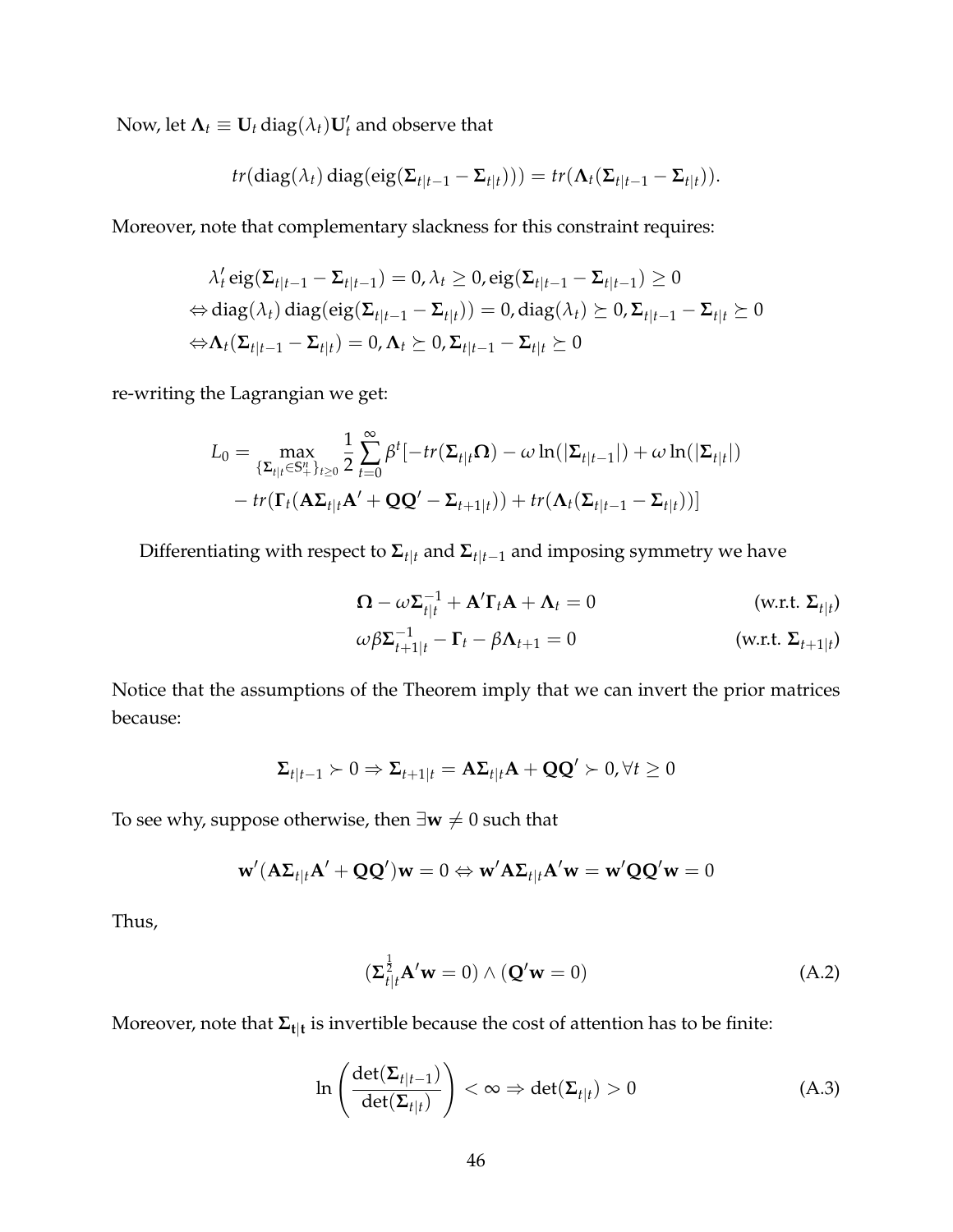Hence,  $\mathbf{\Sigma}_{t|t}^{\frac{1}{2}}$  is invertible, and we can write the above equations as:

$$
(\mathbf{A}\mathbf{A}'\mathbf{w}=0) \wedge (\mathbf{Q}\mathbf{Q}'\mathbf{w}=0) \Rightarrow (\mathbf{A}\mathbf{A}' + \mathbf{Q}\mathbf{Q}')\mathbf{w}=0
$$
 (A.4)

but since  $AA' + QQ'$  is invertible by assumption, this implies that  $w = 0$  which is a contradiction with **w**  $\neq$  0. Thus,  $\Sigma_{t+1|t}$  has to be invertible as well.

Now, replacing for **Γ***<sup>t</sup>* in the first order conditions we get the conditions in the theorem. Moreover, we have a terminal optimality condition that requires:

$$
\lim_{T \to \infty} \beta^T tr(\mathbf{\Gamma}_T \mathbf{\Sigma}_{T+1|T}) \ge 0 \Leftrightarrow \lim_{T \to \infty} \beta^{T+1} tr(\mathbf{\Lambda}_{T+1} \mathbf{\Sigma}_{T+1|T}) \le 0
$$
\n(TVC)

Since both  $\Lambda_T$  and  $\Sigma_{T+1|T}$  are positive semidefinite, we also have  $tr(\Lambda_{T+1}\Sigma_{T+1|T}) \geq 0$ . Thus, TVC becomes:

$$
\lim_{T \to \infty} \beta^{T+1} tr(\mathbf{\Lambda}_{T+1} \Sigma_{T+1|T}) = 0
$$

*Proof of Theorem [2.1](#page-9-4).* From the FOC in Proposition [2.2](#page-8-1) observe that

$$
\omega \Sigma_{t|t}^{-1} = \Omega_t + \Lambda_t \Rightarrow \Sigma_{t|t-1} - \Sigma_{t|t} = \Sigma_{t|t-1} - \omega (\Omega_t + \Lambda_t)^{-1}.
$$
 (A.5)

 $\blacksquare$ 

For ease of notation let  $\mathbf{X}_t \equiv \mathbf{\Sigma}_{t|t-1} - \mathbf{\Sigma}_{t|t}.$  Multiplying the above equation by  $\mathbf{\Omega}_t + \mathbf{\Lambda}_t$ from right we get

$$
\mathbf{X}_t \mathbf{\Omega}_t - \mathbf{\Sigma}_{t|t-1} \mathbf{\Lambda}_t = \mathbf{\Sigma}_{t|t-1} \mathbf{\Omega}_t - \omega \mathbf{I},
$$

where we have imposed the complementarity slackness  $X_t \Lambda_t = 0$ . Finally, multiply this equation by Σ $_{t|t-1}^{1 \over 2}$  from right and Σ $_{t|t-1}^{-{1 \over 2}}$  from left.<sup>[31](#page-0-0)</sup> We have

$$
(\Sigma_{t|t-1}^{-\frac{1}{2}} \mathbf{X}_{t} \Sigma_{t|t-1}^{-\frac{1}{2}}) (\Sigma_{t|t-1}^{\frac{1}{2}} \Omega_{t} \Sigma_{t|t-1}^{\frac{1}{2}}) - \Sigma_{t|t-1}^{\frac{1}{2}} \Lambda_{t} \Sigma_{t|t-1}^{\frac{1}{2}} = \Sigma_{t|t-1}^{\frac{1}{2}} \Omega_{t} \Sigma_{t|t-1}^{\frac{1}{2}} - \omega \mathbf{I}
$$

Where  $\mathbf{\Sigma}_{t|t-1}^{\frac{1}{2}} \mathbf{\Omega}_t \mathbf{\Sigma}_{t|t-1}^{\frac{1}{2}} = \mathbf{U}_t \mathbf{D}_t \mathbf{U}_t'$  is the spectral decomposition stated in the Theorem.

 ${}^{31}\Sigma_{t|t-1}^{\frac12}$  exists since  $\Sigma_{t|t-1}$  is positive semidefinite and  $\Sigma_{t|t-1}^{-\frac12}$  exists since we assumed that the initial prior is strictly positive definite.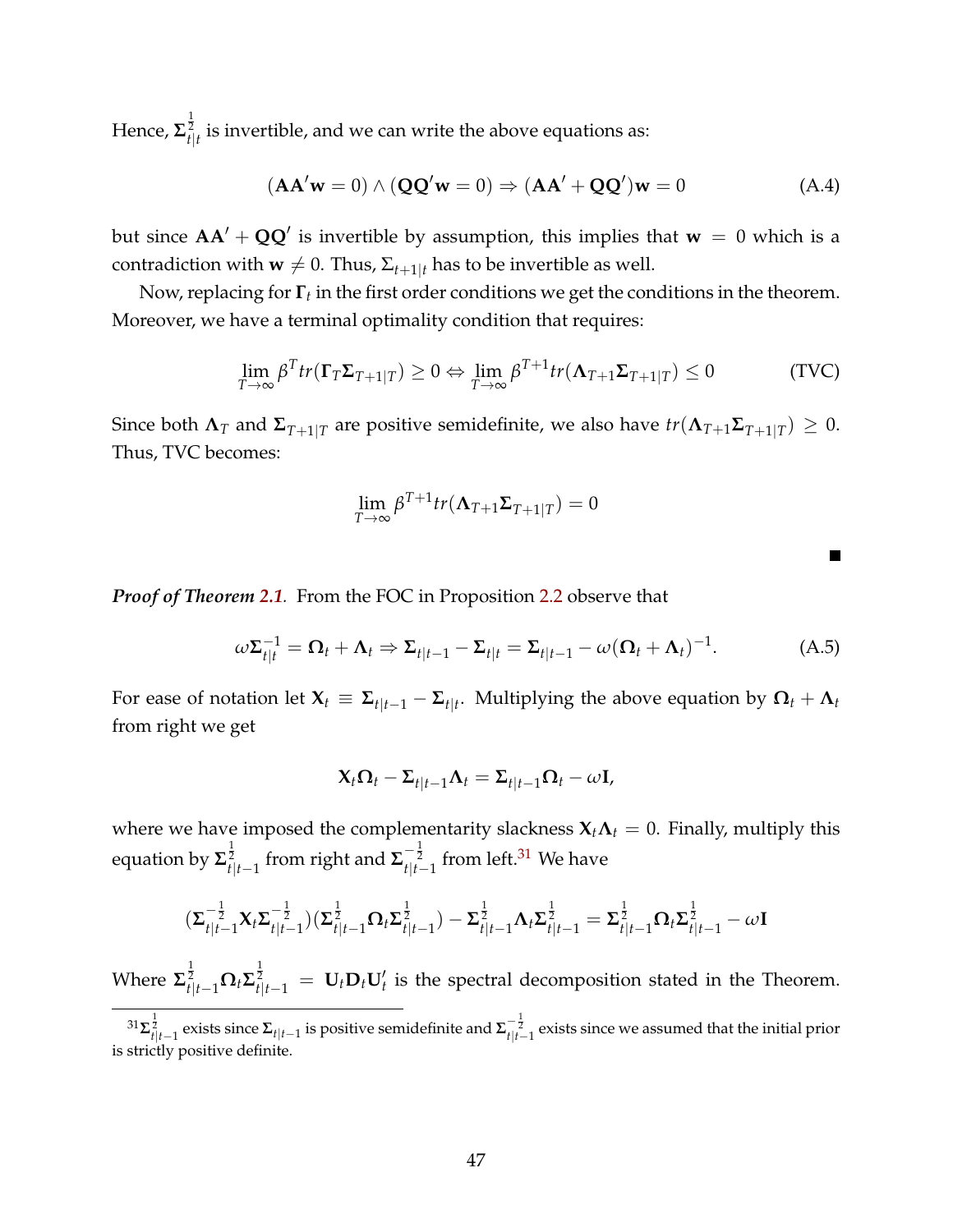Now, for ease of notation let

<span id="page-47-1"></span>
$$
\hat{\mathbf{X}}_t \equiv \mathbf{U}_t^{\prime} \boldsymbol{\Sigma}_{t|t-1}^{-\frac{1}{2}} \mathbf{X}_t \boldsymbol{\Sigma}_{t|t-1}^{-\frac{1}{2}} \mathbf{U}_t
$$
\n(A.6)

$$
\hat{\Lambda}_t \equiv \mathbf{U}_t^{\prime} \Sigma_{t|t-1}^{\frac{1}{2}} \Lambda_t \Sigma_{t|t-1}^{\frac{1}{2}} \mathbf{U}_t
$$
\n(A.7)

Plugging these in along with the spectral decomposition stated in the Theorem we have

<span id="page-47-0"></span>
$$
\hat{\mathbf{X}}_t \mathbf{D}_t - \hat{\mathbf{\Lambda}}_t = \mathbf{D}_t - \omega \mathbf{I}
$$
 (A.8)

Now, notice that  $\mathbf{X}_t$  and  $\mathbf{\Lambda}_t$  are simultaneously diagonalizable if and only if  $\hat{\mathbf{X}}_t$  and  $\hat{\mathbf{\Lambda}}_t$  are simultaneously diagonalizable. Combined with complementarity slackness, this implies  $\hat{\bm{\Lambda}}_t\hat{\bm{X}}_t = \hat{\bm{X}}_t\hat{\bm{\Lambda}}_t = 0$ . Similarly, note that  $\bm{X}_t$  and  $\bm{\Lambda}_t$  are positive semidefinite if and only if  $\hat{\mathbf{X}}_t$  and  $\hat{\mathbf{\Lambda}}_t$  are positive semidefinite, respectively. So we need for two simultaneously diagonalizable symmetric positive semidefinite matrices  $\hat{\bm{\Lambda}}_t$  and  $\hat{\bm{\mathsf{X}}}_t$  that solve Equation [A.8.](#page-47-0)

It follows from these that both these matrices are diagonal. To see this, re-write the above equation as

$$
(\hat{\mathbf{X}}_t - \mathbf{I})\mathbf{D}_t = \hat{\mathbf{\Lambda}}_t - \omega \mathbf{I}
$$
 (A.9)

Now, notice that  $\hat{\bm{X}}_t - \bm{I}$  and  $\hat{\bm{\Lambda}}_t - \omega \textbf{I}$  are simultaneously diagonalizable. Let  $\alpha$  denote this basis. We have

$$
[\hat{\mathbf{X}}_t - \mathbf{I}]_{\alpha} [\mathbf{D}_t]_{\alpha} = [\hat{\mathbf{\Lambda}}_t - \omega \mathbf{I}]_{\alpha}
$$

Note that in this equation, the right hand side is diagonal and the left hand side is the product of a diagonal matrix with [**D***<sup>t</sup>* ]*α*. Thus, [**D***<sup>t</sup>* ]*<sup>α</sup>* has to be diagonal as well. This implies  $\alpha$  is the identity basis and that  $\hat{\bm{\Lambda}}_t$  and  $\hat{\bm{\chi}}_t$  are diagonal matrices. Using comple- $\hat{\bm{\Lambda}}_t$  mentarity slackness  $\hat{\bm{\Lambda}}_t \hat{\bm{X}}_t =$   $\bm{0}$ , feasibility constraint  $\hat{\bm{X}}_t \succeq$   $\bm{0}$ , and dual feasibility constraint  $\hat{\bm{\Lambda}}_t \succeq \bm{0}$  it is straight forward to show that  $\bm{\Lambda}_t$  is strictly positive for the eigenvalues (entries on the diagonal) of  $D_t$  that are smaller than  $\omega$ .

<span id="page-47-2"></span>
$$
\hat{\Lambda}_t = \text{Max}(\omega \mathbf{I} - \mathbf{D}_t, \mathbf{0}) \tag{A.10}
$$

Now, using Equation [A.7](#page-47-1) we get:

$$
\Lambda_t = \Sigma_{t|t-1}^{-\frac{1}{2}} \mathbf{U}_t \operatorname{Max}(\omega \mathbf{I} - \mathbf{D}_t, \mathbf{0}) \mathbf{U}_t' \Sigma_{t|t-1}^{-\frac{1}{2}}
$$
(A.11)

Moreover, recall that  $\omega \mathbf{\Sigma}_{t|t}^{-1} = \mathbf{\Omega}_t + \mathbf{\Lambda}_t$ . Hence, plugging in the spectral decomposition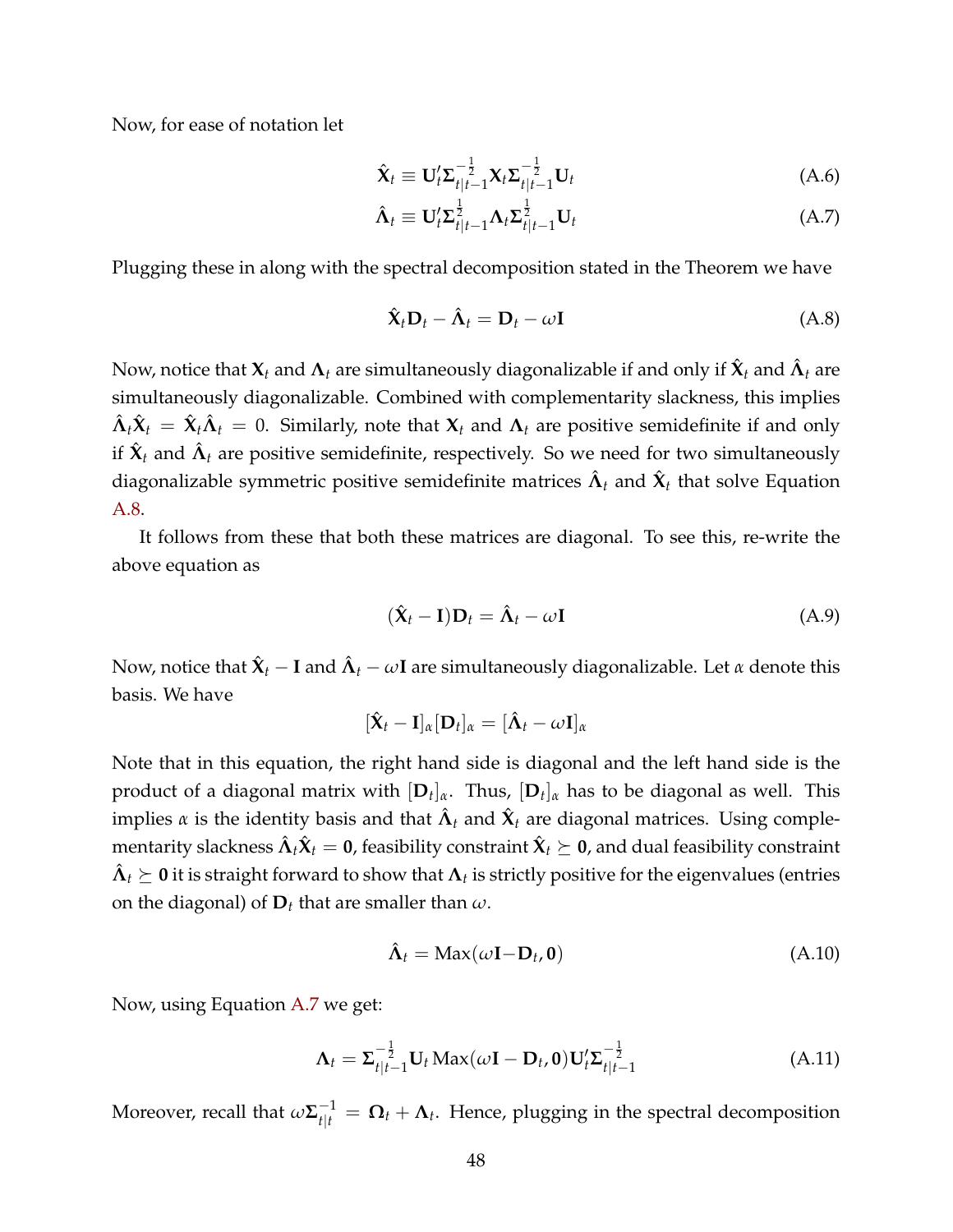and the solution for  $\boldsymbol{\Lambda}_t$ :

$$
\omega \Sigma_{t|t}^{-1} = \Sigma_{t|t-1}^{-\frac{1}{2}} \mathbf{U}_t \mathbf{D}_t \mathbf{U}_t' \Sigma_{t|t-1}^{-\frac{1}{2}} + \Sigma_{t|t-1}^{-\frac{1}{2}} \mathbf{U}_t \operatorname{Max}(\omega \mathbf{I} - \mathbf{D}_t, \mathbf{0}) \mathbf{U}_t' \Sigma_{t|t-1}^{-\frac{1}{2}}
$$
\n
$$
= \Sigma_{t|t-1}^{-\frac{1}{2}} \mathbf{U}_t \operatorname{Max}(\omega \mathbf{I}, \mathbf{D}_t) \mathbf{U}_t' \Sigma_{t|t-1}^{-\frac{1}{2}}
$$
\n
$$
= \Sigma_{t|t-1}^{-\frac{1}{2}} \operatorname{Max}(\Sigma_{t|t-1}^{\frac{1}{2}} \Omega_t \Sigma_{t|t-1}^{\frac{1}{2}} \omega) \Sigma_{t|t-1}^{-\frac{1}{2}}
$$
\n(A.12)

Inverting this gives us the expression in the Theorem – the matrix is invertible because all eigenvalues are bounded below by *ω*. Moreover, using the definition of **Ω***<sup>t</sup>* in the statement of the Theorem, and the expression for **Λ***<sup>t</sup>* in Equation [A.11](#page-47-2) we have:

$$
\Omega_{t} = \Omega + \beta \mathbf{A}'(\omega \Sigma_{t+1|t}^{-1} - \Lambda_{t+1}) \mathbf{A}
$$
  
\n
$$
= \Omega + \beta \mathbf{A}' \Sigma_{t+1|t}^{-\frac{1}{2}} (\omega \mathbf{I} - \mathbf{U}_{t} \text{ Max}(\omega \mathbf{I} - \mathbf{D}_{t}, \mathbf{0})) \Sigma_{t+1|t}^{-\frac{1}{2}} \mathbf{A}
$$
  
\n
$$
= \Omega + \beta \mathbf{A}' \Sigma_{t+1|t}^{-\frac{1}{2}} \mathbf{U}_{t} \text{ Min} (\mathbf{D}_{t}, \omega \mathbf{I}) \mathbf{U}_{t}' \Sigma_{t+1|t}^{-\frac{1}{2}} \mathbf{A}
$$
  
\n
$$
= \Omega + \beta \mathbf{A}' \Sigma_{t+1|t}^{-\frac{1}{2}} \text{Min}(\Sigma_{t+1|t}^{\frac{1}{2}} \Omega_{t+1} \Sigma_{t+1|t}^{\frac{1}{2}} \omega) \Sigma_{t+1|t}^{-\frac{1}{2}} \mathbf{A}
$$
 (A.13)

<span id="page-48-0"></span>**The Second Service** 

*Proof of Theorem [2.2](#page-10-0).* The upper bound *m* directly follows from Lemma [2.1.](#page-6-1) Recall from part 2 of Lemma [2.2](#page-6-2) that when  $\{\vec{x}_t\}$  is a Markov process, then  $\vec{a}_t \perp X^{t-1}|(a^{t-1},\vec{x}^t).$  Moreover, since actions are Gaussian in the LQG setting, we can then decompose the innovation to the action of the agent at time *t* as

$$
\vec{a}_t - \mathbb{E}[\vec{a}_t|a^{t-1}] = \mathbf{Y}_t'(\vec{x}_t - \mathbb{E}[\vec{x}_t|a^{t-1}]) + \vec{z}_t, \vec{z}_t \perp (X^t, a^{t-1})
$$
(A.14)

where  $\vec{z}_t$  ∼  $\mathcal{N}(\mathbf{0}, \mathbf{\Sigma}_{z,t})$  is the agent's rational inattention error – it is mean zero and Gaussian. It just remains to characterize  $\mathbf{Y}_t$  and the covariance matrix of  $\vec{z}_t$ . Now, since actions are sufficient for the signals of the agent at time *t*, we have

$$
\mathbb{E}\left[\vec{x}_t|a^t\right] = \mathbb{E}\left[\vec{x}_t|a^{t-1}\right] + \mathbf{K}_t(\vec{a}_t - \mathbb{E}\left[\vec{a}_t|a^{t-1}\right])
$$
\n
$$
= \mathbb{E}\left[\vec{x}_t|a^{t-1}\right] + \mathbf{K}_t\mathbf{Y}_t'(\vec{x}_t - \mathbb{E}\left[\vec{x}_t|a^{t-1}\right]) + \mathbf{K}_t\vec{z}_t
$$
\n(A.15)

where  $\mathbf{K}_t \equiv \mathbf{\Sigma}_{t|t-1} \mathbf{Y}_t (\mathbf{Y}_t' \mathbf{\Sigma}_{t|t-1} \mathbf{Y}_t + \mathbf{\Sigma}_{z,t})^{-1}$  is the implied Kalman gain by the decomposition. The number of the signals that span the agent's posterior is therefore the rank of this Kalman gain matrix. Moreover, note that if the decomposition is of the optimal actions,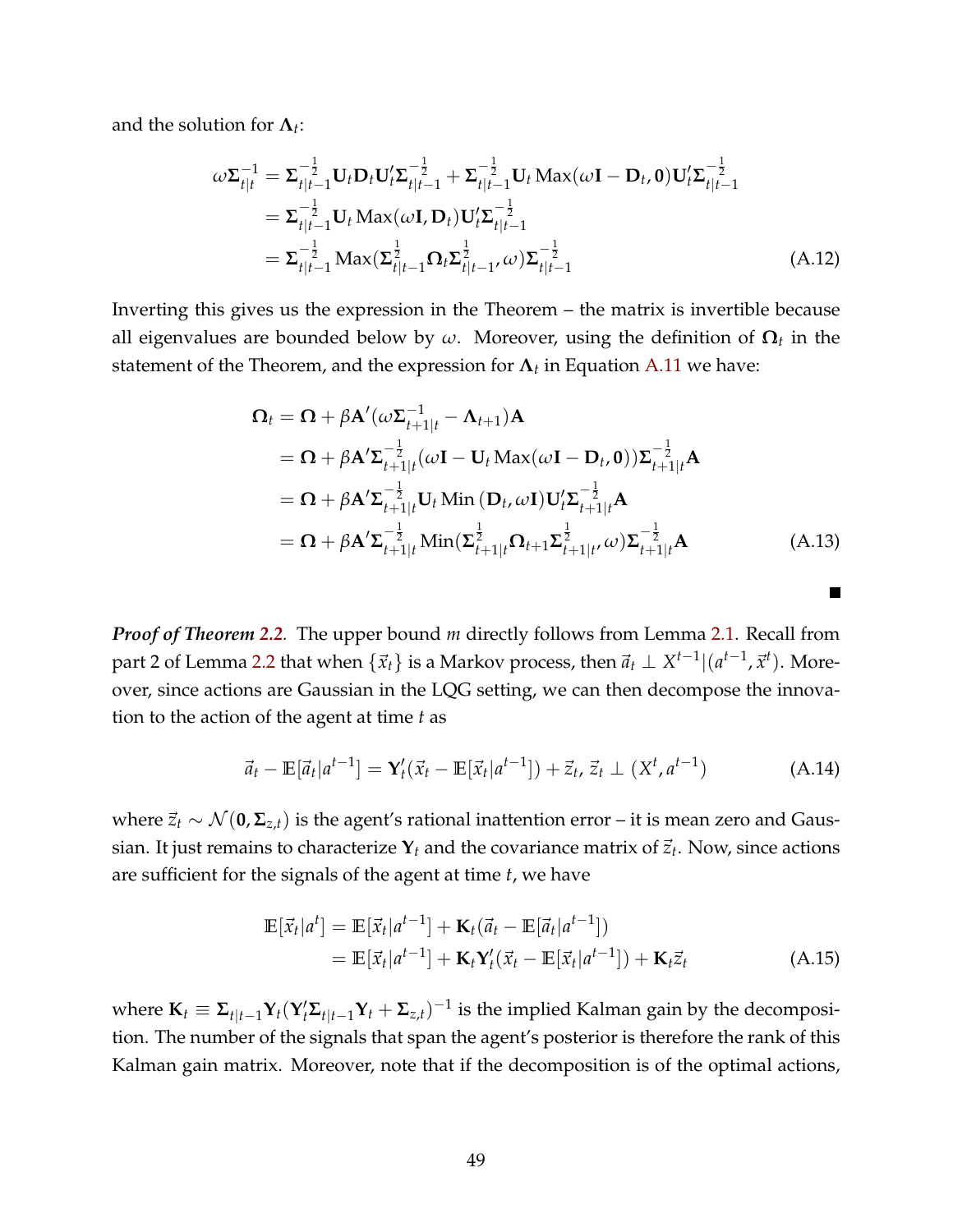then the implied posterior covariance should coincide with the solution:

<span id="page-49-0"></span>
$$
\Sigma_{t|t} = \Sigma_{t|t-1} - \mathbf{K}_t \mathbf{Y}_t' \Sigma_{t|t-1} \Rightarrow \mathbf{K}_t \mathbf{Y}_t' = \mathbf{I} - \Sigma_{t|t} \Sigma_{t|t-1}^{-1}
$$
(A.16)

Let  $U_t D_t U'_t$  denote the spectral decomposition of  $\Sigma_{t|t-1}^{\frac{1}{2}} \Omega_t \Sigma_{t|t-1}^{\frac{1}{2}}$ . Then, using Theorem [2.1,](#page-9-4) we have:

$$
\mathbf{K}_{t}\mathbf{Y}_{t}^{\prime} = \boldsymbol{\Sigma}_{t|t-1}^{\frac{1}{2}}\mathbf{U}_{t}(\mathbf{I} - \omega \operatorname{Max}(\mathbf{D}_{t}, \omega)^{-1})\mathbf{U}_{t}^{\prime}\boldsymbol{\Sigma}_{t|t-1}^{-\frac{1}{2}}
$$

$$
= \sum_{i=1}^{n} \max(0, 1 - \frac{\omega}{d_{i,t}})\boldsymbol{\Sigma}_{t|t-1}\mathbf{y}_{i,t}\mathbf{y}_{i,t}^{\prime}
$$
(A.17)

where  $d_{i,t}$  is the *i*'th eigenvalue in  $D_t$  and  $y_{i,t}$  is the *i*'th column of the matrix  $\sum_{t|t-1}^{-\frac{1}{2}} U_t$ . Notice that for any  $i$ ,  $\mathbf{y}_{i,t} = \mathbf{\Sigma}_{t|t-1}^{-\frac{1}{2}} \mathbf{u}_{i,t}$  is an eigenvector for  $\mathbf{\Omega}_t \mathbf{\Sigma}_{t|t-1}$ :

$$
\Omega_t \Sigma_{t|t-1} \mathbf{y}_{i,t} = \Sigma_{t|t-1}^{-\frac{1}{2}} (\Sigma_{t|t-1}^{\frac{1}{2}} \Omega_t \Sigma_{t|t-1}^{\frac{1}{2}}) \mathbf{u}_{i,t} = d_{i,t} \Sigma_{i,t}^{-\frac{1}{2}} \mathbf{u}_{i,t} = d_{i,t} \mathbf{y}_{i,t}
$$
(A.18)

Moreover, note that only eigenvectors with eigenvalue larger than *ω* get a positive weight in spanning  $\mathbf{K}_t \mathbf{Y}'_t$ , meaning that we can exclude eigenvectors associated with  $d_{i,t} \leq \omega$ . Formally, let  $\mathbf{Y}_t^+$ *t* be a matrix whose columns are columns of **Y***<sup>t</sup>* whose eigenvalue is larger than  $\omega$ . Let  $\mathbf{D}_t^+$  be the diagonal matrix with these eigenvalues, and let  $\mathbf{\Sigma}_{z_i}^+$  $\sigma_{z,t}^+$  be the corresponding principal minor of **Σ***z*,*<sup>t</sup>* . Then,

$$
\mathbf{Y}_{t}(\mathbf{Y}_{t}^{\prime}\boldsymbol{\Sigma}_{t|t-1}\mathbf{Y}_{t}+\boldsymbol{\Sigma}_{z,t})^{-1}\mathbf{Y}_{t}^{\prime}=\sum_{i=1}^{n}\max(0,1-\frac{\omega}{d_{i,t}})\mathbf{y}_{i,t}\mathbf{y}_{i,t}^{\prime}\n=\sum_{d_{i,t}\geq\omega}(1-\frac{\omega}{d_{i,t}})\mathbf{y}_{i,t}\mathbf{y}_{i,t}^{\prime}\n=\mathbf{Y}_{t}^{+}(\mathbf{Y}_{t}^{+}\mathbf{\Sigma}_{t|t-1}\mathbf{Y}_{t}^{+}+\boldsymbol{\Sigma}_{z,t}^{+})^{-1}\mathbf{Y}_{t}^{+}
$$
\n(A.19)

Now we just need **Σ** + *z*,*t* to fully characterize the signals. For this, note that ∀*i*, *j*:

$$
\mathbf{y}'_{i,t}\mathbf{\Sigma}_{t|t-1}\mathbf{y}_{j,t} = \begin{cases} \mathbf{u}'_{i,t}\mathbf{u}_{i,t} = 1 & \text{if } i = j\\ \mathbf{u}'_{i,t}\mathbf{u}_{j,t} = 0 & \text{if } i \neq j \end{cases}
$$
(A.20)

Thus,  $\mathbf{Y}_t^{+'}\mathbf{\Sigma}_{t|t-1}\mathbf{Y}_t^{+} = \mathbf{I}_k$  where  $\mathbf{I}_k$  is the *k*-dimensioanl identity matrix with *k* being the number of eigenvalues in **D***<sup>t</sup>* that are larger than *ω*. Combining this with Equation [A.16](#page-49-0)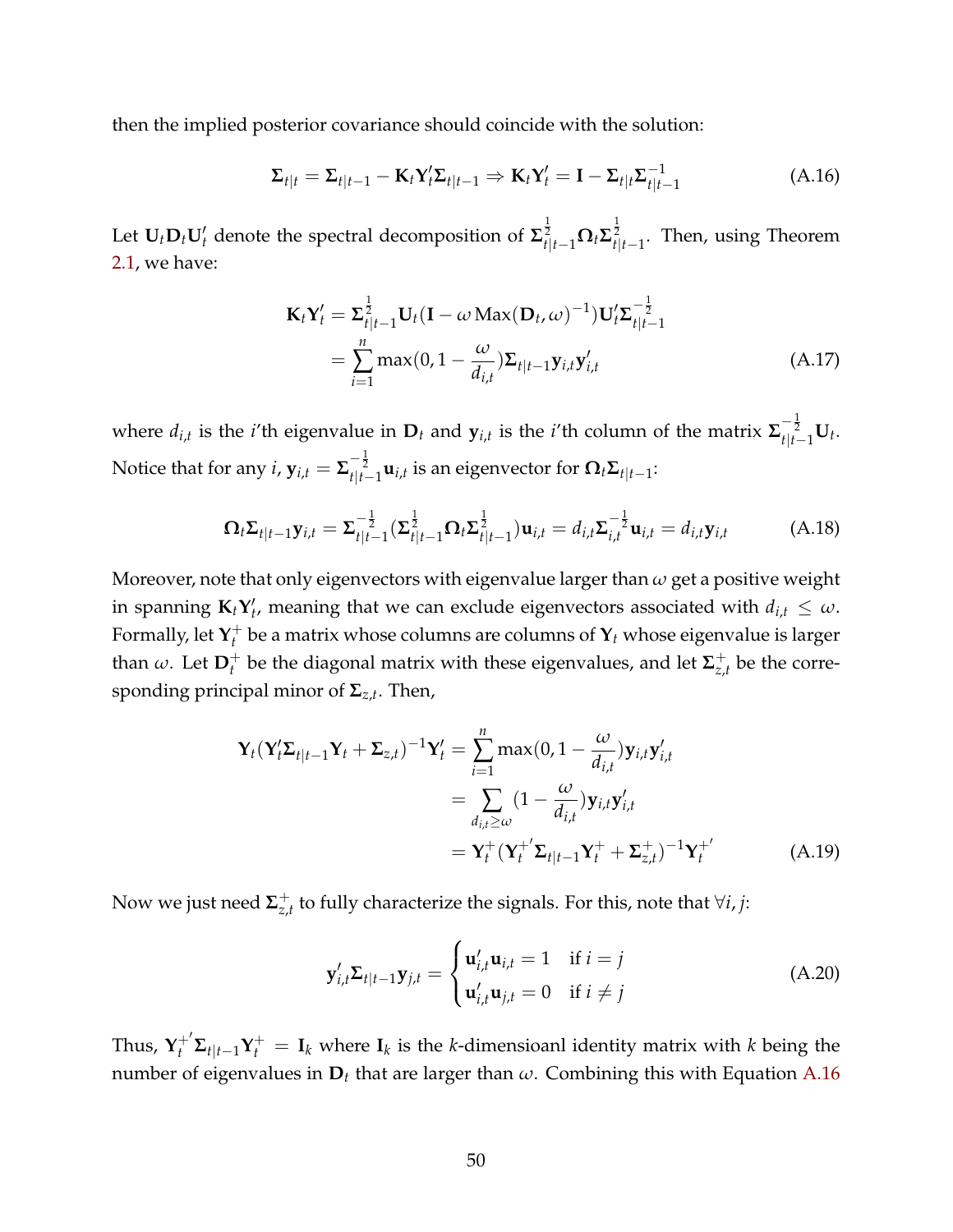we have:

$$
\Sigma_{t|t-1} - \Sigma_{t|t} = \Sigma_{t|t-1} Y_t^+ (Y_t^+ \Sigma_{t|t-1} Y_t^+ + \Sigma_{z,t}^+)^{-1} Y_t^+ \Sigma_{t|t-1}
$$
\n
$$
\Rightarrow Y_t^+ ( \Sigma_{t|t-1} - \Sigma_{t|t} ) Y_t^+ = Y_t^+ \Sigma_{t|t-1} Y_t^+ (Y_t^+ \Sigma_{t|t-1} Y_t^+ + \Sigma_{z,t}^+)^{-1} Y_t^+ \Sigma_{t|t-1} Y_t^+
$$
\n
$$
(Y_t^+ \Sigma_{t|t-1} Y_t^+) \Rightarrow \Sigma_{z,t}^+ = (I_k - Y_t^+ \Sigma_{t|t} Y_t^+)^{-1} - I_k
$$
\n(A.21)

Plugging in for **Σ***t*|*<sup>t</sup>* from the [policy function](#page-9-0) we have:

$$
\Sigma_{z,t}^{+} = (\mathbf{I}_k - \omega(\mathbf{D}_t^{+})^{-1})^{-1} - \mathbf{I}_k = (\omega^{-1}\mathbf{D}_t^{+} - \mathbf{I}_k)^{-1}
$$
(A.22)

Note that **Σ** +  $\frac{1}{z,t}$  is diagonal where the *i*'th diagonal entry is  $\frac{1}{\omega^{-1}d_{i,t}-1}$ .

Thus, the agent's posterior is spanned by the following *k* signals:

$$
\vec{s}_t = \mathbf{Y}^{+'} \vec{x}_t + \vec{z}_t, \, \mathbf{Y}_t^{+'} \mathbf{\Sigma}_{t|t-1} \mathbf{Y}_t^+ = \mathbf{I}_k, \vec{z}_t \sim \mathcal{N}(\mathbf{0}, (\omega^{-1} \mathbf{D}_t^+ - \mathbf{I}_k)^{-1}) \tag{A.23}
$$

*Proof of Proposition [2.3](#page-10-1).* From the proof of the last Theorem, recall that the Kalman gain for predicting the state is given by

$$
\Sigma_{t|t} = \Sigma_{t|t-1} - \mathbf{K}_t \mathbf{Y}_t' \Sigma_{t|t-1} \Rightarrow \mathbf{K}_t \mathbf{Y}_t' = \mathbf{I} - \Sigma_{t|t} \Sigma_{t|t-1}^{-1}.
$$
 (A.24)

Plugging this into Equation [A.15,](#page-48-0) multiplying it by  $H'$  from left, and substituting  $\vec{a}_t$  =  $\mathbf{H}'\mathbb{E}[\vec{x}|a^t]$  we have:

$$
\vec{a}_t - \mathbb{E}[\vec{a}_t|a^{t-1}] = \mathbf{H}'(\mathbf{I} - \Sigma_{t|t}\Sigma_{t|t-1}^{-1})(\vec{x}_t - \mathbb{E}[\vec{x}_t|a^{t-1}]) + \mathbf{H}'\mathbf{K}_t\vec{z}_t
$$
(A.25)

Notice that this implies  $(H/K_t - I)\vec{z}_t = 0$ . Now, taking the variance of the two sides we get

$$
var(\vec{a}_t|a^{t-1}) = \mathbf{H}'(\Sigma_{t|t-1} - \Sigma_{t|t})\mathbf{H}
$$
  
= 
$$
\mathbf{H}'(\mathbf{I} - \Sigma_{t|t}\Sigma_{t|t-1}^{-1})\Sigma_{t|t-1}(\mathbf{I} - \Sigma_{t|t-1}^{-1}\Sigma_{t|t})\mathbf{H} + \Sigma_{z,t}.
$$
 (A.26)

where the first line follows from leaving  $H/K_t$  as is, and the second line follows from plugging in  $\mathbf{H}'\mathbf{K}_t\vec{z}_t = \vec{z}_t$ . Solving for  $\Sigma_{z,t}$  we get:

$$
\Sigma_{z,t} = \mathbf{H}'(\Sigma_{t|t} - \Sigma_{t|t}\Sigma_{t|t-1}^{-1}\Sigma_{t|t})\mathbf{H}
$$
\n(A.27)

 $\blacksquare$ 

 $\blacksquare$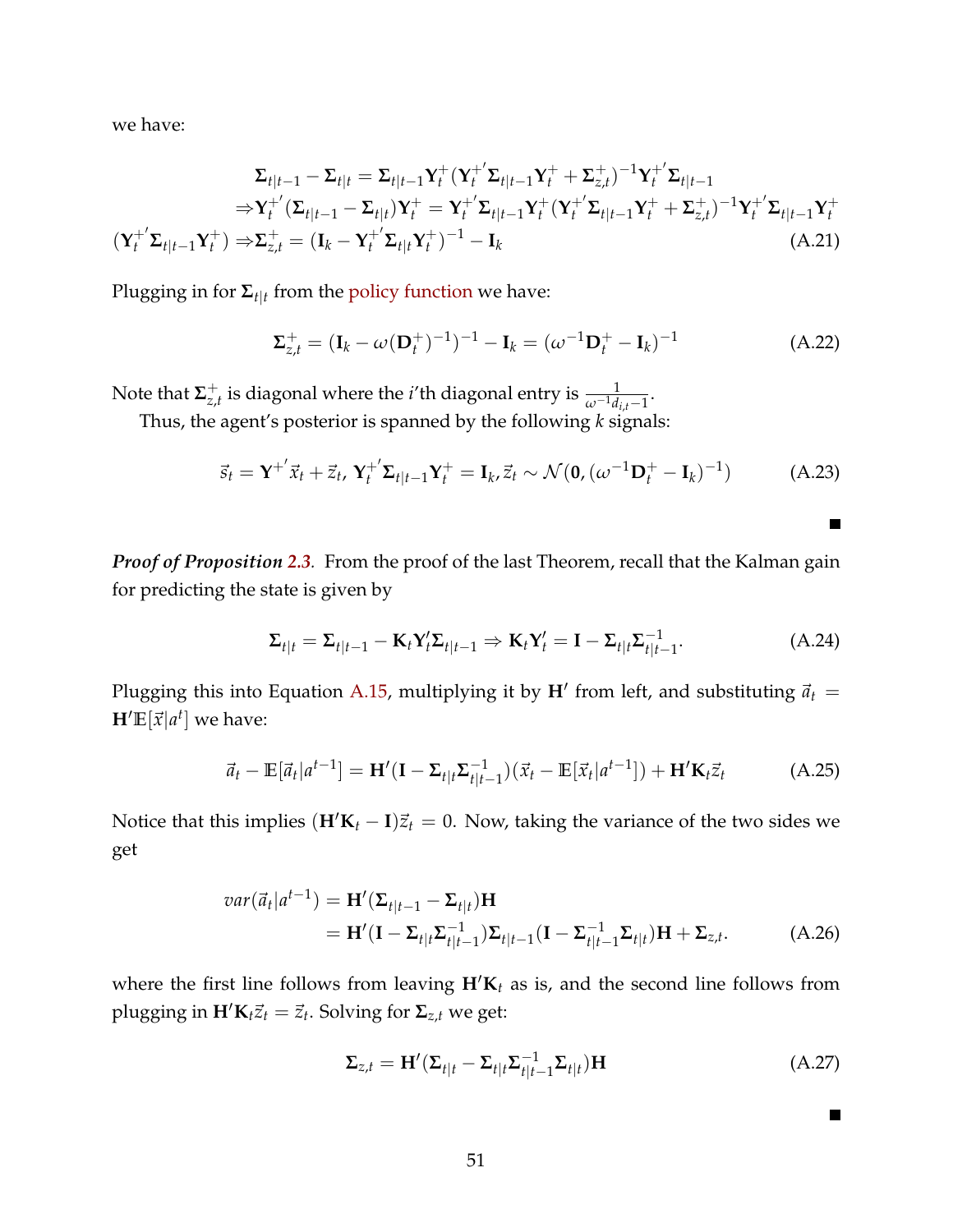*Proof of Lemma [3.1](#page-14-0).* The log-linearized Euler equation from the household side is

$$
i_t = \rho + \mathbb{E}_t[\Delta q_{t+1}] \tag{A.28}
$$

Combining this with the monetary policy rule, we have

$$
\Delta q_t = \phi^{-1} \mathbb{E}_t^f [\Delta q_{t+1}] + \frac{\sigma_u}{\phi} u_t \tag{A.29}
$$

Iterating this forward and noting that  $\lim_{h\to\infty} \phi^{-h} \mathbb{E}_t^f$  $\mu$ <sup>*l*</sup>  $[\Delta q$ <sub>*t*+*h*</sub> $] = 0$  due to  $\phi > 1$ , we get the result in the Lemma.

*Proof of Proposition [3.1](#page-16-0).* **Part 1.** For ease of notation we drop the firm index *i* in the proof. The FOC in Proposition [2.2](#page-8-1) in this case reduces to

$$
\lambda_t = 1 - \theta + \frac{\omega}{\sigma_{t|t}^2} - \frac{\beta \omega}{\sigma_{t+1|t}^2} + \beta \lambda_{t+1}
$$
\n(A.30)

Since the problem is deterministic and the state variables grows with time when the constraint is binding, then there is a *t* after which the constraint does not bind. Given such a *t*, suppose  $\lambda_t = \lambda_{t+1} = 0$ , then noting that  $\sigma_{t+1|t}^2 = \sigma_{t|t}^2 + \sigma_u^2 \phi^{-2}$ , the FOC becomes:

$$
\sigma_{t|t}^4 + \left[\frac{\sigma_u^2}{\phi^2} - (1 - \beta)\frac{\omega}{\theta - 1}\right] \sigma_{t|t}^2 - \frac{\omega}{\theta - 1} \frac{\sigma_u^2}{\phi^2} = 0 \tag{A.31}
$$

Note that given the values of parameters, this equation does not depend on any other variable than *σ*<sup>2</sup><sub>tl</sub>  $t_{t|t}^2$  (in particular it is independent of the state  $\sigma_{t|t}^2$  $t|_{t-1}$ ). Hence, for any *t*, if  $\lambda_t = 0$ , then the  $\sigma_{t|t}^2 = \underline{\sigma}^2$ , where  $\underline{\sigma}^2$  is the positive root of the equation above. However, for this solution to be admissible it has to satisfy the no-forgetting constraint which holds only if  $\underline{\sigma}^2 \leq \sigma_{\text{H}}^2$ *t*|*t*−1 . Thus,

$$
\sigma_{t|t}^2 = \min \{ \sigma_{t|t-1}^2, \underline{\sigma}^2 \}. \tag{A.32}
$$

<span id="page-51-0"></span>H.

**Part 2.** The Kalman-gain can be derived from the relationship between prior and posterior uncertainty:

$$
\sigma_{i,t|t}^2 = (1 - \kappa_{i,t})\sigma_{i,t|t-1}^2 \Rightarrow \kappa_{i,t} = 1 - \min\{1, \frac{\sigma^2}{\sigma_{i,t|t-1}^2}\} = \max\{0, 1 - \frac{\sigma^2}{\sigma_{i,t|t-1}^2}\}.
$$
 (A.33)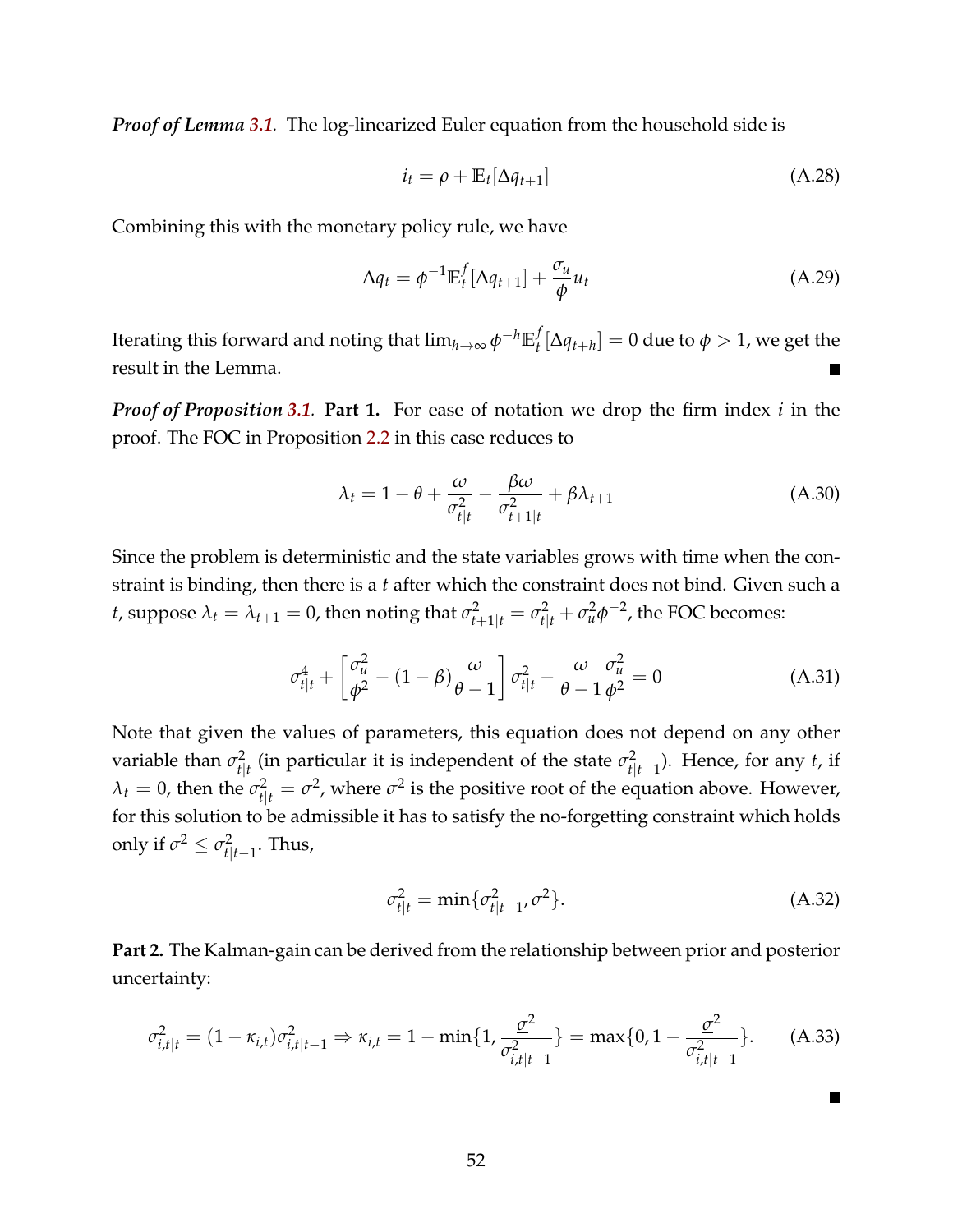*Proof of Corollary* [3.1](#page-17-0). Follows from the characterization of  $\sigma^2$  in Proposition [3.1.](#page-16-0) П

*Proof of Proposition [3.2](#page-18-0).* **Part 1.** Recall from the proof of Proposition [3.1](#page-16-0) that

$$
p_{i,t} = p_{i,t-1} + \kappa_{i,t}(q_t - p_{i,t-1} + e_{i,t})
$$
 (A.34)

Aggregating this up and imposing  $\kappa_{i,t} = \kappa_t$  since all firms start from the same uncertainty and solve the same problem, we get:

$$
\pi_t = \frac{\kappa_t}{1 - \kappa_t} y_t.
$$
\n(A.35)

Plug in *κ<sup>t</sup>* from Equation [A.33](#page-51-0) to get the expression for the slope of the Phillips curve.

**Part 2.** In this case the Phillips curve is flat so it immediately follows that  $\pi_t = 0$ . Moreover, since  $\pi_t + \Delta y_t = \Delta q_t$ , plugging in  $\pi_t = 0$ , we get  $y_t = y_{t-1} + \Delta q_t$ .

**Part 3.** If  $\sigma_{T|T-1}^2 \geq \underline{\sigma}^2$ , then  $\forall t \geq T+1$ ,  $\sigma_{t|t}^2 = \underline{\sigma}^2$  and  $\sigma_{t|t-1}^2 = \underline{\sigma}^2 + \sigma_u^2 \phi^{-2}$ . Hence, for  $t \geq T + 1$ , the Phillips curve is given by  $\pi_t = \frac{\kappa}{1-\kappa} y_t$ . Combining this with  $\pi_t + \Delta y_t = \Delta q_t$ we get the dynamics stated in the Proposition.

*Proof of Corollary [3.2](#page-20-0).* The jump to the new steady state follows from the result in Corol-lary [3.1](#page-17-0) that  $\underline{\sigma}^2$  increases with  $\frac{\sigma_u}{\phi}$ . The comparative statics follow from the fact that  $\kappa$  is the positive root of

$$
\beta \kappa^2 + (1 - \beta + \xi)\kappa - \xi = 0 \tag{A.36}
$$

where  $\zeta \equiv \frac{\sigma_u^2(\theta-1)}{\phi_0^2(\theta)}$ *φ*2*ω* . It suffices to observe that *κ* decreases with *ξ*, and *ξ* increases with *σu φ* .

*Proof of Corollary [3.3](#page-21-0).* The transition to the new steady state follows from the fact that reservation uncertainty increases with a positive shock to  $σ<sup>2</sup>$ . The policy function of the</u> firm in Proposition [3.1](#page-16-0) that firms would wait until their uncertainty reaches this new level. Comparative statics in the steady state follow directly from Corollary [3.1.](#page-17-0)

*Proof of Proposition [3.3](#page-22-0).* Note that in the steady state of the attention problem, inflation and nominal demand,  $\vec{s}_t \equiv$  $\int q_t$ *πt* 1 , jointly evolve according to

$$
\vec{s}_t = \underbrace{\begin{bmatrix} 1 & 0 \\ 0 & 1 - \kappa \end{bmatrix}}_{\equiv \mathbf{A}_s} \vec{s}_{t-1} + \underbrace{\begin{bmatrix} \frac{\sigma_u}{\phi} \\ \frac{\kappa \sigma_u}{\phi} \end{bmatrix}}_{\equiv \mathbf{Q}_s} u_t
$$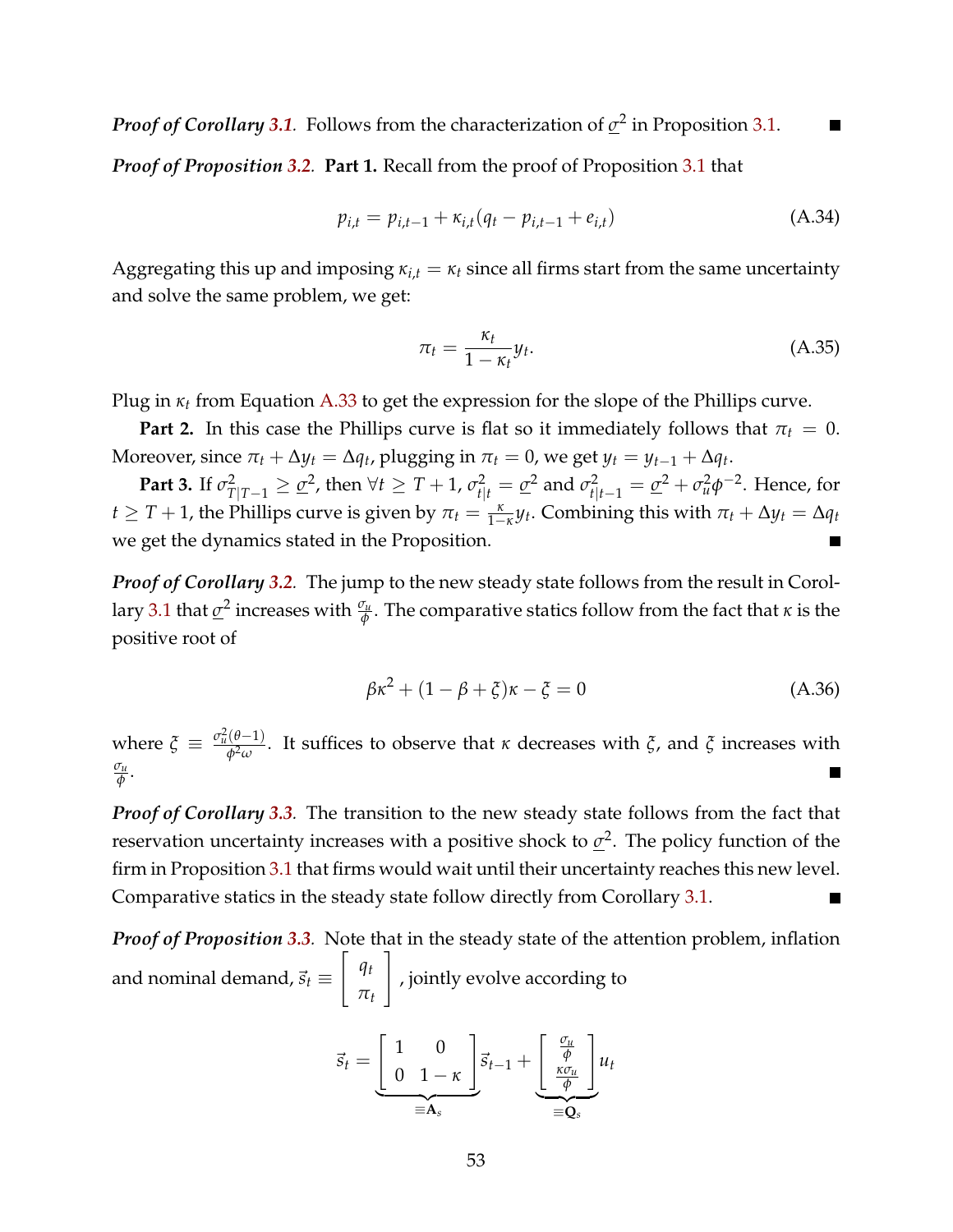Moreover, given that we know that a firm's history of prices is a sufficient statistics for their information set at that time, we can solve for their belief about the vector  $\vec{s}_t$  by applying the Kalman filtering:

$$
\int_0^1 \mathbb{E}[\vec{s}_t|p_i^t]di = \int_0^1 \mathbb{E}[\vec{s}_t|p_i^{t-1}]di + \mathbf{K}_s(q_t - \mathbb{E}[q_t|p_i^{t-1}])
$$

It follows that the steady-state covariance matrix,  $\mathbf{\Sigma}_s \, \equiv \, \lim_{t \to \infty} var(\vec{s}_t | p_i^{t-1})$  $i^{t-1}$ ), solves the following Riccati equation:

$$
\pmb{\Sigma}_s=\pmb{A}_s\pmb{\Sigma}_s\pmb{A}_s'-\kappa\frac{\pmb{\Sigma}_s\pmb{e}_1\pmb{e}_1'\pmb{\Sigma}_s}{\pmb{e}_1'\pmb{\Sigma}_s\pmb{e}_1}
$$

where *κ* is the [steady-state Kalman-gain of firms](#page-17-1) and  $\mathbf{e}'_1 \equiv (1,0)$ . The solution to this Riccati equation is given by

$$
\Sigma_s \equiv \begin{bmatrix} \frac{1}{\kappa} & \frac{1}{2-\kappa} \\ \frac{1}{2-\kappa} & \frac{(3-2\kappa)\kappa}{(2-\kappa)^3} \end{bmatrix} \frac{\sigma_u^2}{\phi^2}
$$
(A.37)

which then implies that the Kalman-gain vector, **K***<sup>s</sup>* is given by

$$
\mathbf{K}_{s} = \kappa \frac{\mathbf{\Sigma}_{s} \mathbf{e}_{1} \mathbf{e}'_{1}}{\mathbf{e}'_{1} \mathbf{\Sigma}_{s} \mathbf{e}_{1}} \n= \begin{bmatrix} \kappa \\ \frac{\kappa^{2}}{2-\kappa} \end{bmatrix} \mathbf{e}_{1}
$$
\n(A.38)

Thus, noticing that the firms average inflation expectations is given by the second element of the vector  $\int_0^1 \mathbb{E}[\vec{s}_t | p_i^t]$ *i* ]*di*, we have

$$
\hat{\pi}_t = (1 - \kappa)\hat{\pi}_{t-1} + \frac{\kappa^2}{2 - \kappa}(q_t - p_{t-1}) = (1 - \kappa)\hat{\pi}_{t-1} + \frac{\kappa^2}{(2 - \kappa)(1 - \kappa)}y_t \tag{A.39}
$$

where in the second line we have plugged in  $y_t \equiv q_t - p_t$  and the Phillips curve  $\pi_t$  $\frac{\kappa}{1-\kappa}y_t$ . Finally, multiplying the lag of the above equation by  $1-\kappa$  and differencing them out we have

$$
\hat{\pi}_t - (1 - \kappa)\hat{\pi}_{t-1} = (1 - \kappa)\hat{\pi}_{t-1} - (1 - \kappa)^2 \hat{\pi}_{t-2} + \frac{\kappa^2}{(2 - \kappa)(1 - \kappa)}(y_t - (1 - \kappa)y_{t-1})
$$

$$
= (1 - \kappa)\hat{\pi}_{t-1} - (1 - \kappa)^2 \hat{\pi}_{t-2} + \frac{\kappa^2}{2 - \kappa} \frac{\sigma_u}{\phi} u_t.
$$
(A.40)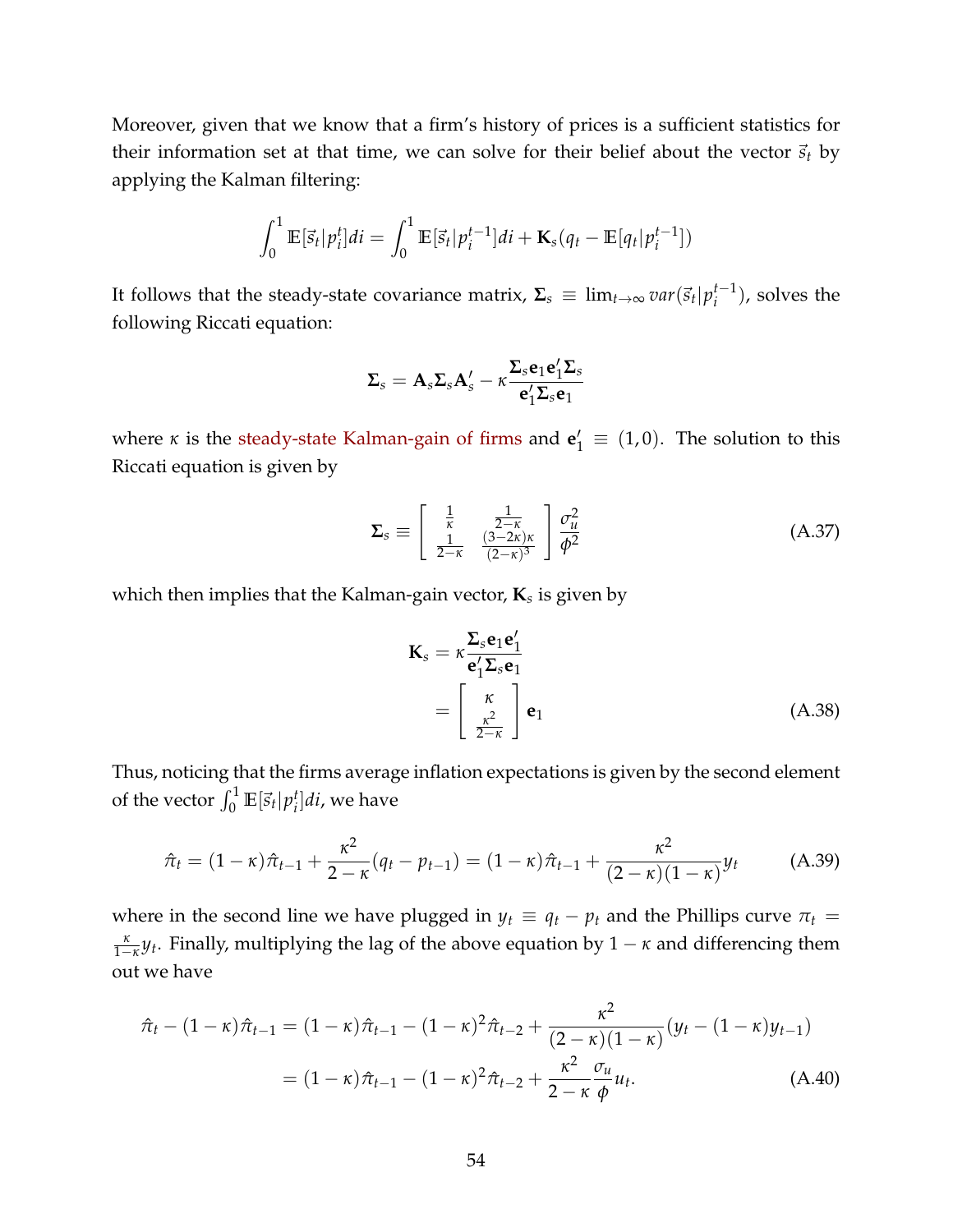*Proof of Corollary [3.4](#page-23-0).* Note that the sensitivity of firms' inflation expectations to a one standard deviation shock to monetary policy  $(\frac{\sigma_u}{\phi}u_t)$  is

$$
\frac{\partial \hat{\pi}_t}{\partial(\frac{\sigma_u}{\phi}u_t)} = \frac{\kappa^2}{2-\kappa}
$$

Now, note that

$$
\frac{\partial \left(\frac{\partial \hat{\pi}_t}{\partial \left(\frac{\sigma_{tt}}{\phi} u_t\right)}\right)}{\partial \left(\frac{\sigma_{tt}}{\phi}\right)} = \frac{4\kappa - \kappa^2}{(2-\kappa)^2} = \left[1 + \left(\frac{2}{2-\kappa}\right)^2\right] \frac{\partial \kappa}{\partial \left(\frac{\sigma_{tt}}{\phi}\right)} < 0
$$

where the negative sign follows from the fact that  $\kappa$  is decreasing in  $\frac{\sigma_u}{\phi}$  (Corollary [3.1\)](#page-17-0).

## **B Computing the Equilibrium**

#### <span id="page-54-0"></span>**B.1 Matrix Representation and Solution Algorithm**

Firms wants to keep track of their ideal price,  $p_{i,t}^* = p_t + \alpha x_t$ . Notice that the state space representation for *p* ∗  $_{i,t}^*$  is no longer exogenous and is determined in the equilibrium. However, we know that this is a Guassian process and by Wold's theorem we can decompose it to its  $MA(\infty)$  representation:

$$
p_{i,t}^* = \Phi_a(L)\varepsilon_{a,t} + \Phi_u(L)\varepsilon_{u,t}
$$

where Φ*a*(.) and Φ*u*(.) are lag polynomials. Here, we have basically guessed that the process for  $p_i^*$ *i*,*t* is determined uniquely by the history of monetary shocks which requires that rational inattention errors of firms are orthogonal.

We cannot put  $MA(\infty)$  processes in the computer and have to truncate them. However, we know that for stationary processes we can arbitrarily get close to the true process by truncating  $MA(\infty)$  processes. Our problem here is that  $p_i^*$ *i*,*t* has a unit root and is not stationary. We can bypass this issue by re-writing the state space in the following way: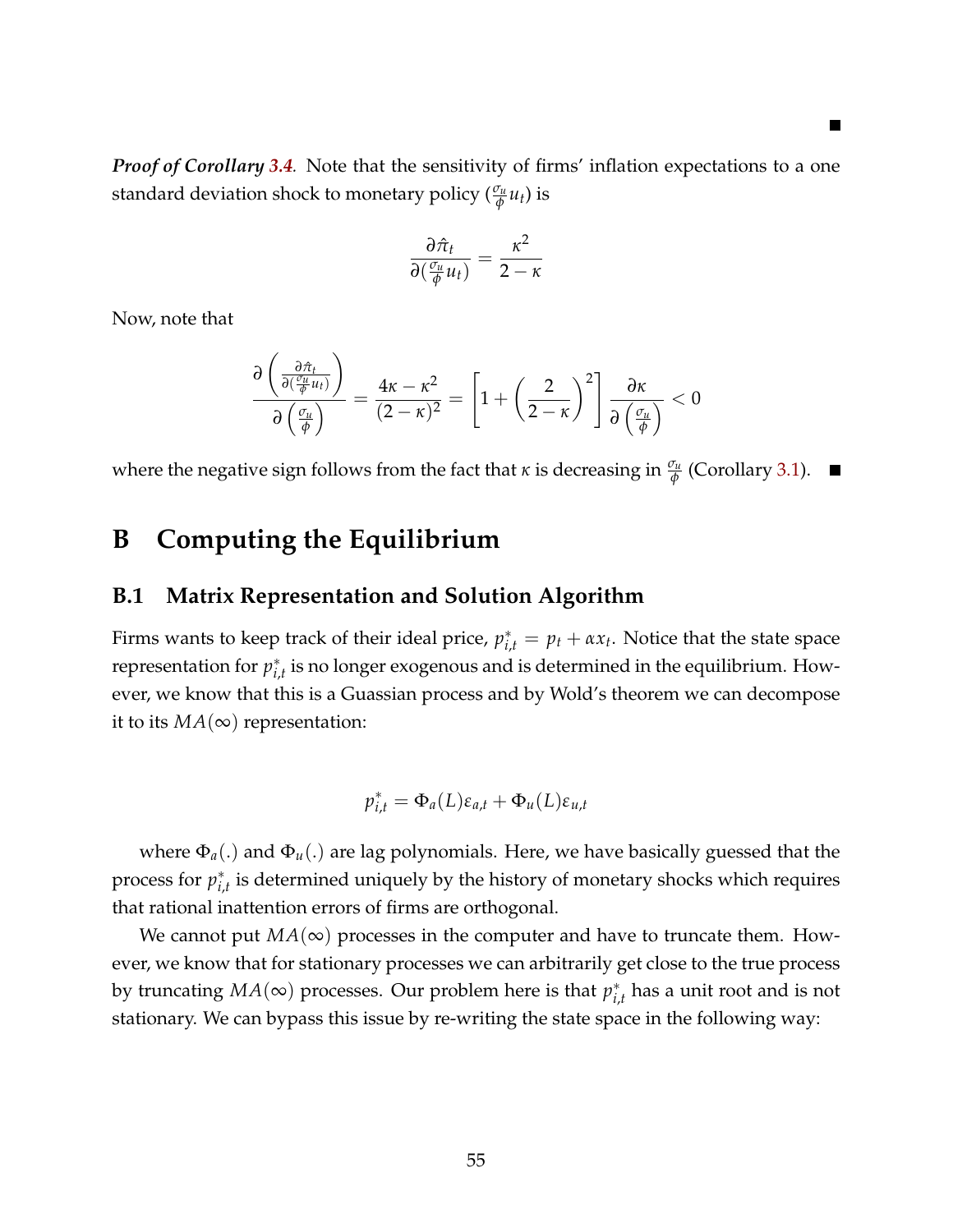$$
p_{i,t}^* = \Phi_a(L)\varepsilon_{a,t} + \phi_u(L)\tilde{\varepsilon}_{u,t}, \quad \tilde{\varepsilon}_{u,t} = (1-L)^{-1}\varepsilon_{u,t} = \sum_{j=0}^{\infty} \varepsilon_{u,t-j}
$$

here  $\tilde{\varepsilon}_{u,t}$  is the unit root of the process and basically we have differenced out the unit root from the lag polynomial, and  $\phi_u(L) = (1 - L)\Phi_u(L)$ . Notice that since the original process was difference stationary, differencing out the unit root means that  $\phi_u(L)$  is now in  $\ell_2$ , and the process can now be approximated arbitrarily precisely with truncation.

For ease of notation, let  $z_t = (\varepsilon_{a,t}, \varepsilon_{u,t})$  and  $\tilde{z}_t = (\varepsilon_{a,t}, \tilde{\varepsilon}_{u,t})$ . For a length of truncation *L*, let  $\vec{x}'_t \equiv (z_t,z_{t-1},\ldots,z_{t-(L+1)}) \in \mathbb{R}^{2L}$  and  $\vec{\mathbf{x}}'_t \equiv (\tilde{z}_t,\tilde{z}_{t-1},\ldots,\tilde{z}_{t-(L+1)}) \in \mathbb{R}^{2L}.$  Notice that

$$
\vec{x}_t = (\mathbf{I} - \mathbf{\Lambda} \mathbf{M}') \vec{\mathbf{x}}_t
$$

$$
\vec{\mathbf{x}}_t = (\mathbf{I} - \mathbf{\Lambda} \mathbf{M}')^{-1} \vec{x}_t
$$

where **I** is a 2*L* × 2*L* identity matrix,  $\Lambda$  is a diagonal matrix where  $\Lambda_{(2i,2i)} = 1$  and  $\Lambda_{(2i-1,2i-1)} = 0$  for all  $i = 1,2,\cdots,L$ , and **M** is a shift matrix:

$$
\mathbf{M} = \left[\begin{array}{cc} \mathbf{0}_{2\times (2L-2)} & \mathbf{0}_{2\times 2} \\ \mathbf{I}_{(2L-2)\times (2L-2)} & \mathbf{0}_{(2L-2)\times 2} \end{array}\right]
$$

Then, note that  $p_{i,t}^* \approx \mathbf{H}'\vec{\mathbf{x}}_t$  where  $\mathbf{H} \in \mathbb{R}^{2L}$  is the truncated matrix analog of the lag polynominal, and is endogenous to the problem. Our objective is to find the general equilibrium **H** along with the optimal information structure that it implies.

Moreover, note that

$$
a_t = \mathbf{H}'_a \vec{x}_t, \quad \mathbf{H}'_a = (1, 0, \rho_a, 0, \rho_a^2, 0, \dots, \rho_a^{L-1}, 0)
$$
  

$$
u_t = \mathbf{H}'_u \vec{x}_t, \quad \mathbf{H}'_u = (0, 1, 0, \rho_u, 0, \rho_a^2, \dots, 0, \rho_u^{L-1})
$$

We will solve for **H** by iterating over the problem. In particular, in iteration  $n \geq 1$ , given the guess **H**(*n*−1) , we have the following state space representation for the firm's problem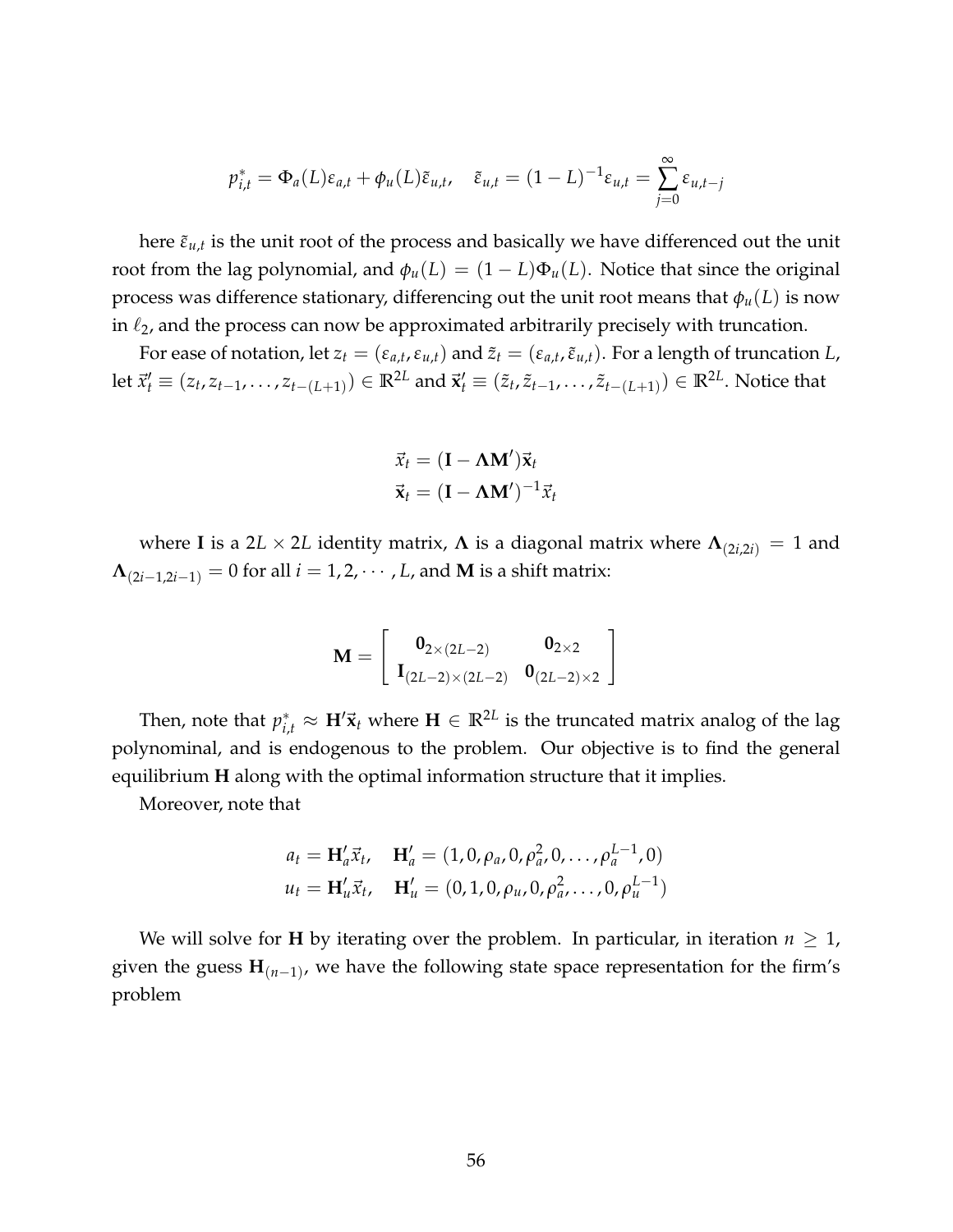$$
\vec{\mathbf{x}}_t = \begin{bmatrix} 0 & 0 & 0 & \cdots & 0 & 0 & 0 & 0 \\ 0 & 1 & 0 & \cdots & 0 & 0 & 0 & 0 \\ 1 & 0 & 0 & \cdots & 0 & 0 & 0 & 0 \\ 0 & 1 & 0 & \cdots & 0 & 0 & 0 & 0 \\ 0 & 0 & 1 & \cdots & 0 & 0 & 0 & 0 \\ \vdots & \vdots & \vdots & \ddots & \vdots & \vdots & \vdots & \vdots \\ 0 & 0 & 0 & \cdots & 1 & 0 & 0 & 0 \\ 0 & 0 & 0 & \cdots & 0 & 1 & 0 & 0 \end{bmatrix} \vec{\mathbf{x}}_{t-1} + \begin{bmatrix} 1 & 0 \\ 0 & 1 \\ 0 & 0 \\ \vdots & \vdots \\ 0 & 0 \end{bmatrix} z_t,
$$

$$
p_{i,t}^* = \mathbf{H}'_{(n-1)} \vec{\mathbf{x}}_t
$$

Now, note that

$$
p_t = \int_0^1 p_{i,t}di = \mathbf{H}'_{(n-1)} \int_0^1 \mathbb{E}_{i,t}[\vec{\mathbf{x}}_t]di
$$
  
\n
$$
= \mathbf{H}'_{(n-1)} \sum_{j=0}^\infty [(\mathbf{I} - \mathbf{K}_{(n)} \mathbf{Y}'_{(n)}) \mathbf{A}]^j \mathbf{K}_{(n)} \mathbf{Y}'_{(n)} \vec{\mathbf{x}}_{t-j}
$$
  
\n
$$
\approx \mathbf{H}'_{(n-1)} \underbrace{\left[ \sum_{j=0}^\infty [(\mathbf{I} - \mathbf{K}_{(n)} \mathbf{Y}'_{(n)}) \mathbf{A}]^j \mathbf{K}_{(n)} \mathbf{Y}'_{(n)} \mathbf{M}'^j \right]}_{\equiv \mathbf{X}_{(n)}}
$$
  
\n
$$
= \mathbf{H}'_{(n-1)} \mathbf{X}_{(n)} \vec{\mathbf{x}}_t = \mathbf{H}'_p \vec{\mathbf{x}}_t
$$

Let  $x_t = \mathbf{H}_x' \vec{x}_t$ ,  $i_t = \mathbf{H}_i' \vec{x}_t$ , and  $\pi_t = \mathbf{H}_\pi' \vec{x}_t = \mathbf{H}_p' (\mathbf{I} - \mathbf{\Lambda} \mathbf{M}')^{-1} (\mathbf{I} - \mathbf{M}') \vec{x}_t$ . Then from the households Euler equation, we have:

$$
x_{t} = \mathbb{E}_{t}^{f} \left[ x_{t+1} - \frac{1}{\sigma} \left( i_{t} - \pi_{t+1} \right) \right] + \mathbb{E}_{t}^{f} \left[ y_{t+1}^{n} \right] - y_{t}^{n}
$$
  
\n
$$
\implies \mathbf{H}_{i} = \sigma \left( \mathbf{M}^{\prime} - \mathbf{I} \right) \mathbf{H}_{x} + \frac{\sigma (1 + \psi)}{\sigma + \psi} \left( \mathbf{M}^{\prime} - \mathbf{I} \right) \mathbf{H}_{a} + \mathbf{M}^{\prime} \mathbf{H}_{\pi}
$$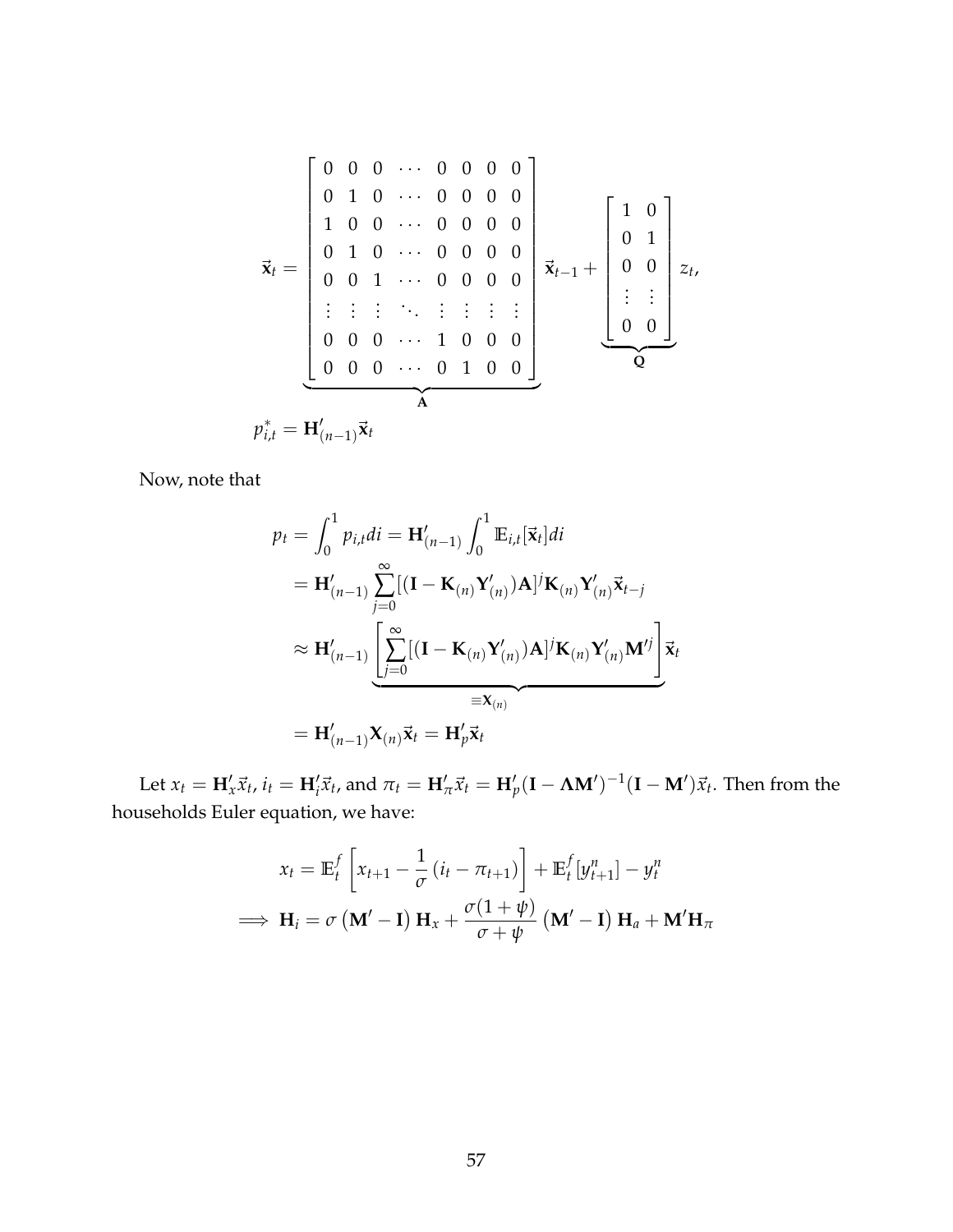Also, the Taylor rule gives:

$$
i_t = \rho_1 i_{t-1} + \rho_2 i_{t-2} + (1 - \rho_1 - \rho_2) \left( \phi_\pi \pi_t + \phi_x x_t + \phi_{\Delta y} \left( y_t - y_{t-1} \right) \right) + u_t
$$
  
\n
$$
\implies \left( \mathbf{I} - \rho_1 \mathbf{M} - \rho_2 \mathbf{M}^2 \right) \mathbf{H}_i = (1 - \rho_1 - \rho_2) \phi_\pi \mathbf{H}_\pi + (1 - \rho_1 - \rho_2) \phi_x \mathbf{H}_x
$$
  
\n
$$
+ (1 - \rho_1 - \rho_2) \phi_{\Delta y} \left( \mathbf{I} - \mathbf{M} \right) \left( \mathbf{H}_x + \frac{1 + \psi}{\sigma + \psi} \mathbf{H}_a \right) + \mathbf{H}_u
$$

These give us  $\mathbf{H}_x$  and  $\mathbf{H}_i$  and we update new  $\mathbf{H}_{(n)}$  using:

$$
\mathbf{H}_{(n)} = \mathbf{H}_p + \alpha(\mathbf{I} - \mathbf{M}\Lambda')\mathbf{H}_x
$$

We iterate until convergence of  $\mathbf{H}_{(n)}.$ 

## **C Appendix Tables**

<span id="page-57-0"></span>

|                 | constant    | $\rho$     | $\varphi_{\pi}$ | $\varphi_{\Delta y}$ | $\varphi_x$ |
|-----------------|-------------|------------|-----------------|----------------------|-------------|
| Pre-Volcker     | 0.096       | $0.957***$ | $1.589*$        | $1.028*$             | $1.167**$   |
| $(1969 - 1978)$ | (0.187)     | (0.022)    | (0.847)         | (0.601)              | (0.544)     |
| Post-Volcker    | $-0.310***$ | $0.961***$ | $2.028***$      | $3.122***$           | $0.673***$  |
| $(1983 - 2007)$ | (0.062)     | (0.015)    | (0.617)         | (1.090)              | (0.234)     |

Table A.1: **Estimates of the Taylor Rule**

*Notes:* This table reports least squares estimates of the Taylor rule. We use the Greenbook forecasts of current and future macroeconomic variables. The interest rate is the target federal funds rate set at each meeting from the Fed. The measure of the output gap is based on Greenbook forecasts. We consider two time samples: 1969–1978 and 1983–2002. Newey-West standard errors are reported in parentheses. \*\*\*, \*\*, \* denotes statistical significance at 1%, 5%, and 10% levels respectively.